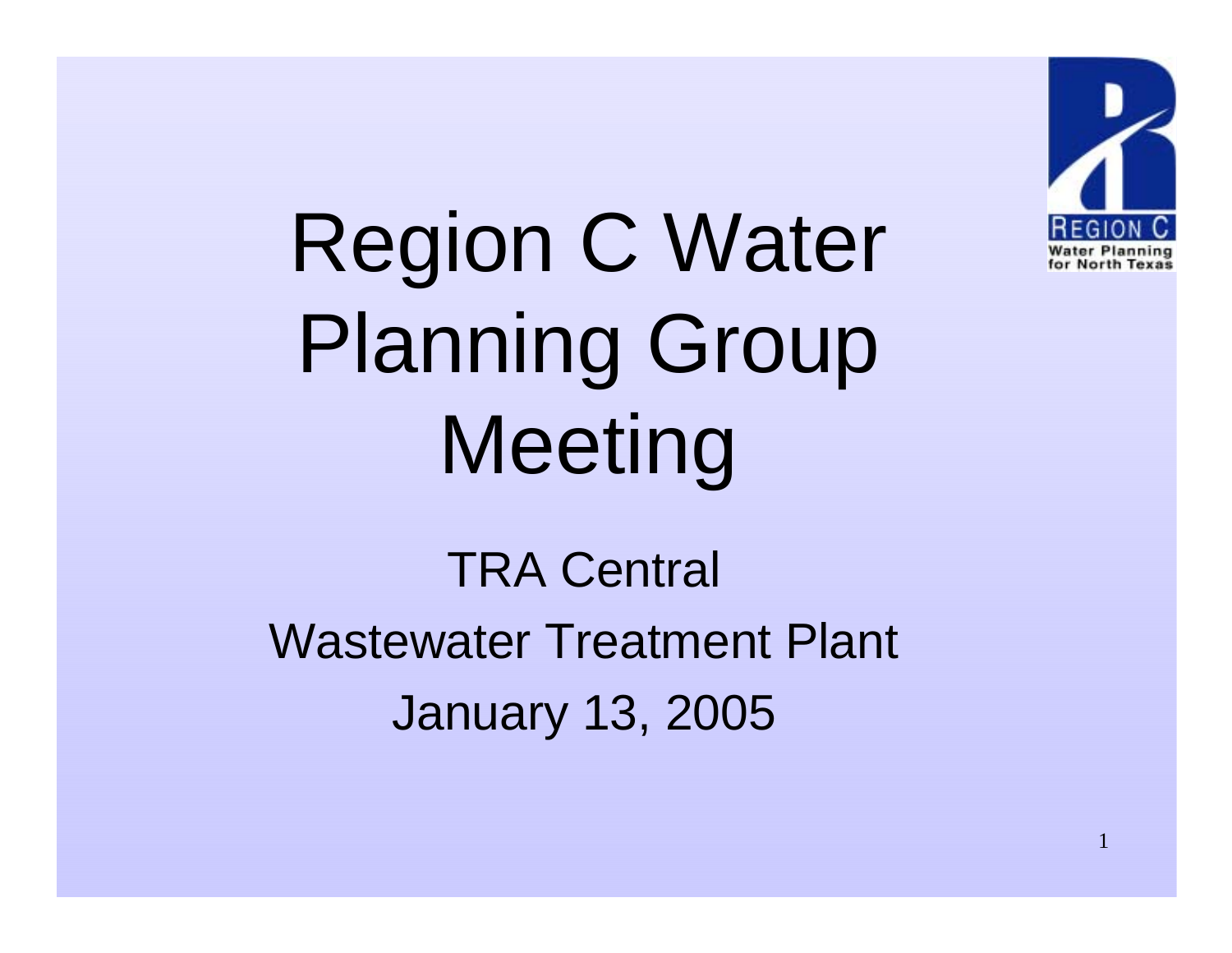## Agenda

- Action Items
	- – Proposed Amendment for NTMWD east Fork Reuse Project
	- – Report of Nominating Committee and Election of 2005 Officers
	- Removal of Wholesale Provider
	- –Available Water Supplies by WUG/ WWP
	- –Policy Topics Subcommittee
	- – Letter in Support of Funding for Regional Water Planning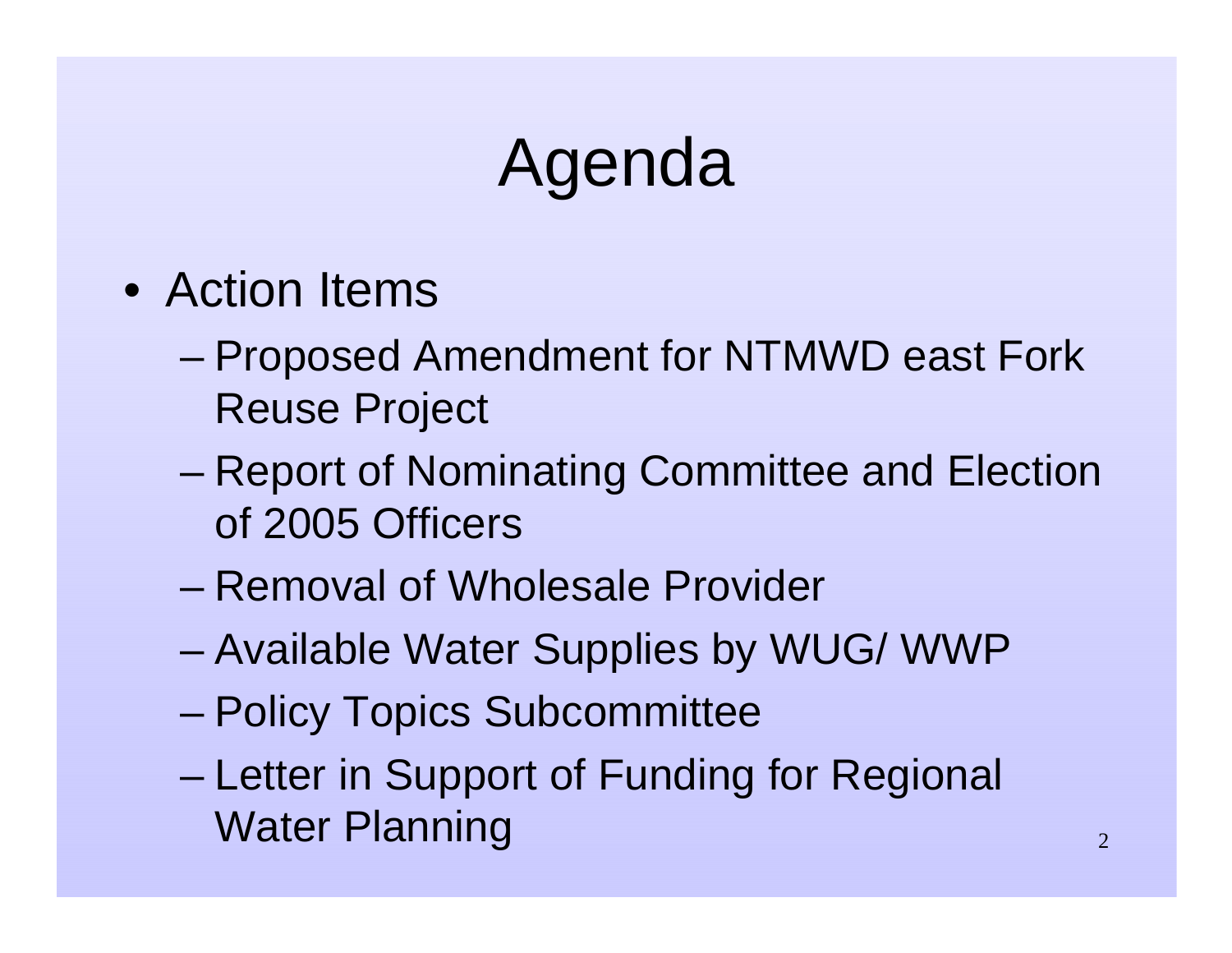## Action Item

#### Proposed Amendment for NTMWD East Fork Reuse Project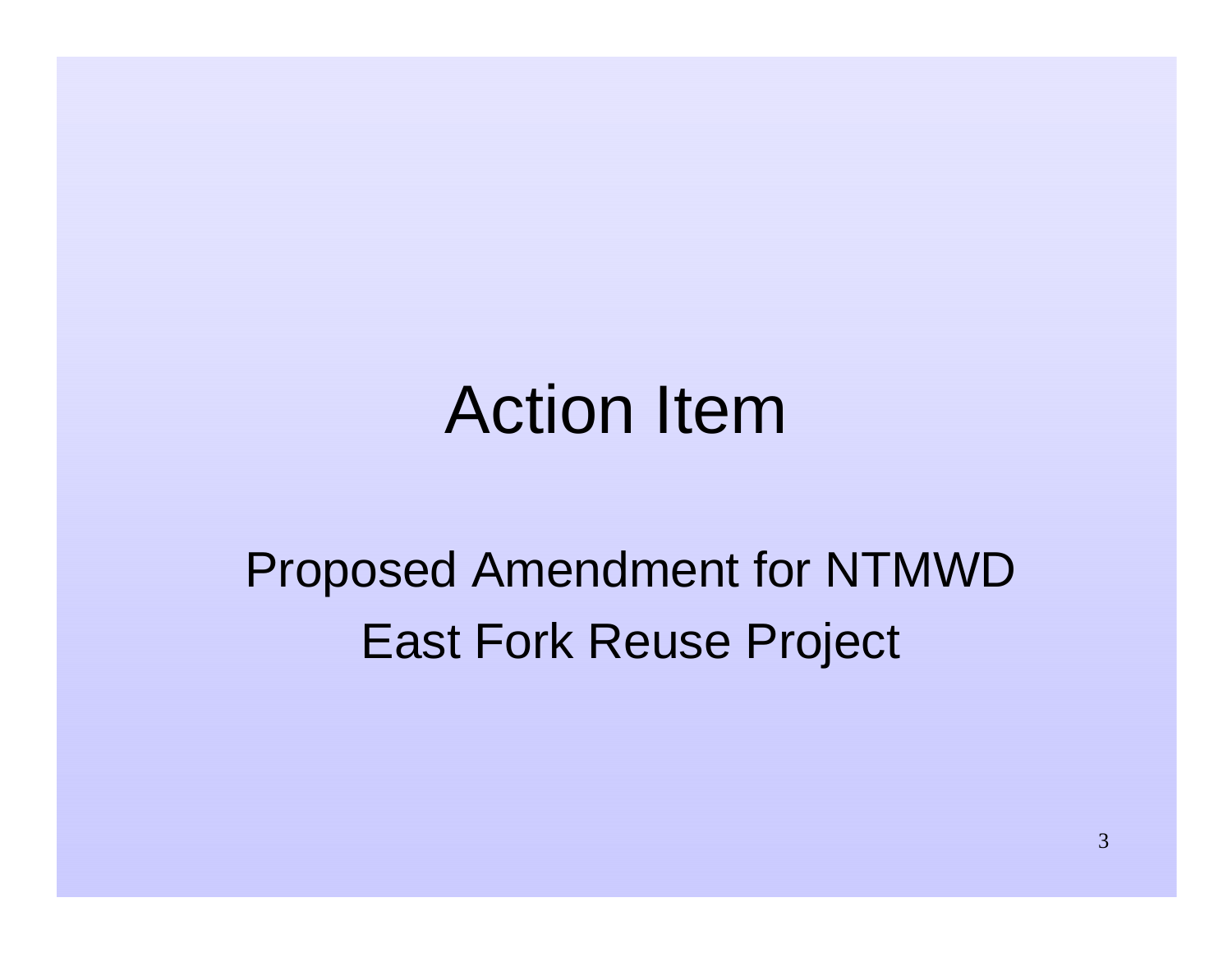### Comments on Amendment

- – 5 speakers gave oral comments at public hearing on December 6, 2004
- Received 5 written comments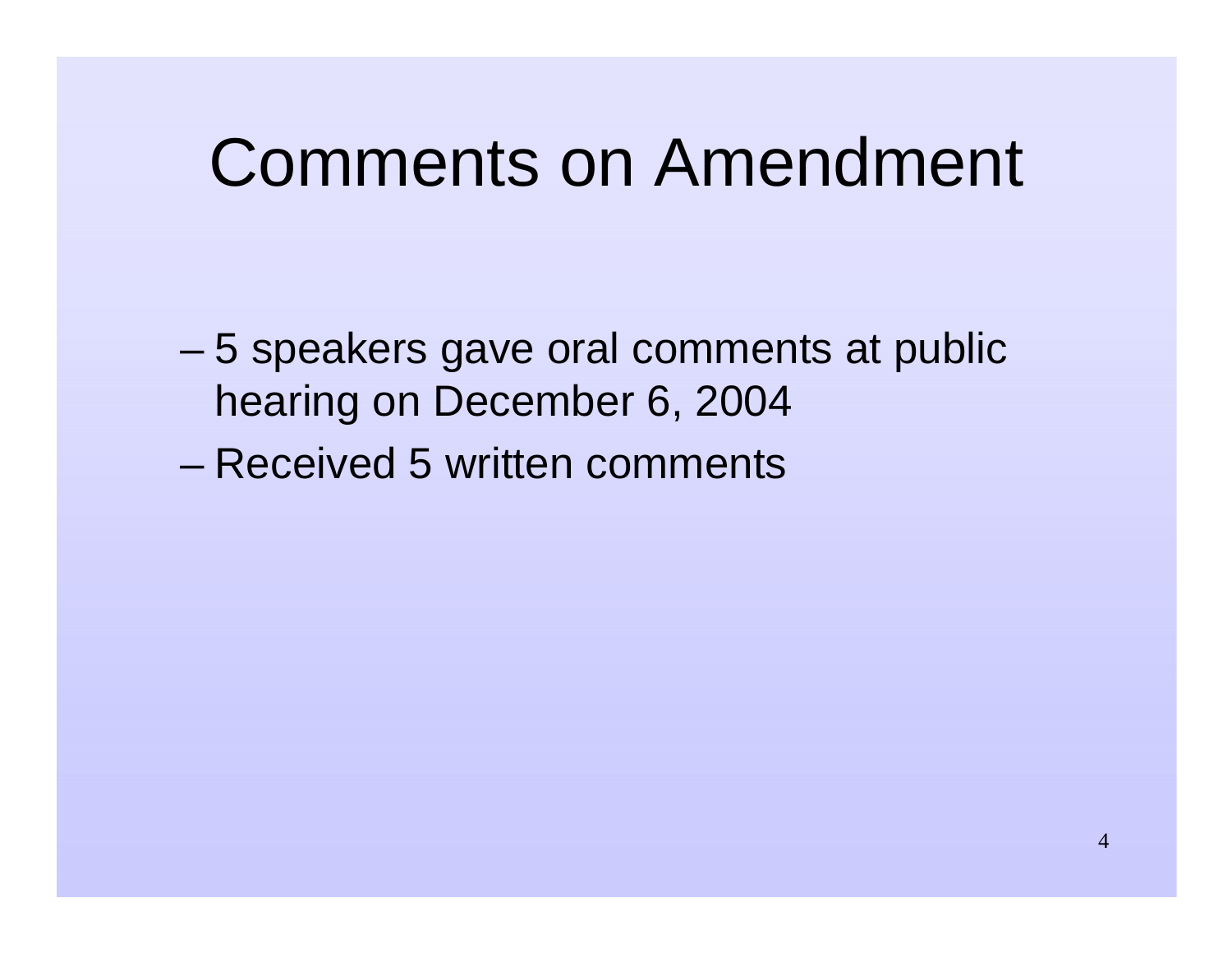### Comments on Amendment

- – Comments and responses are included in Agenda books and are included as Attachments 8 through 11 to the amendment
- Changes to amendment include
	- Expanded discussion of potential impacts to existing wetlands
	- Expanded discussion of potential impacts to endangered and threatened species
	- Other minor changes in response to comments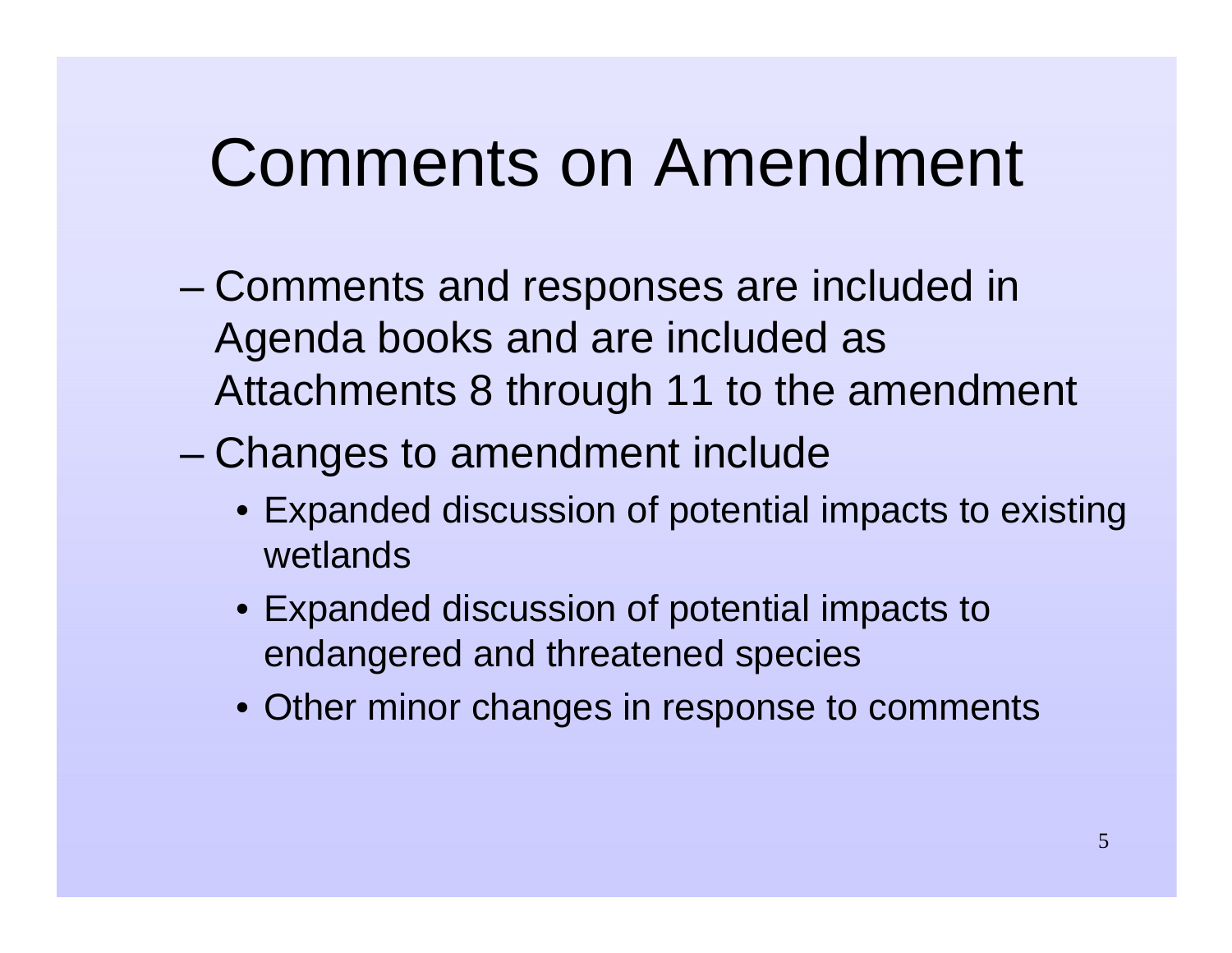#### NTMWD Proposed Amendment

• RCWPG Action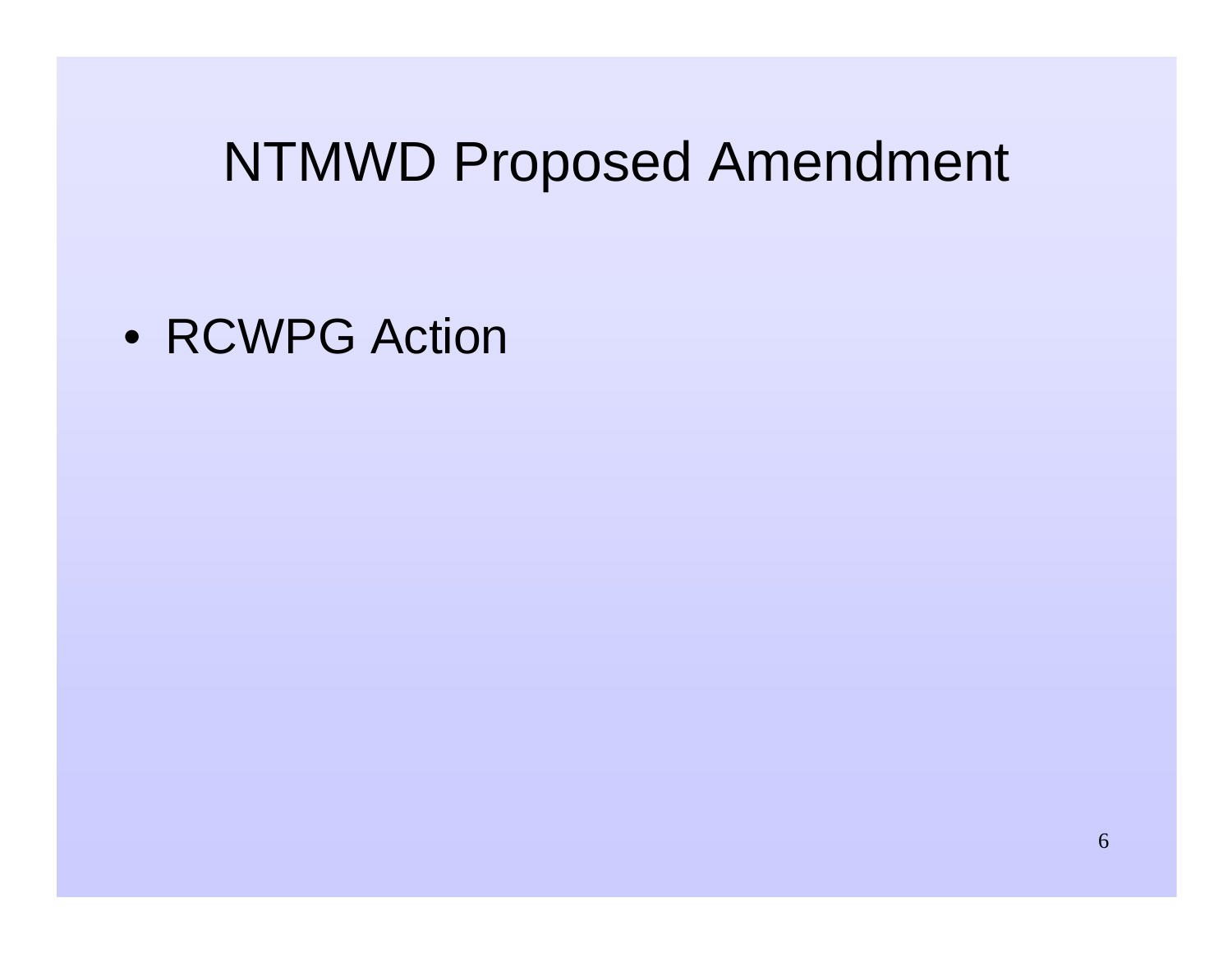## Action Item

#### Report of Nominating Committee andElection of 2005 Officers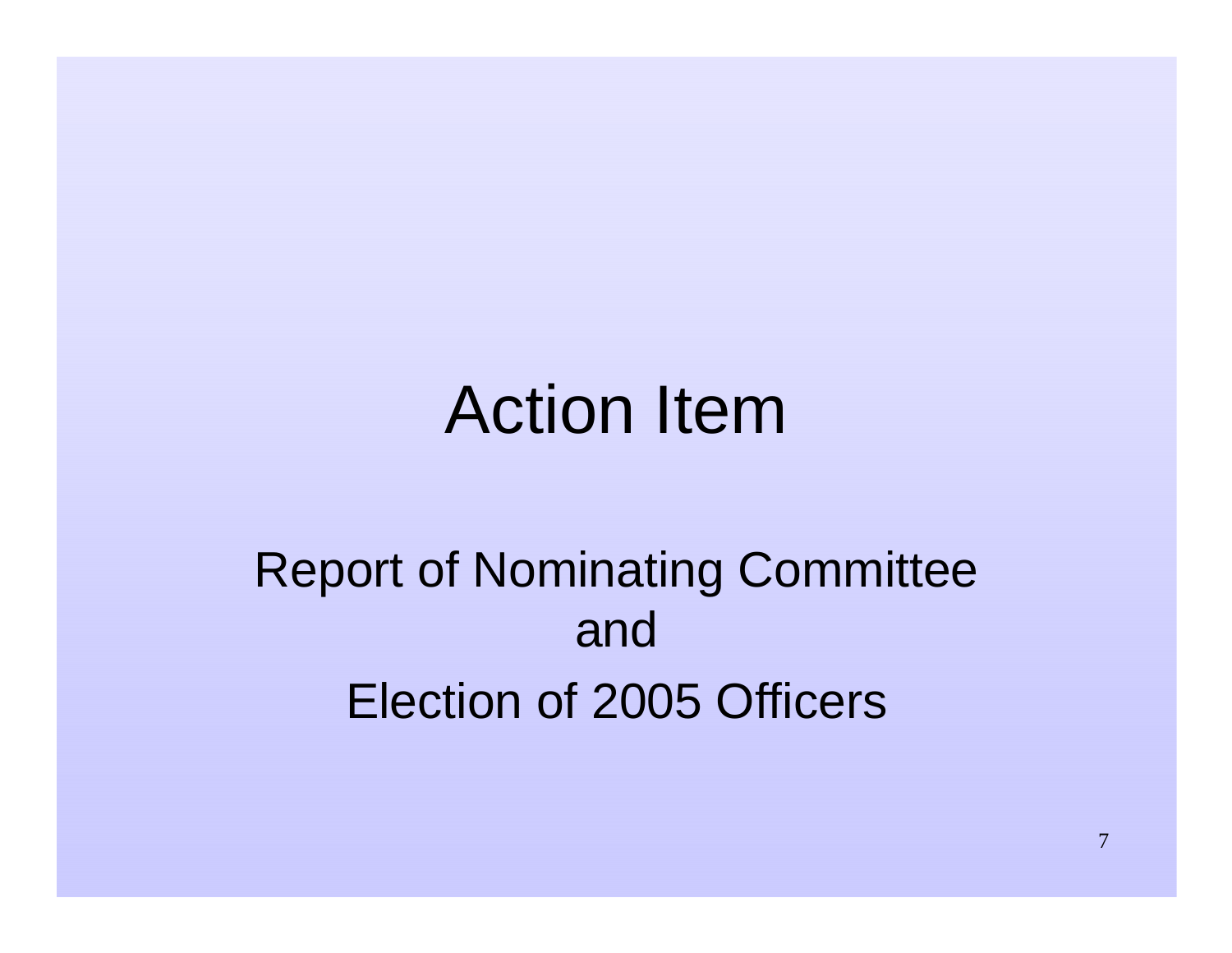### Election of 2005 Officers

- Report of Nominating Committee
- RCWPG Action
	- Elect officers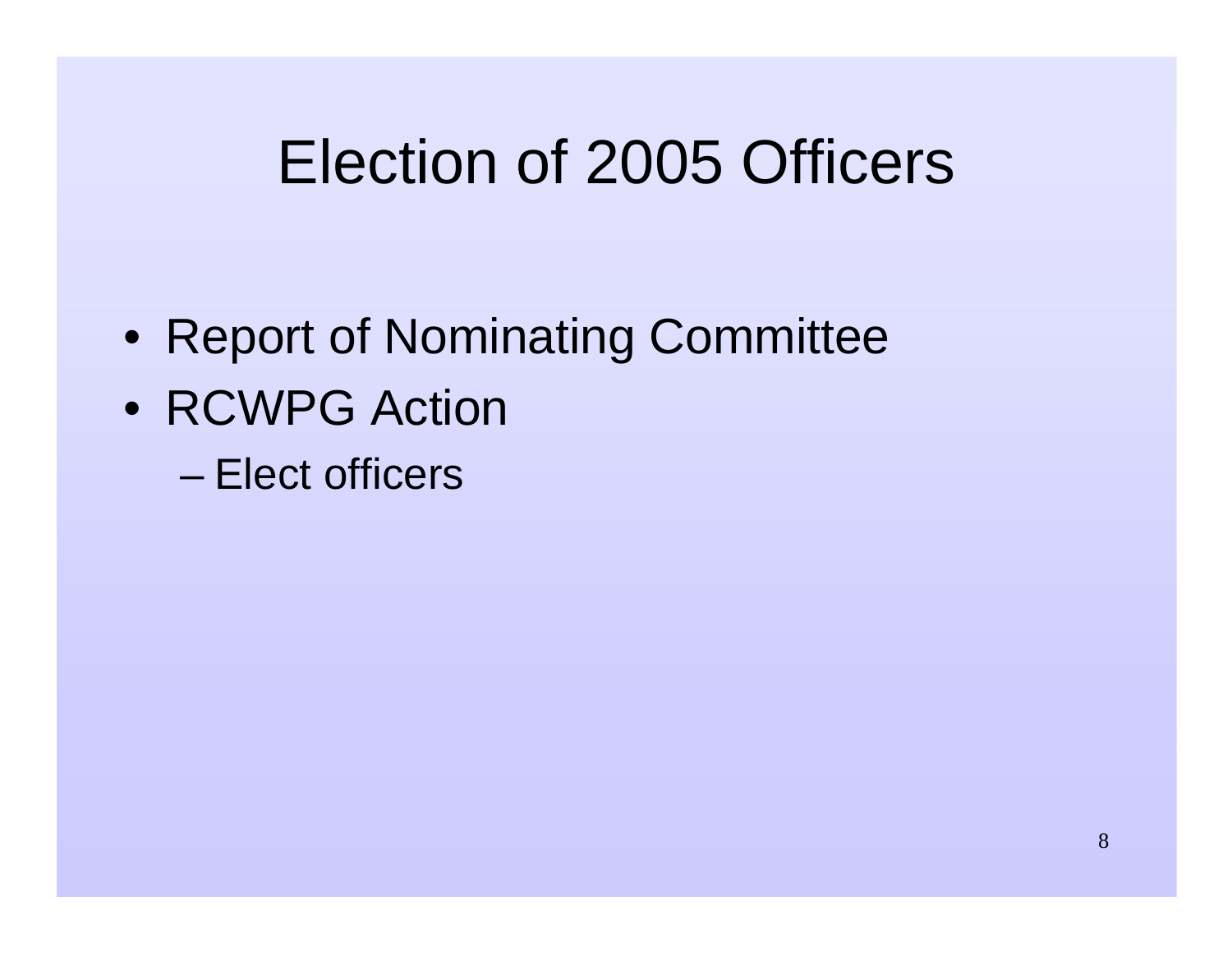### Action Item

#### Removal of Wholesale Provider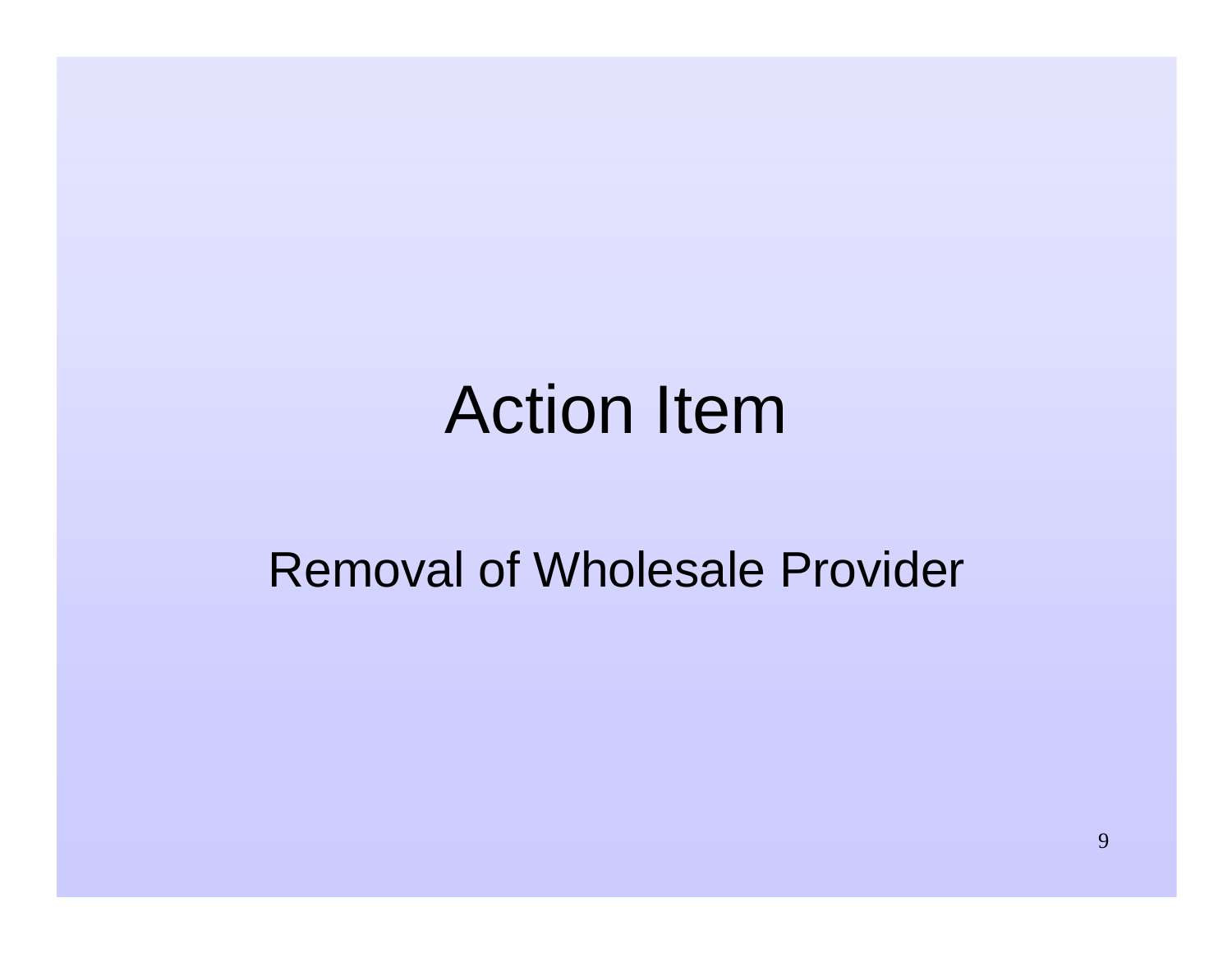### Removal of Wholesale Provider

- Midlothian Water District has been dissolved
- Recommend removing Midlothian Water District as Wholesale Water Provider
- RCWPG Action

– Remove Midlothian Water District as WWP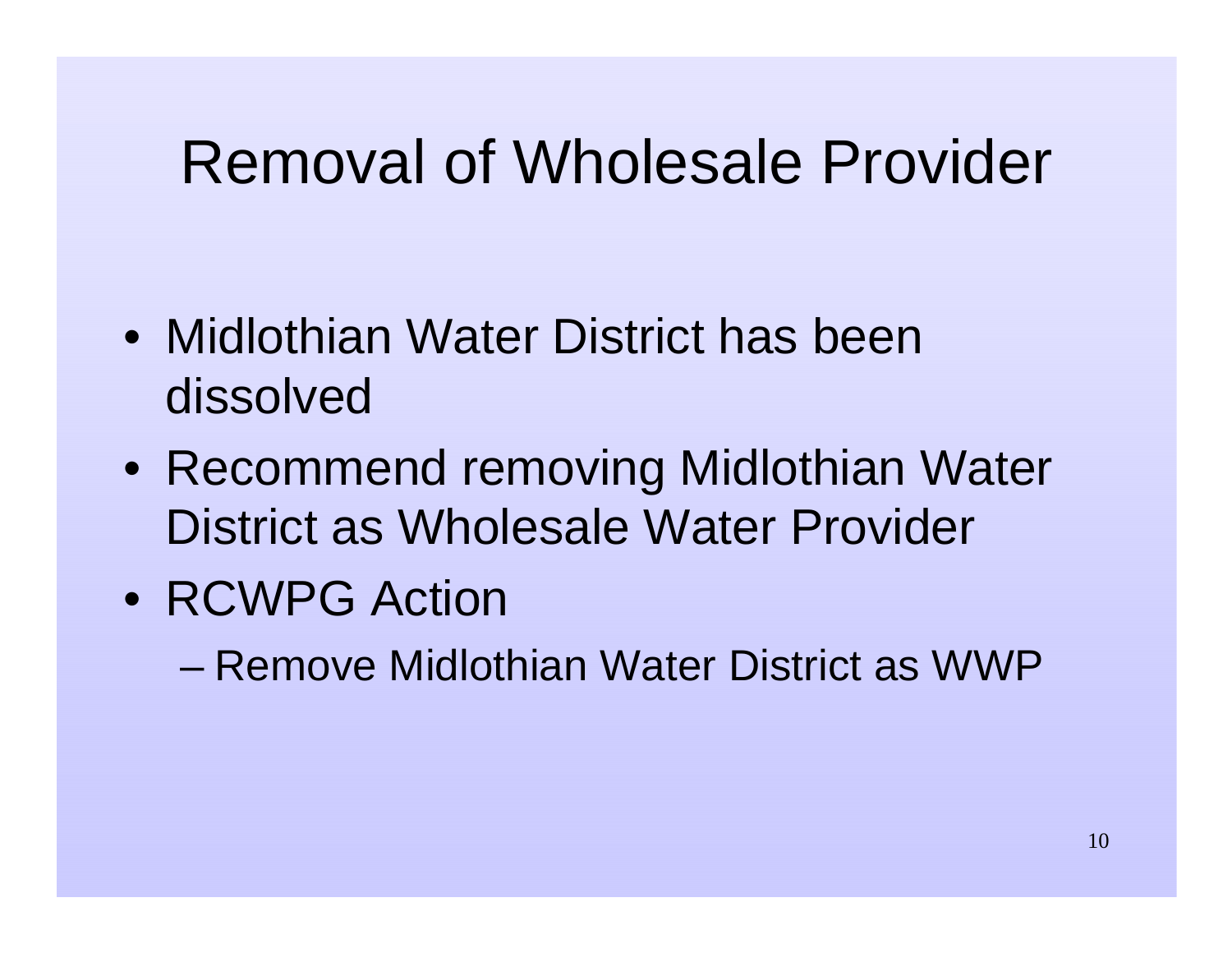## Action Item

#### Available Water Supplies by WUG/WWP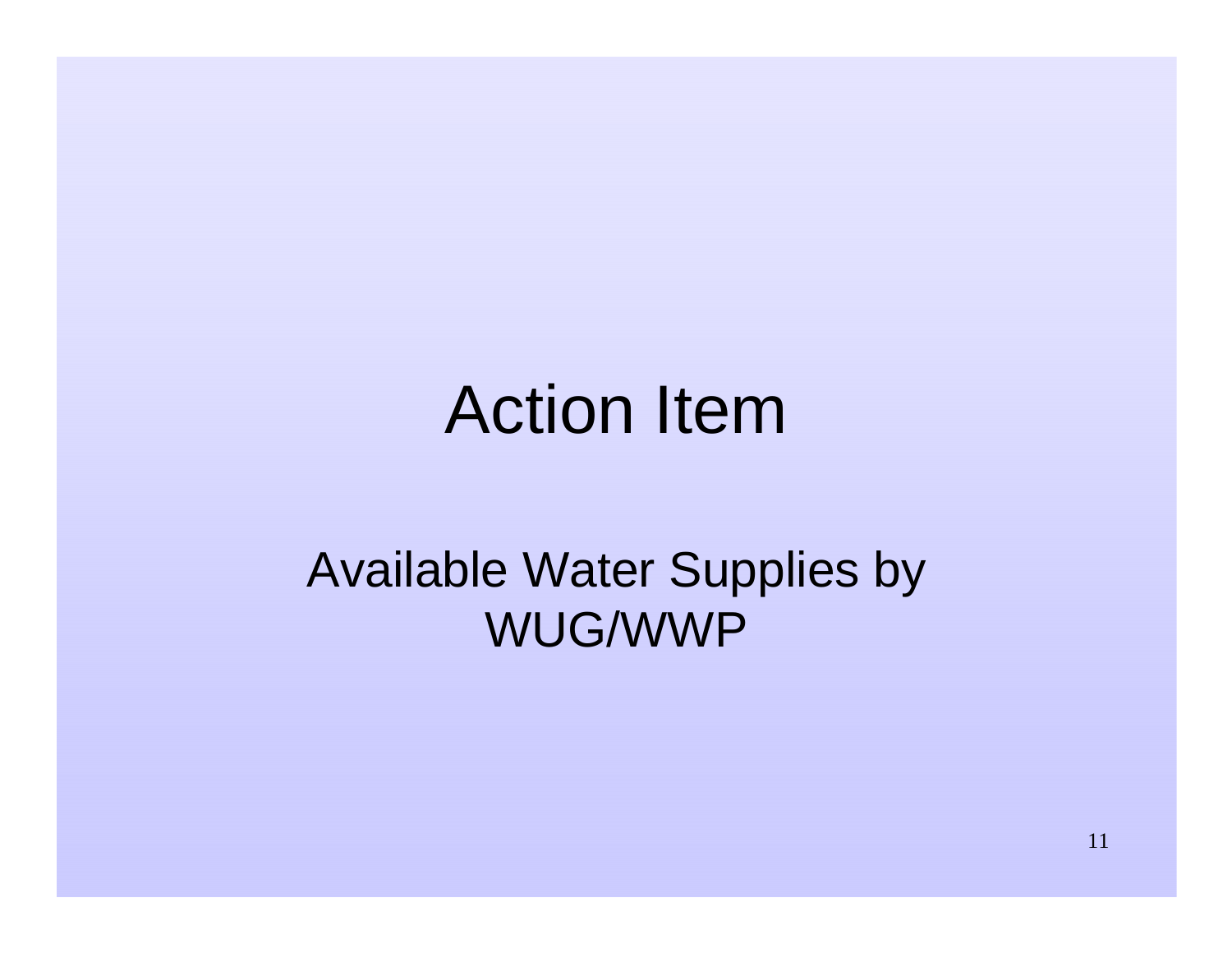## Available Supplies

- Received comments from 15 WWPs –Changes to 7 WWP summaries
- No comments from RWPG members or WUGs
- Adjusted WWP demands and distribution of supplies in response to comments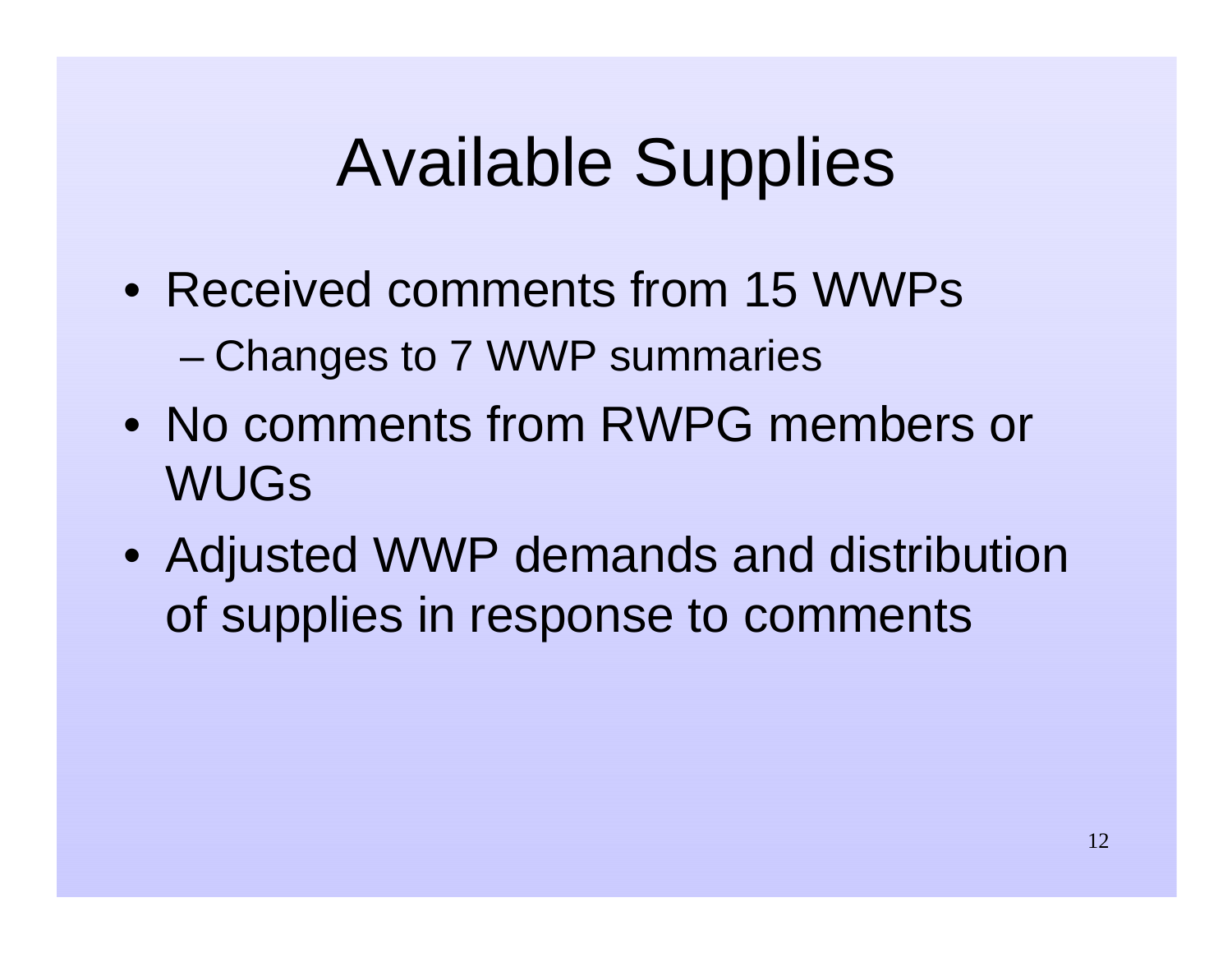## Updated Comparison of Supply to Demand



13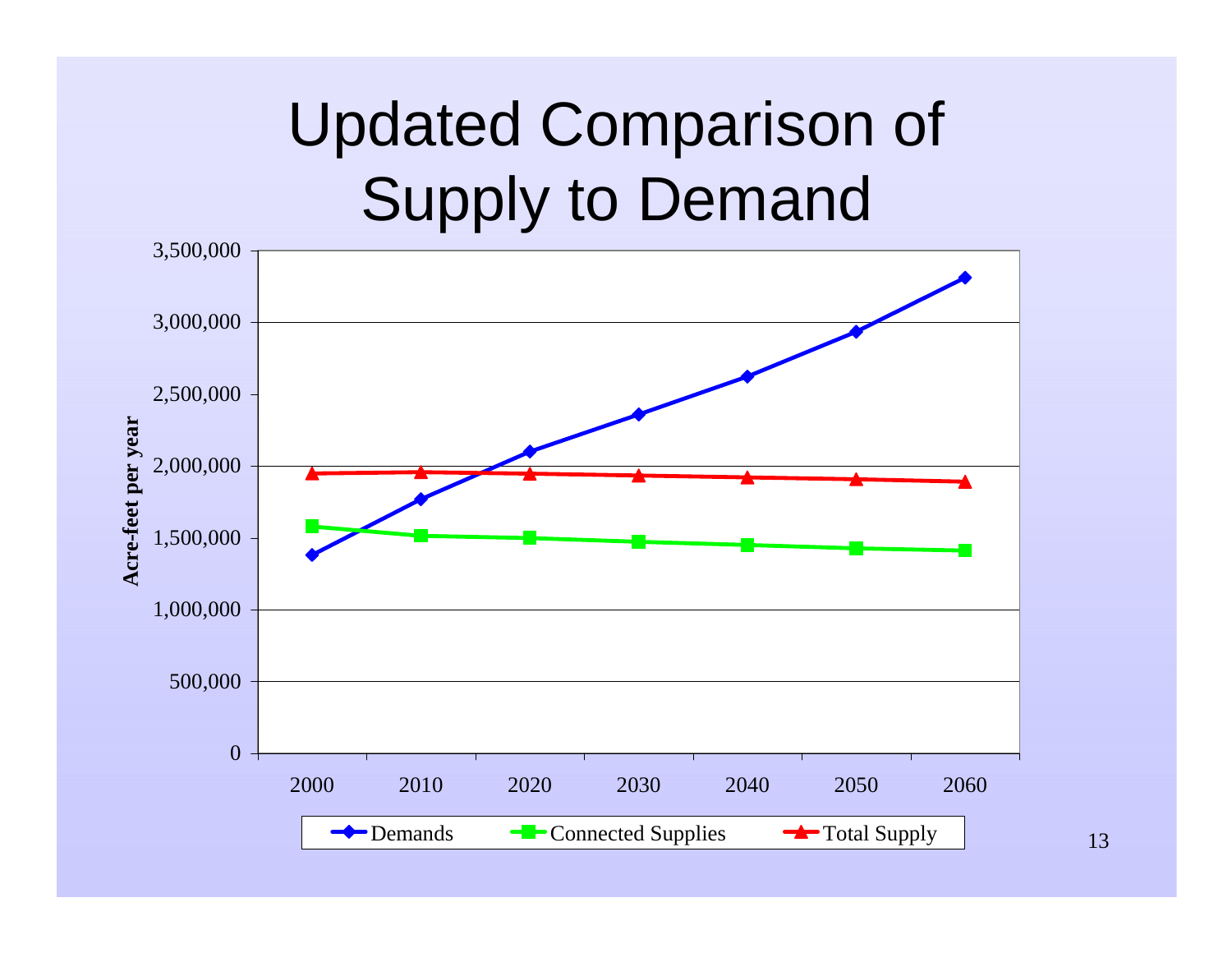#### Available Supplies

- RCWPG Action
	- – Approve consultants to submit water supply data to TWDB
	- – Approve consultants to make minor corrections to data as needed
	- To be submitted to RCWPG for final approval if changed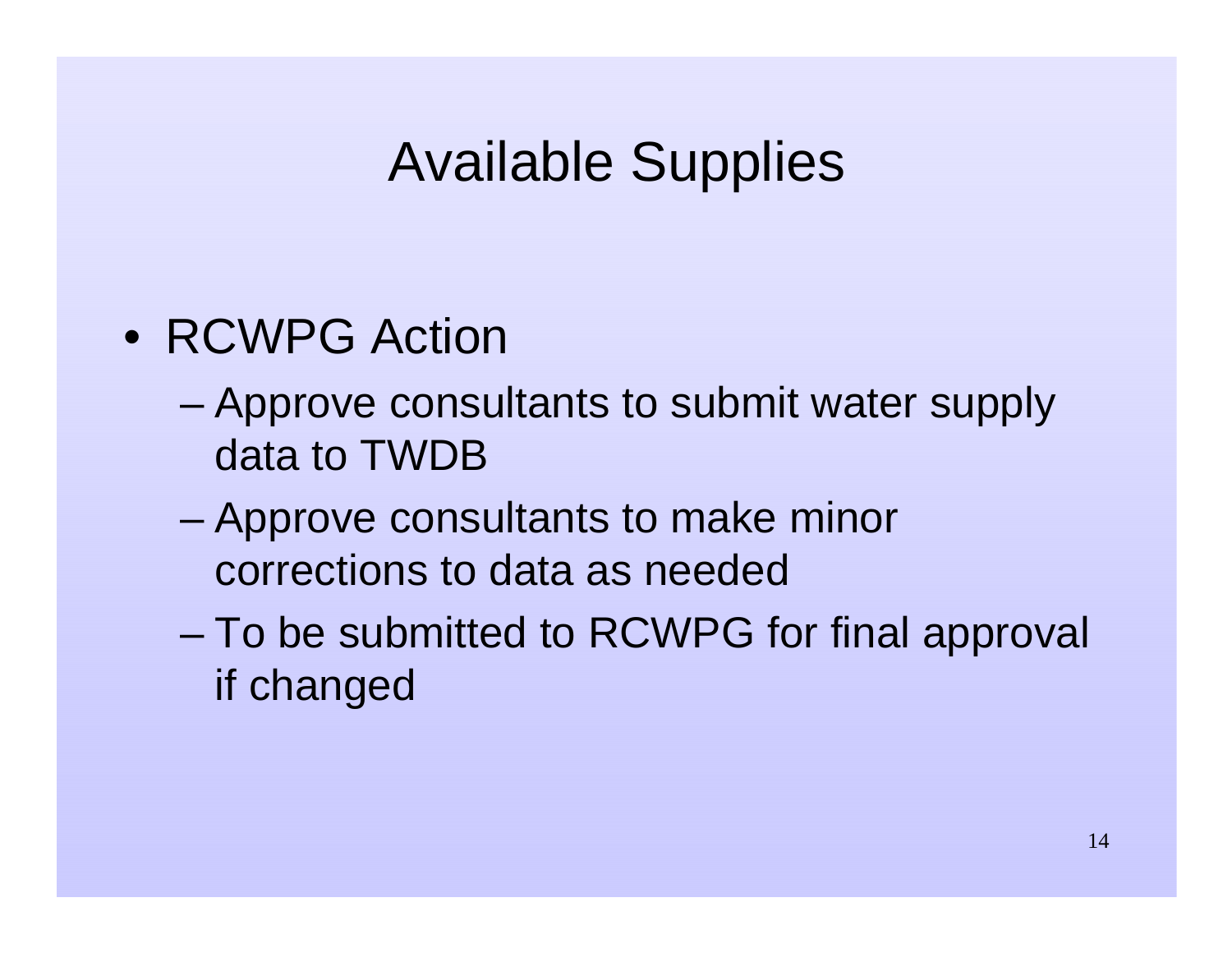## Action Item

#### Policy Topic Subcommittee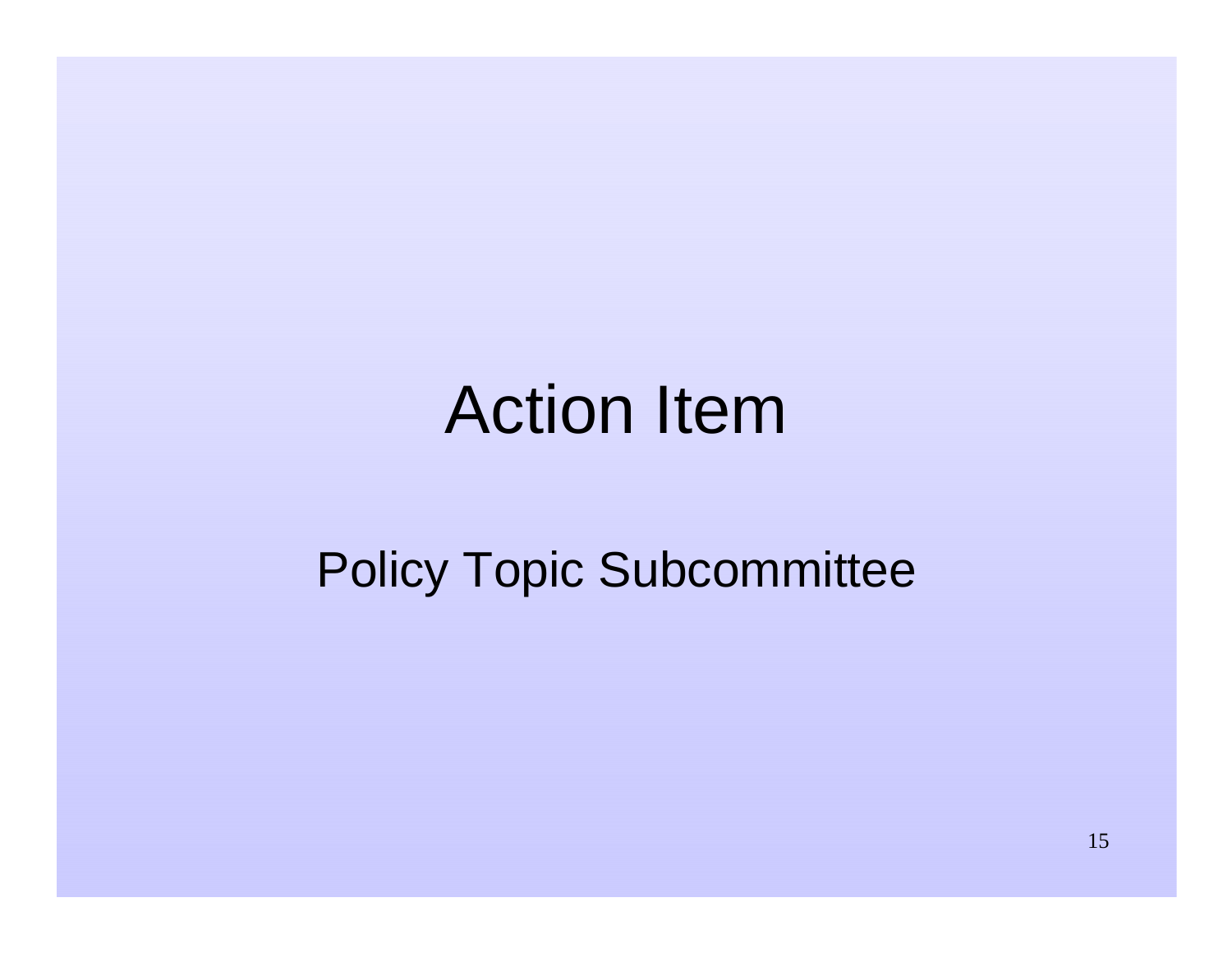- Senate Bill One Planning Process
	- –Alternative strategies
	- – Flexibility in determination of consistency by TWDB and TCEQ
	- –Allow contract renewals in planning (Adopted)
	- Clarification of unique stream segments
		- Clarification provided, but some uncertainty remains due to use by agencies for multiple purposes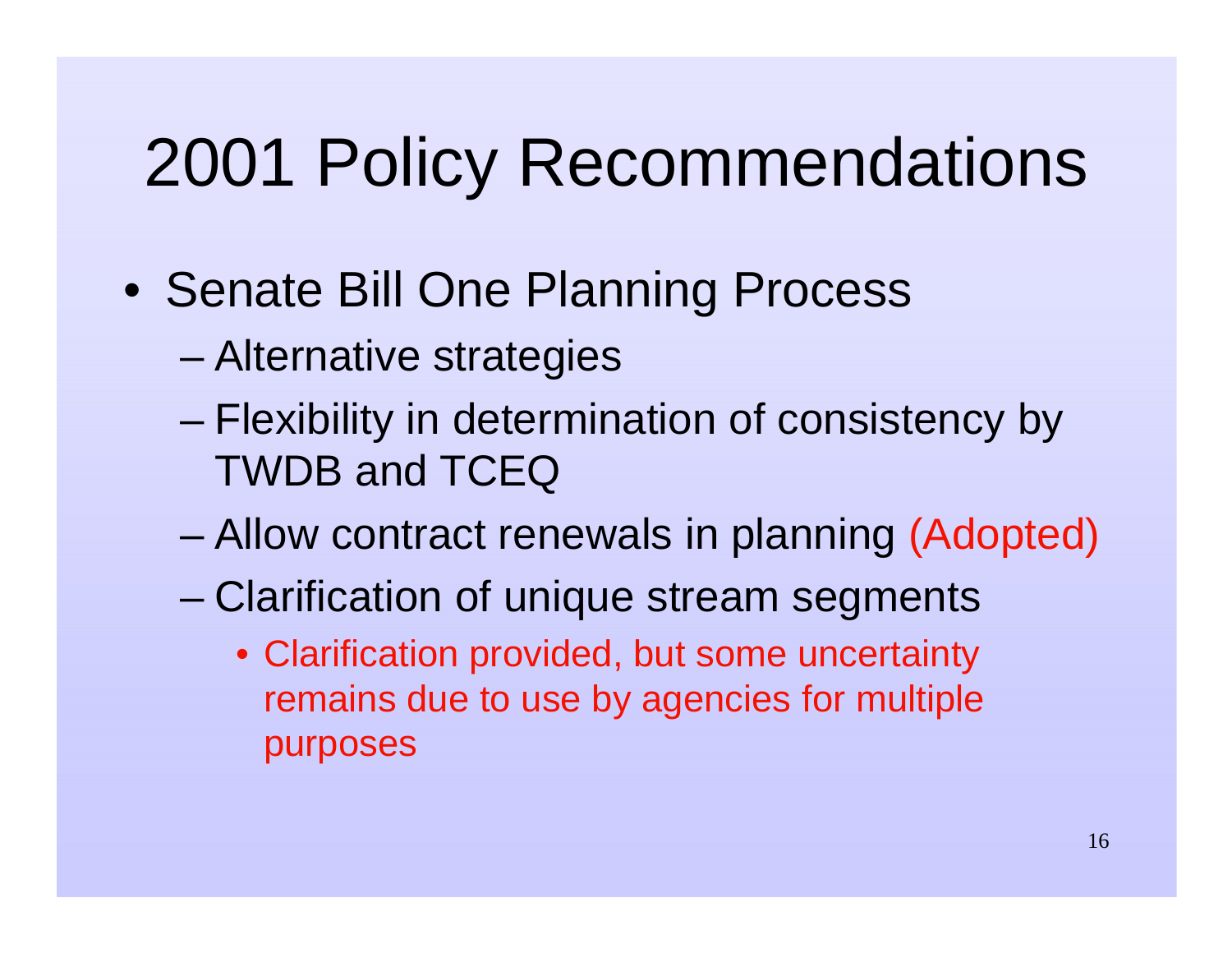- TCEQ policy and water rights
	- –Exempt certain rights from cancellation
	- Reduce obstacles to indirect reuse
	- Remove barriers to IBTs
- State and Federal programs water supply issues
	- – Increase funding for TWDB programs Accelerate Trinity GAM (completed)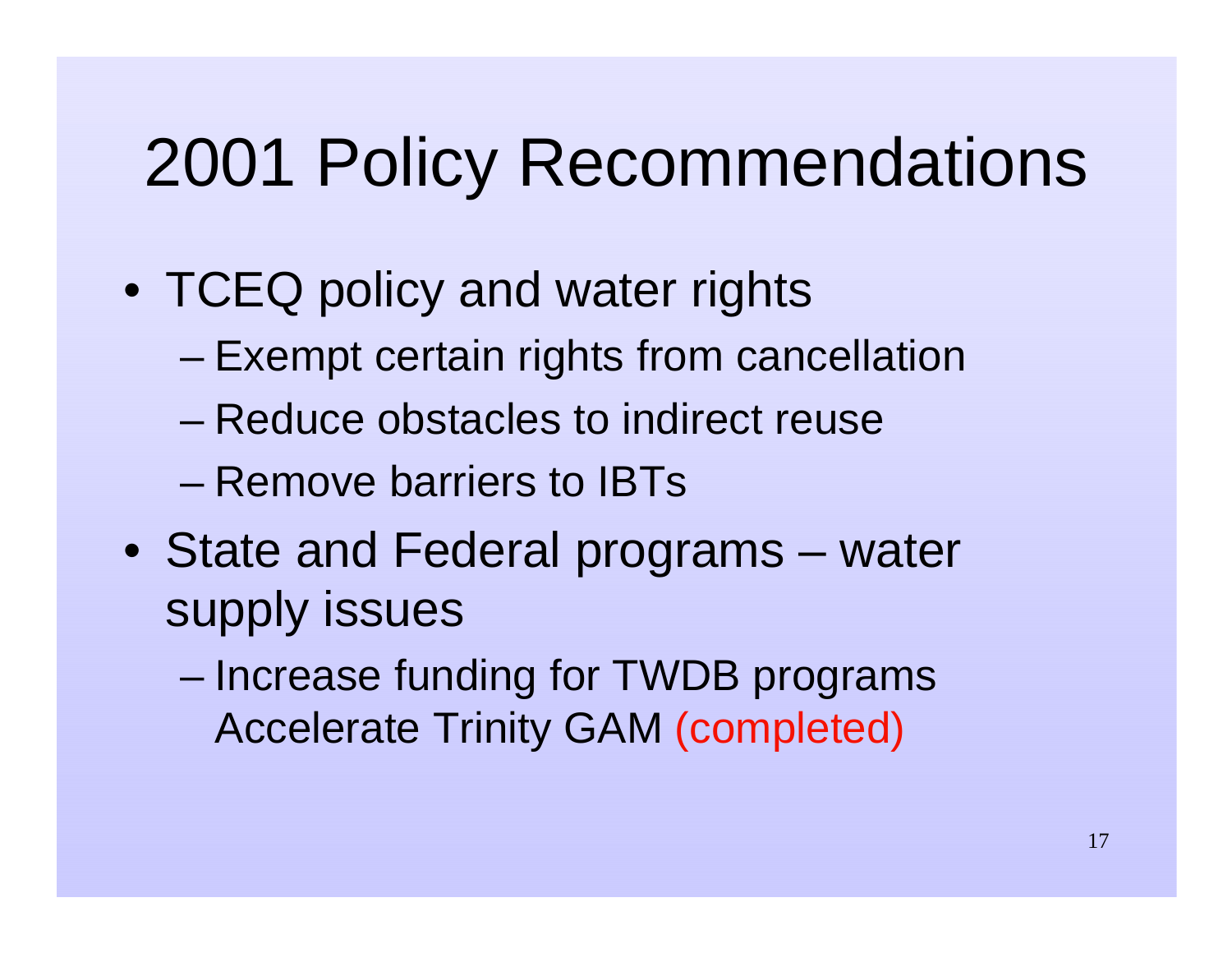- State and Federal programs (Cont.)
	- – Increase state participation in water conservation (Conservation Task Force)
	- – Education of board members of water supply entities
	- Watershed protection planning
	- –Federal funding of NRCS structures
	- –State assistance with stock ponds
	- –Agricultural water supply data collection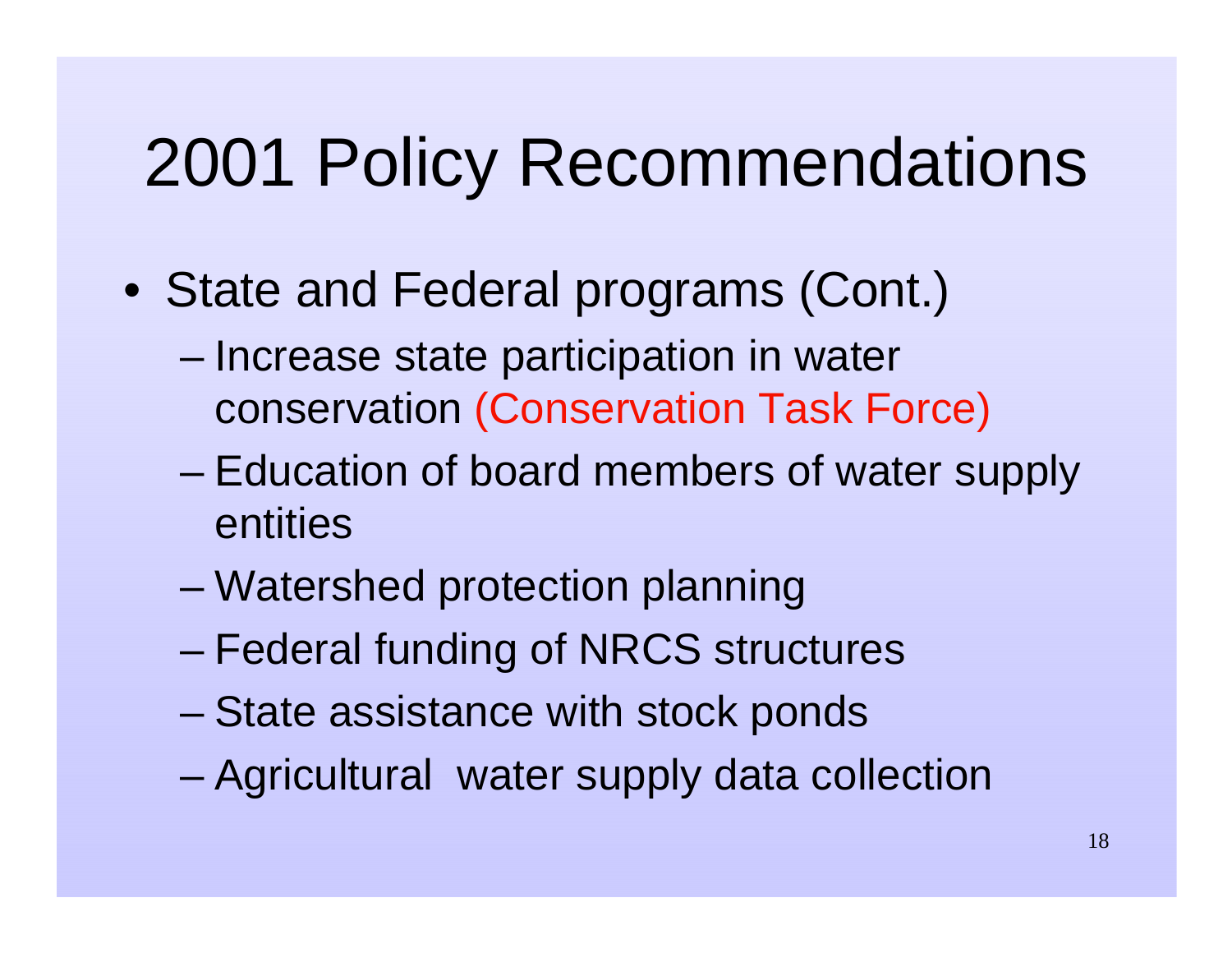- Unique Streams (Clarified by Legislature)
- Unique Reservoirs
	- Marvin Nichols I
	- Lower Bois d'Arc
	- – Muenster (under construction and should be completed before 2006)
	- Tehuacana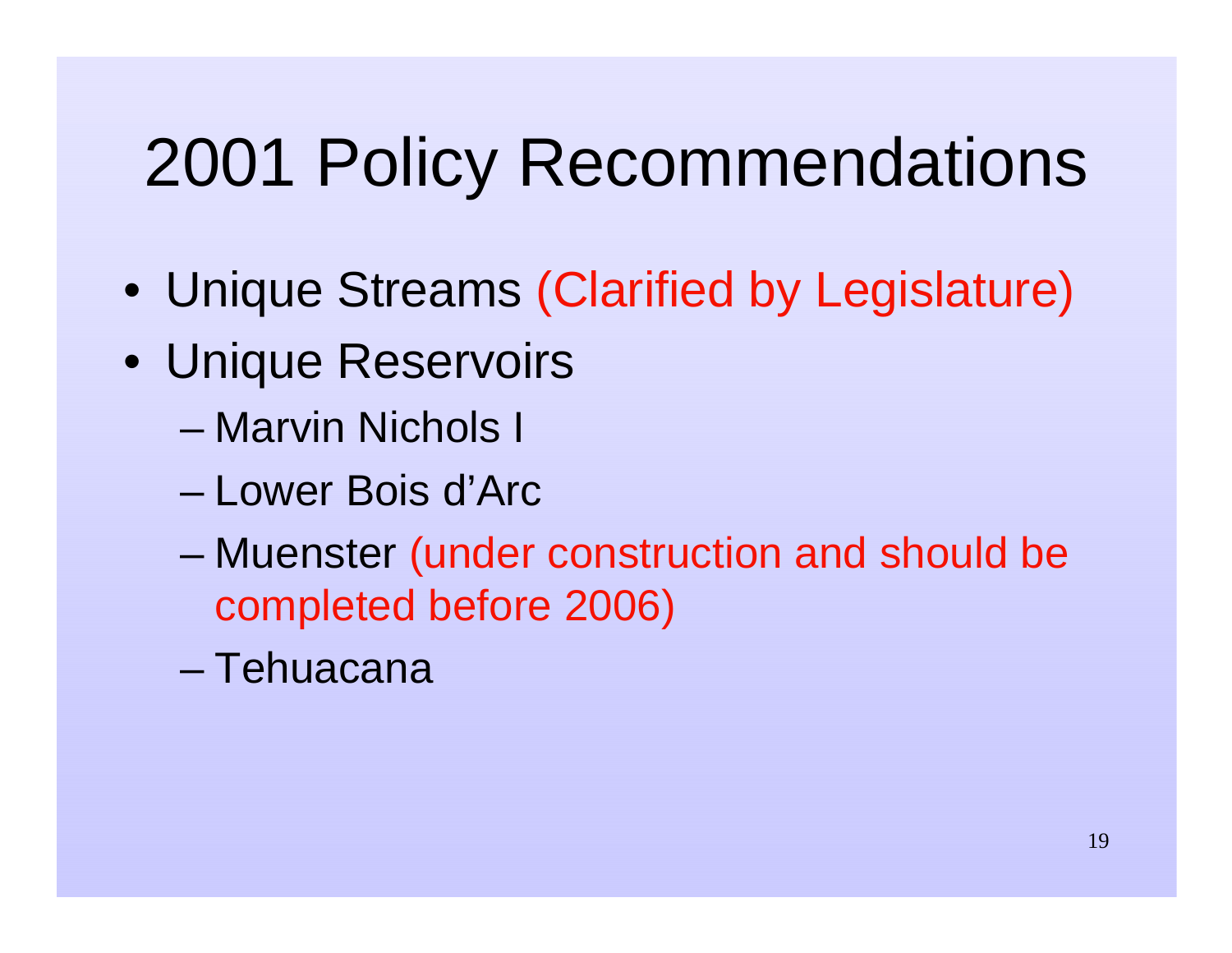## Possible New Policy Topics

#### • SB1 Planning Process

- Coordination between TWDB and TCEQ regarding use of the WAMs for planning (reconsider use of WAM Run 3)
- Clear guidance on resolving consistency issues
- Allow waivers of plan amendments for entities with small strategies
- Allow RWPG to approve alternative strategies as an action item without going through the amendment process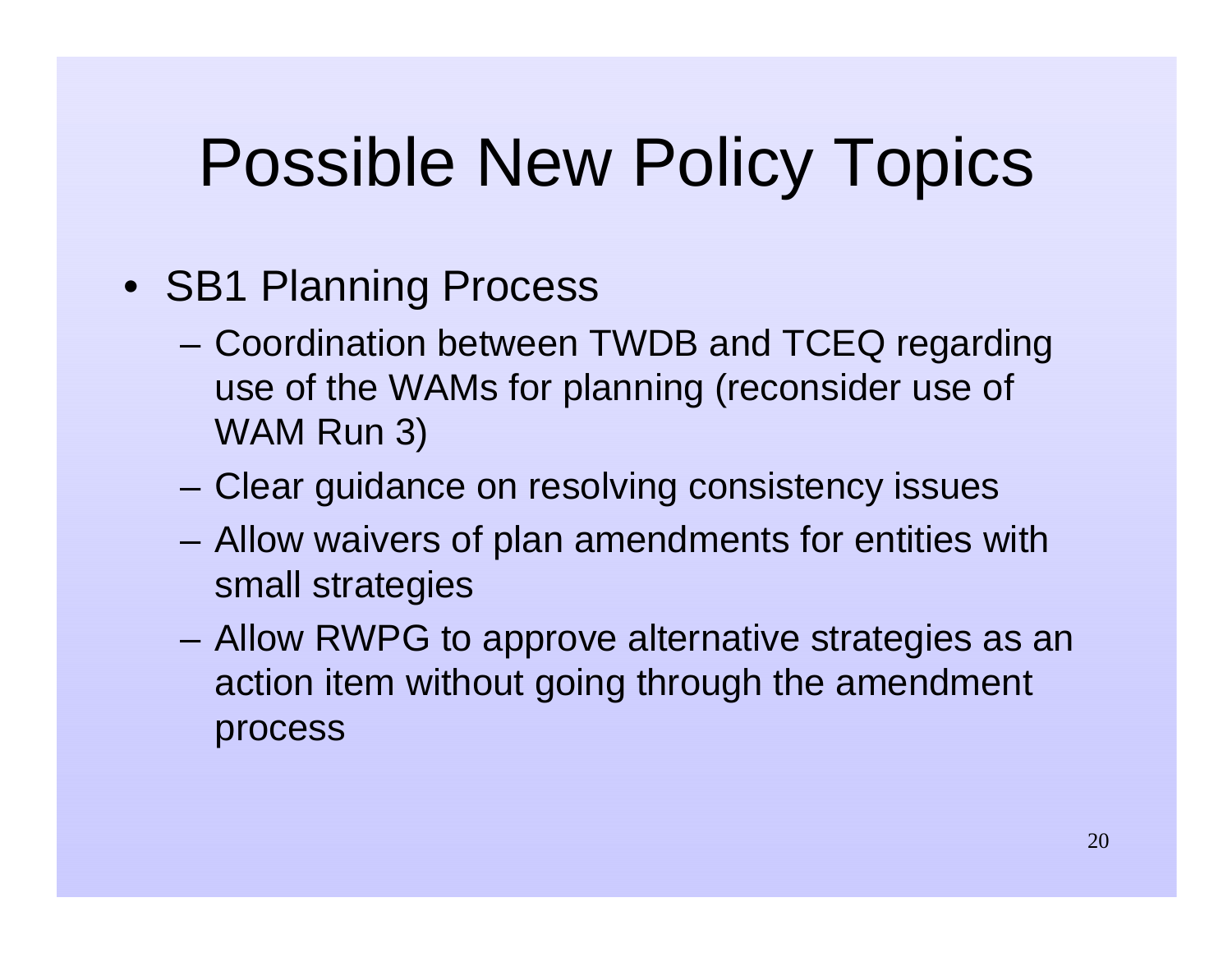## Possible New Policy Topics

- TCEQ policy and water rights
	- – Develop a clearly defined policy regarding permitting for reuse projects
	- – Recognize established reuse technology for treating wastewater effluent to potable stds
	- Develop consistent permitting requirements for disposal of brine waste for municipal and industrial users
- State and Federal Programs
	- –Funding assistance for desalination projects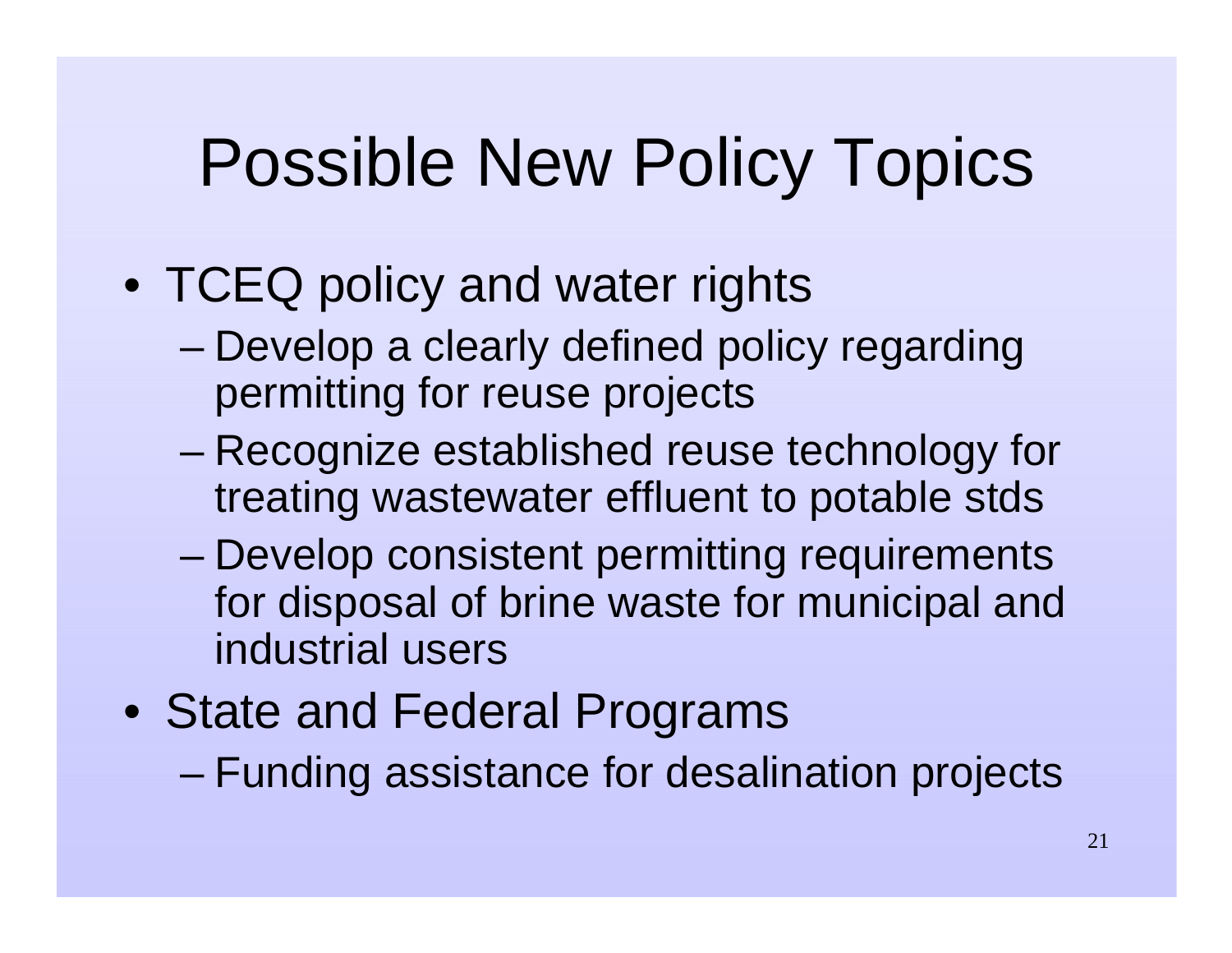# Policy Topics

- TWDB Policy Papers available to date
	- – Effects of Safe Drinking Water Act on small water supply systems
	- Interbasin Transfers
	- – Regional or statewide environmental mitigation system
	- – Inter-regional cooperation/Inter-regional water sharing
	- http://www.twdb.state.tx.us/rwpg/discussion/default.asp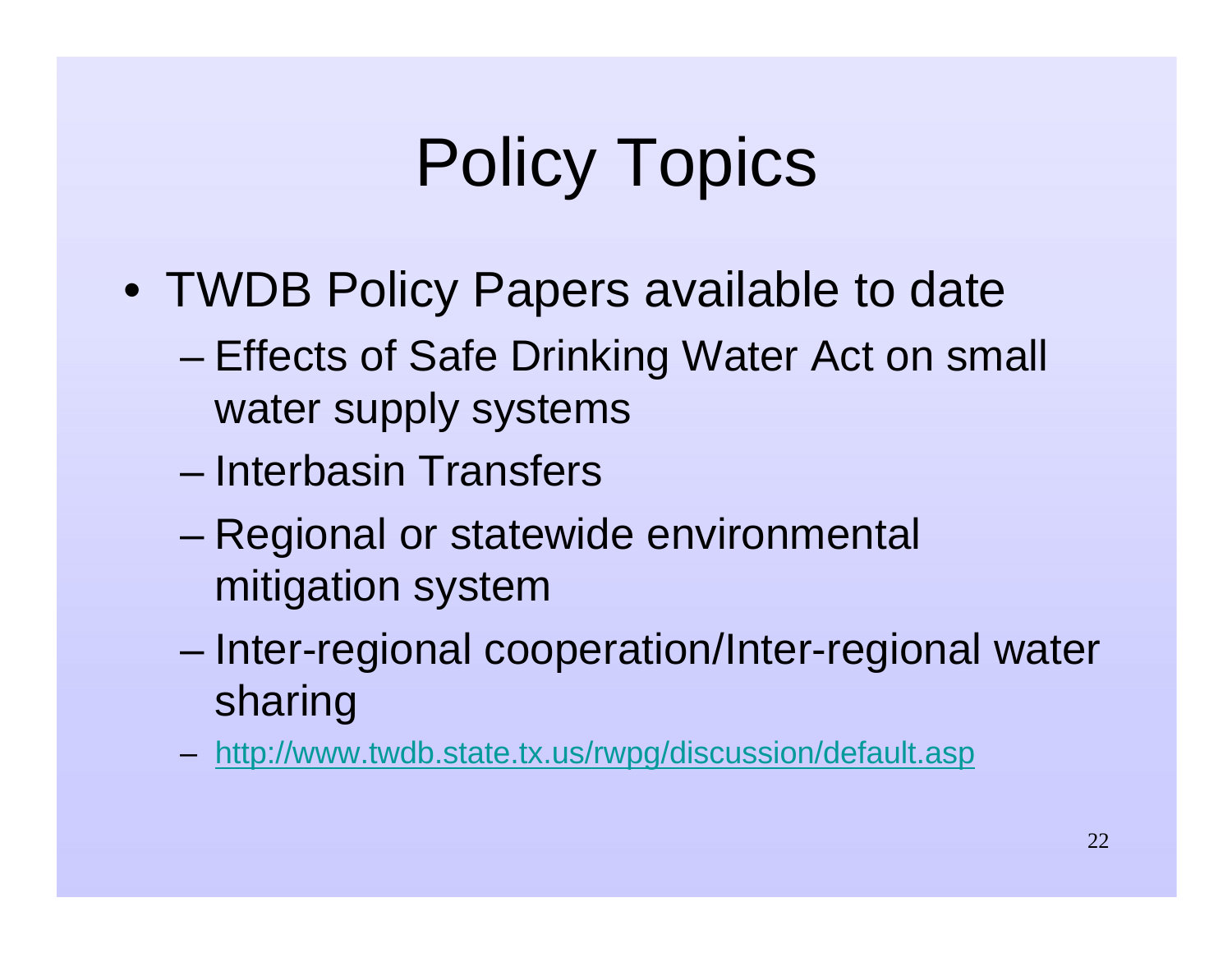# Policy Topics

- Consider creation of subcommittee to review policy issues pertinent to Region C
- RCWPG Action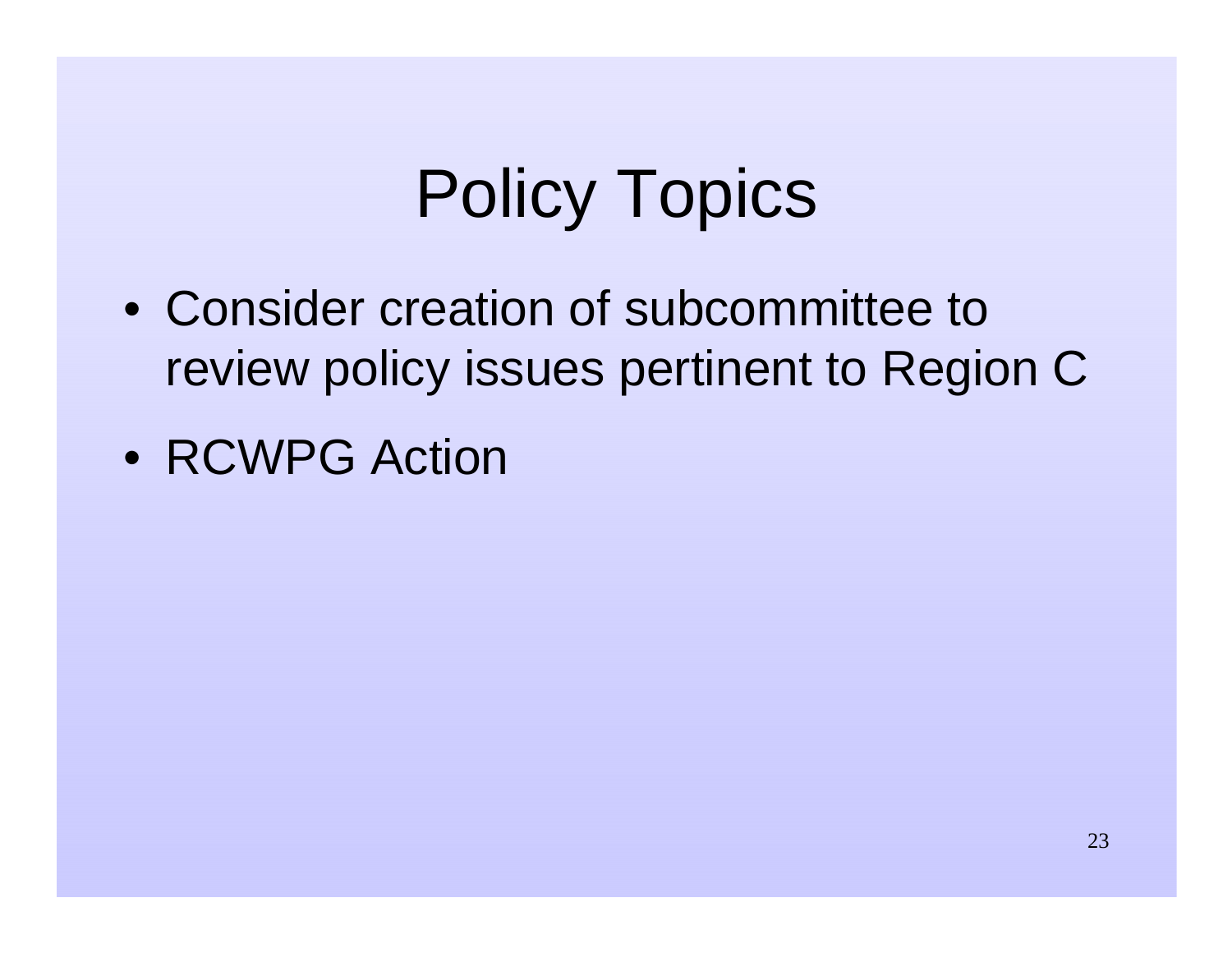## Action Item

#### Letter in Support of Funding for the Regional Water Planning Process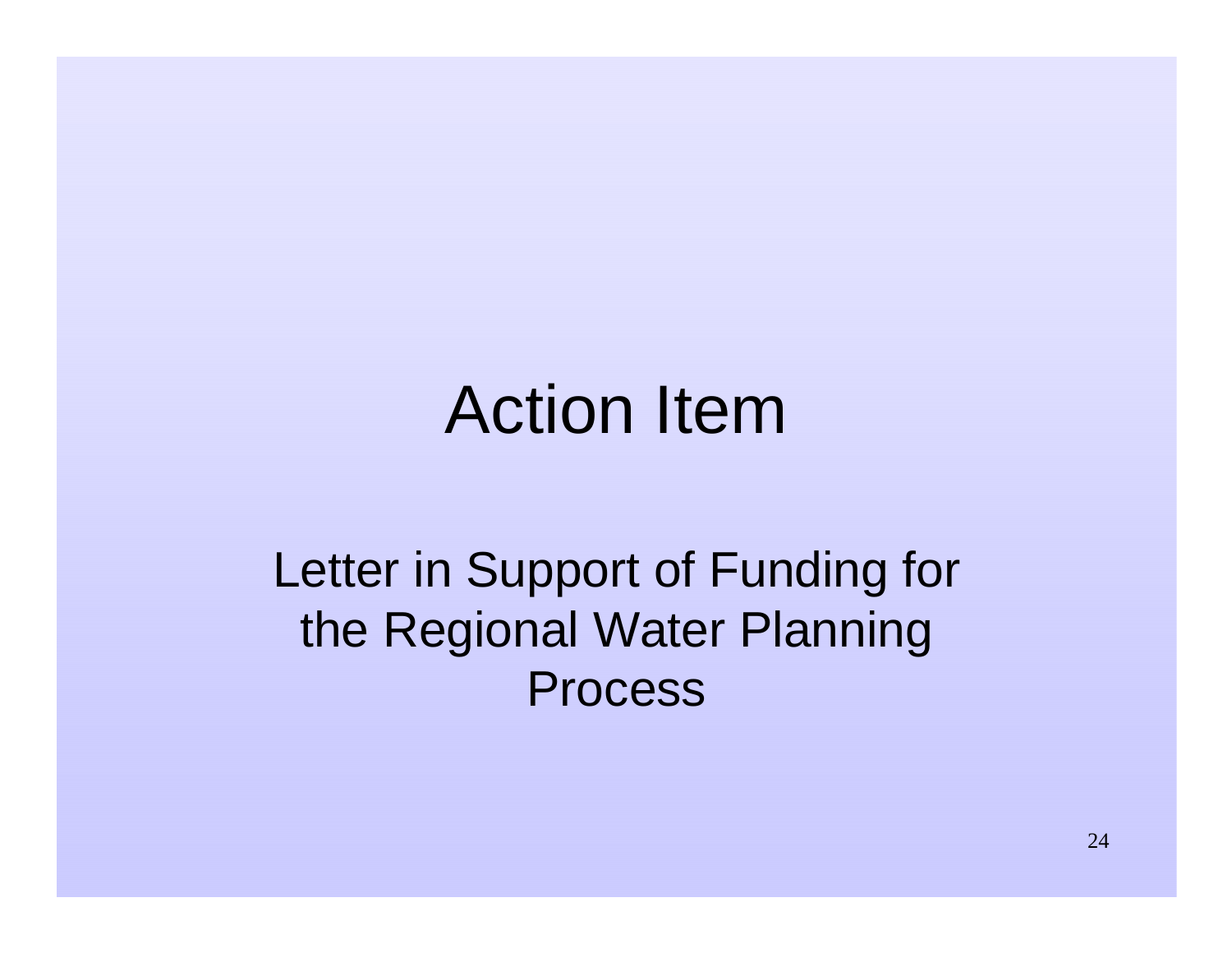### Letter in Support of Funding Water Planning

- Consider authorizing Chair to send letter to elected officials in support of providing adequate funding to TWDB for regional water planning
- RCWPG Action (if needed)
	- – Approve Chair to send letter on behalf of Region C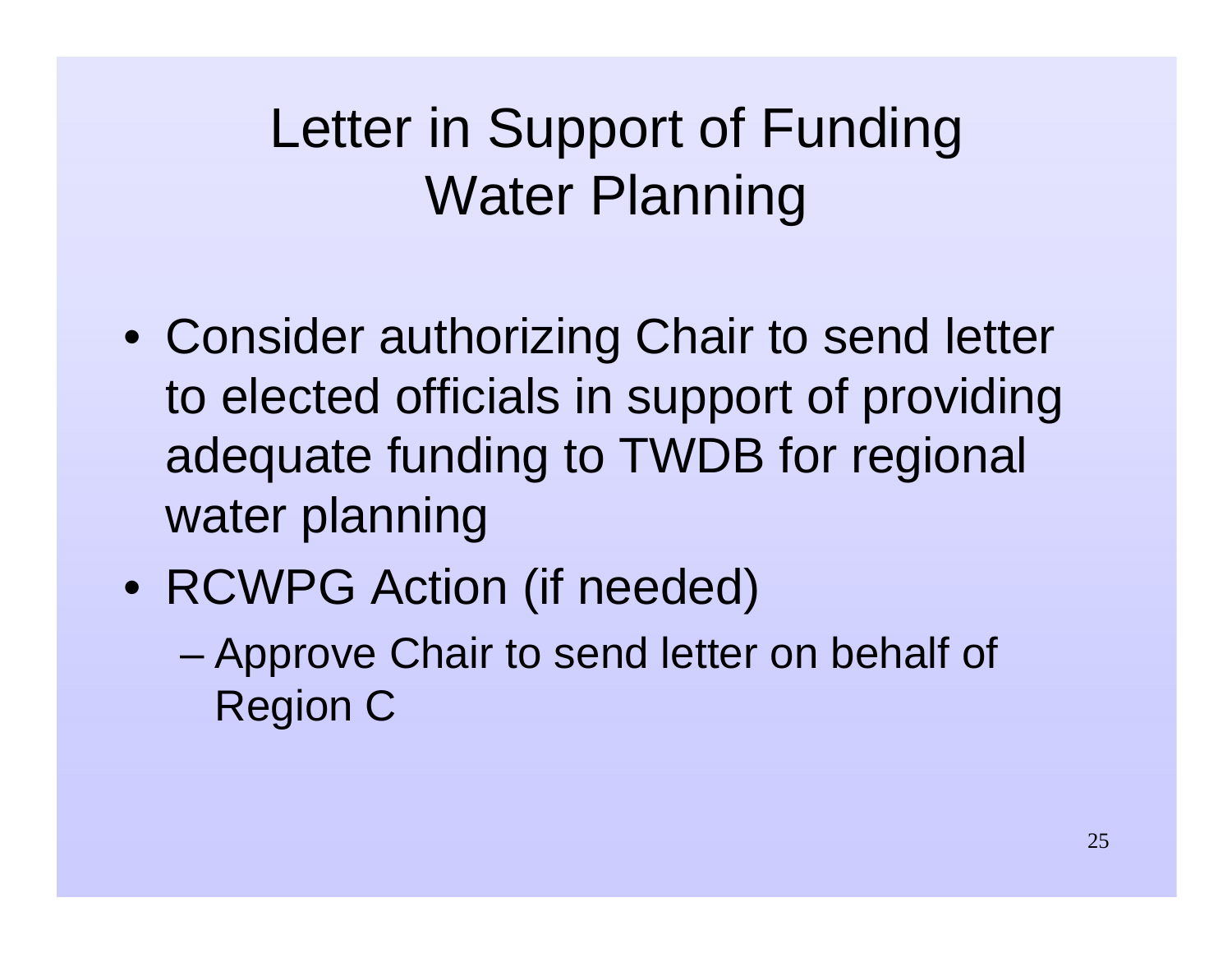## Agenda

- Discussion Items
	- –Non-municipal Conservation Strategies
	- –Draft Chapter 3
	- –Feasible Water Management Strategies
	- –Infrastructure Financing Survey
	- Update on Dallas Water Plan
	- –Speaker Comments at 12-6-04 meeting
	- –Update on Overall Status and Next Steps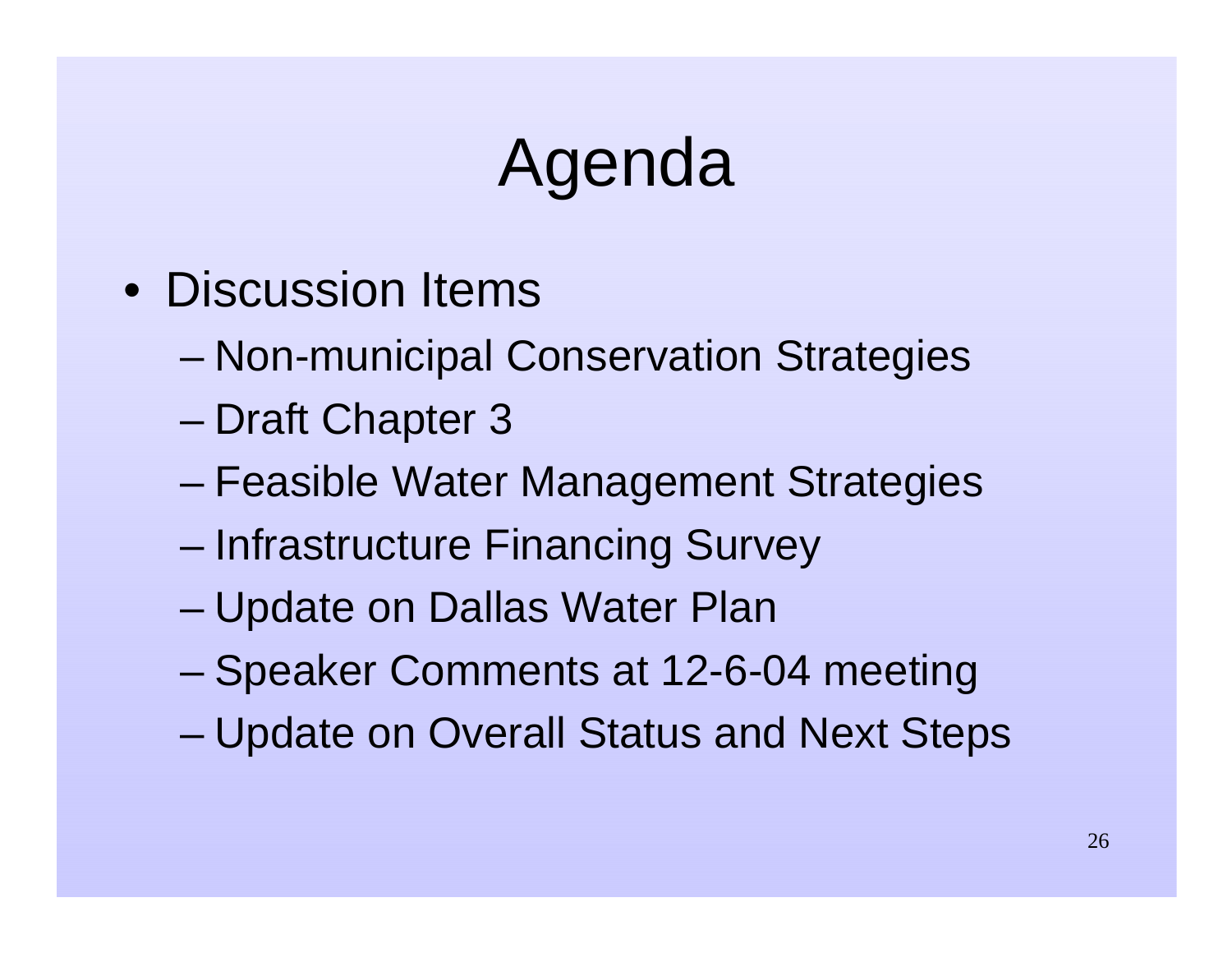## Discussion Item

#### Non-Municipal Conservation **Strategies**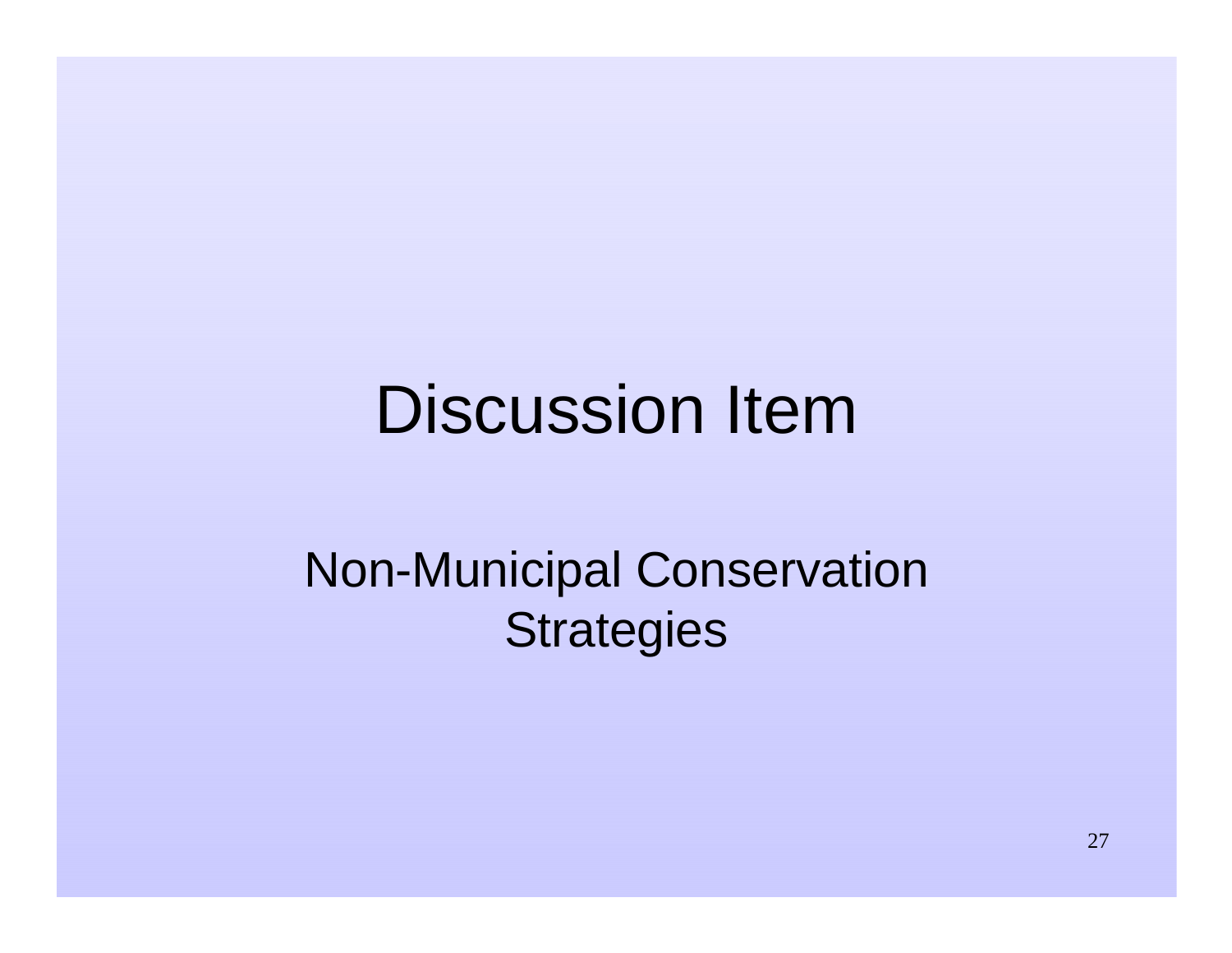Non-Municipal Water Conservation Strategies

- Steam Electric Power
- Manufacturing
- Irrigation
- Mining
- Livestock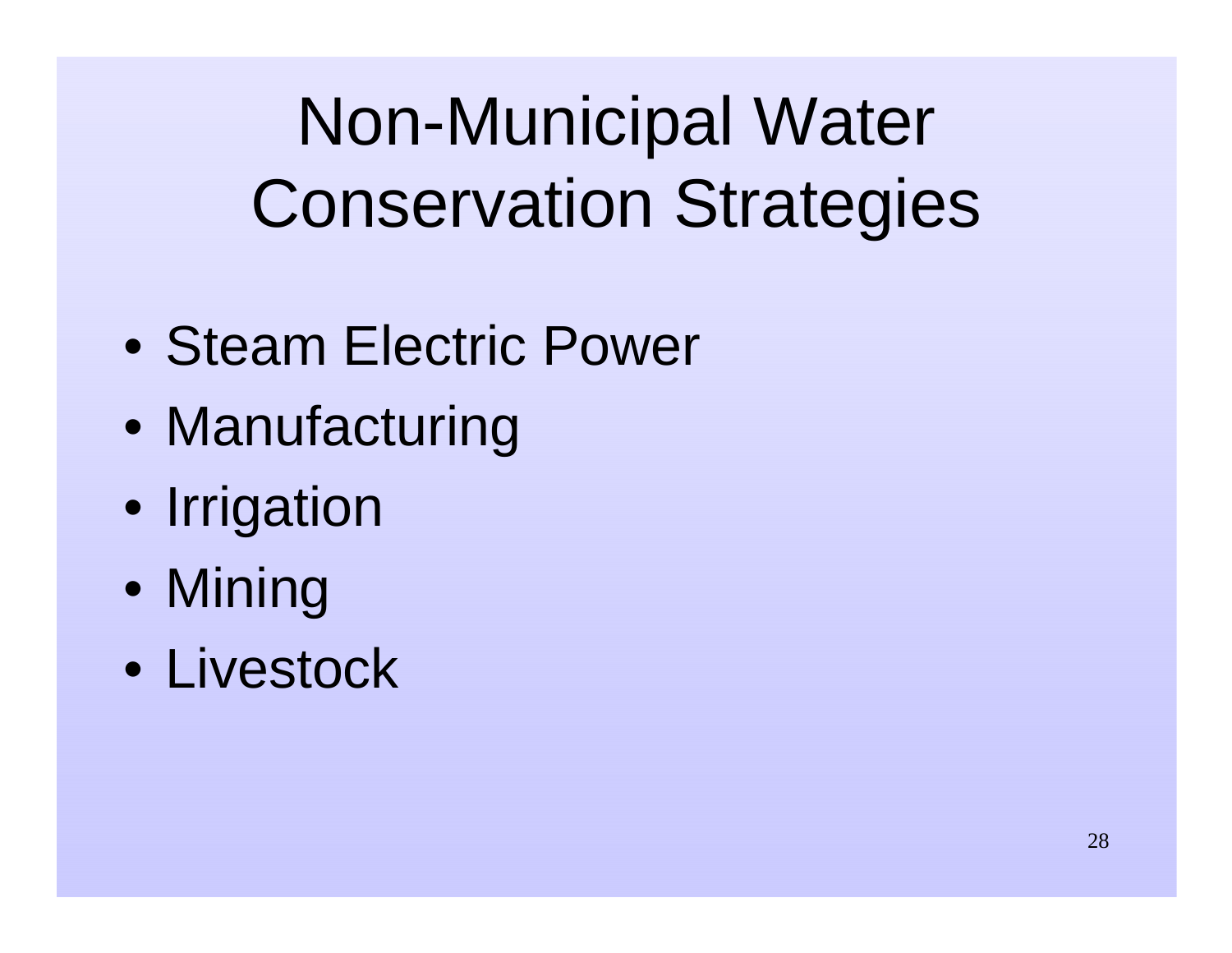# Region C Projected Water Demand

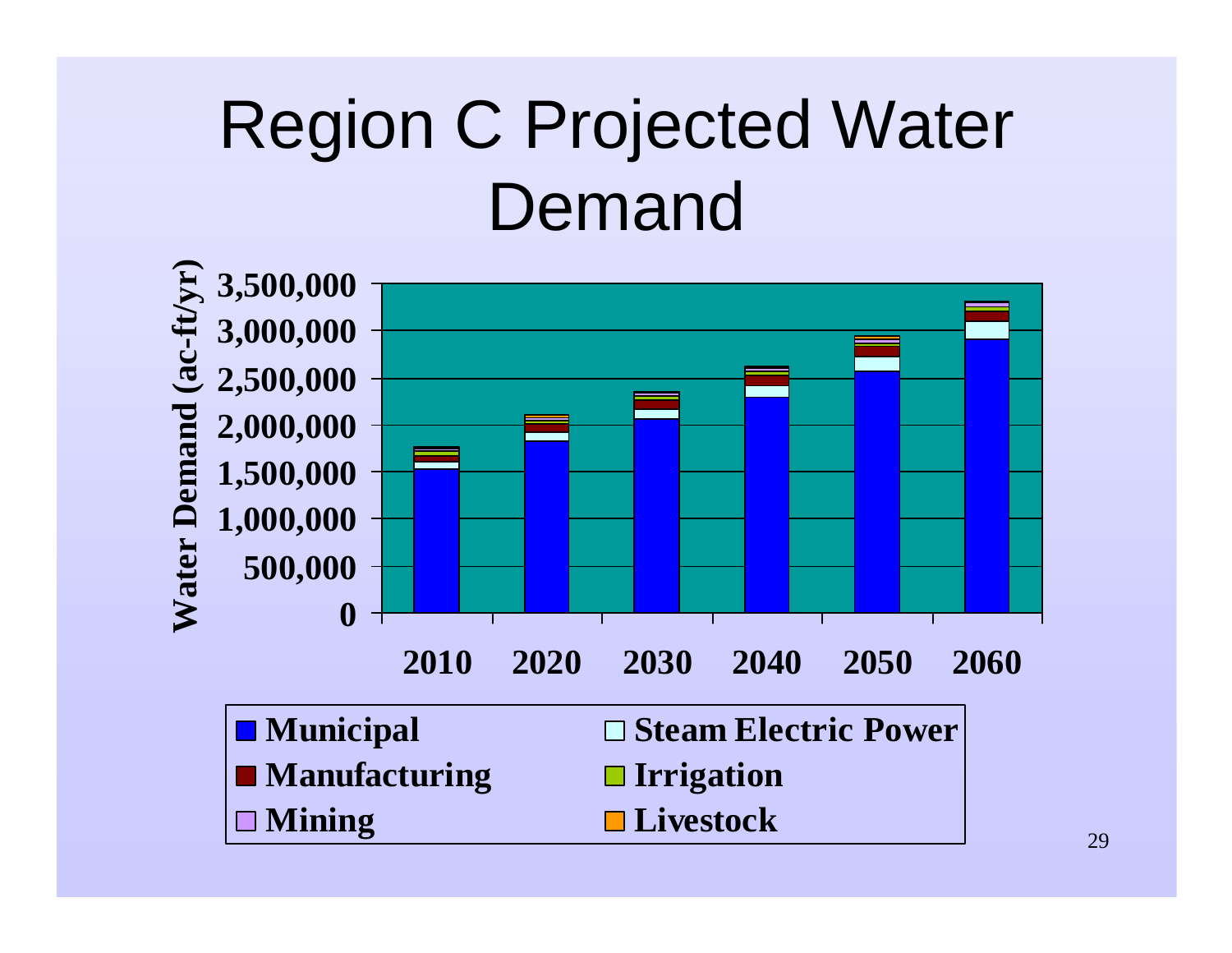# Region C Projected Non-Municipal Water Demand

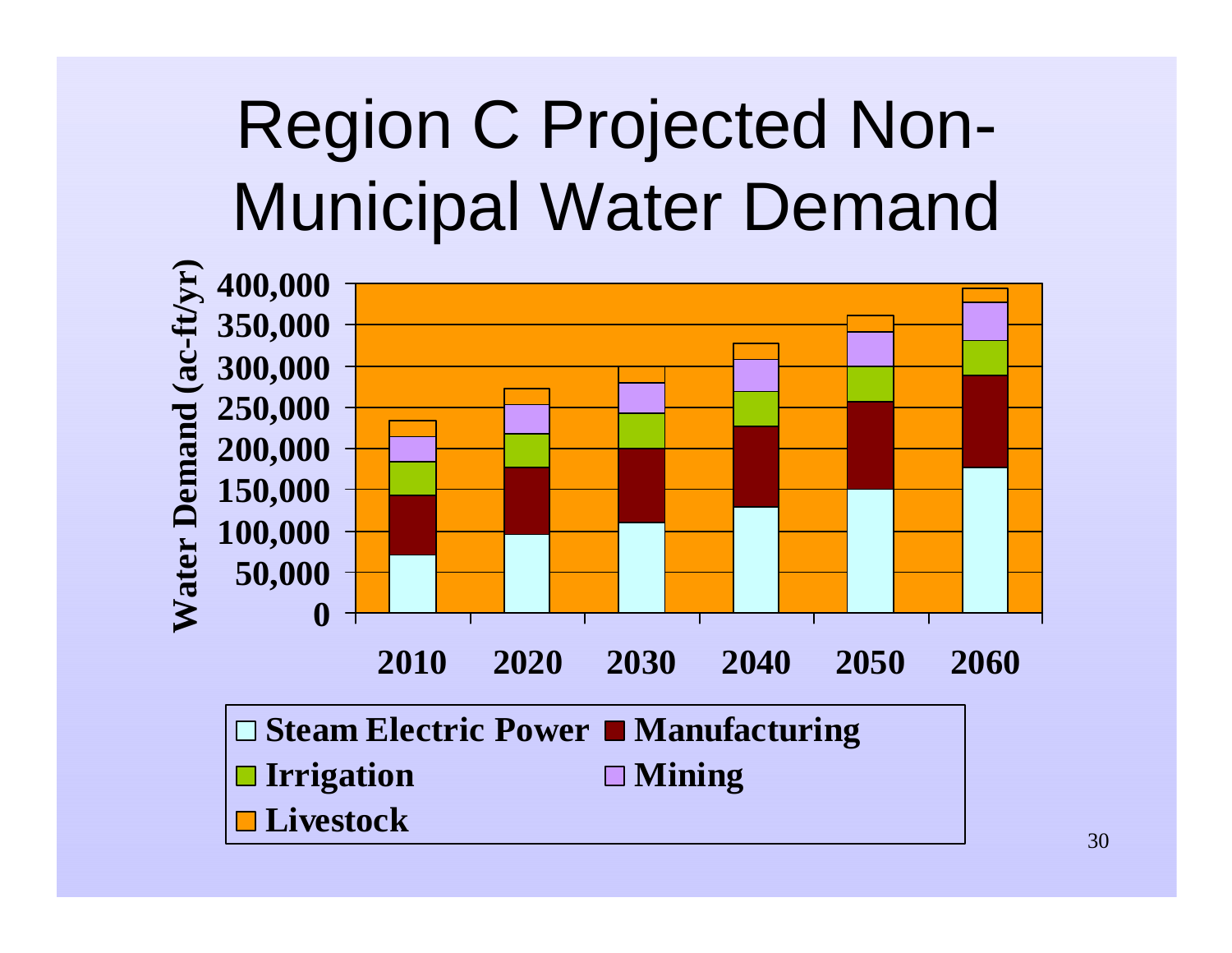## Steam Electric Power

- Statewide projections during planning period
	- Projected power demand increases by 234 percent
	- Associated water demand increases by 162 percent
- Difference due to assumed use of water-efficient generation technologies
- Water conservation included in steam electric power water demand projection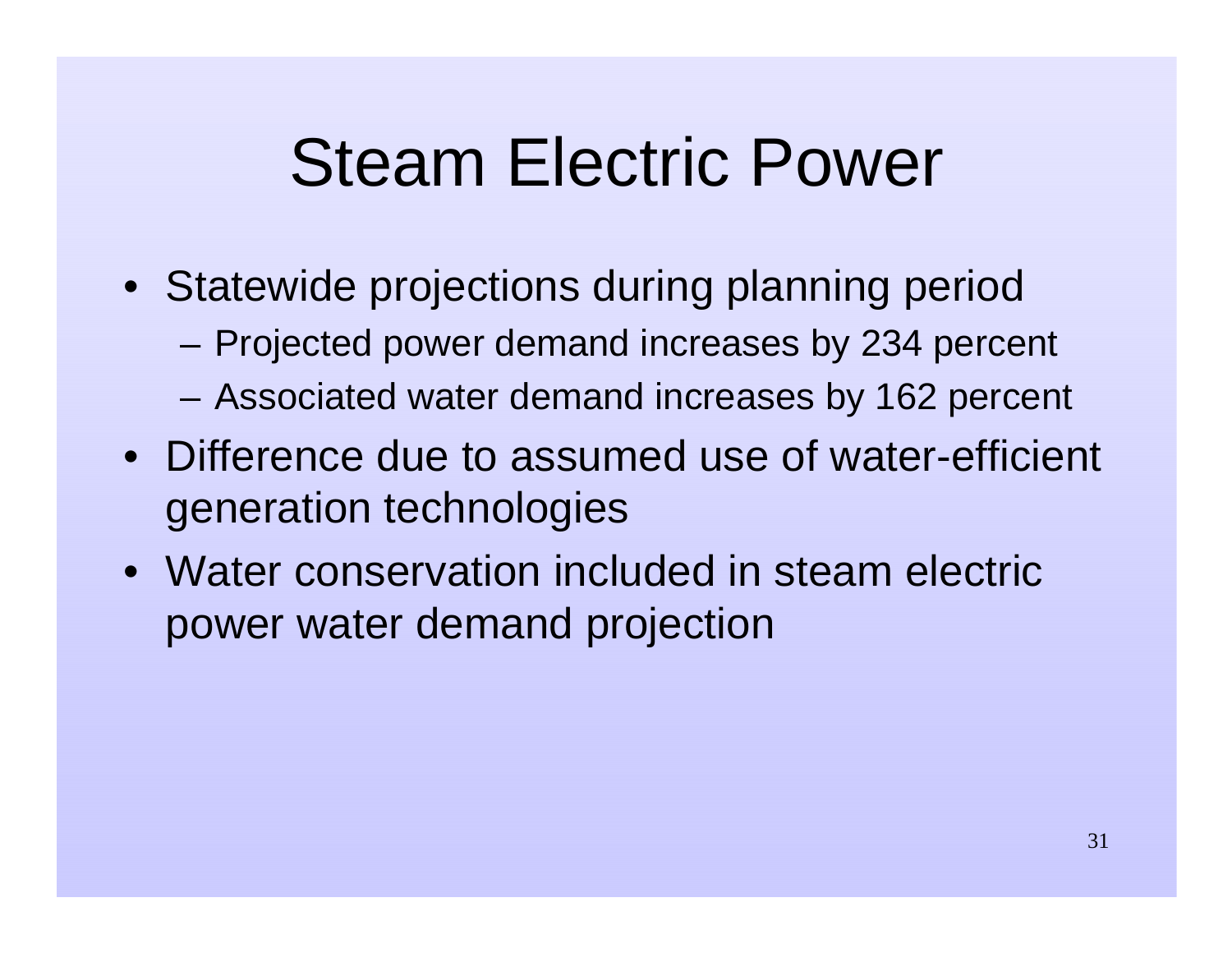# Region C Steam Electric Power Conservation Savings

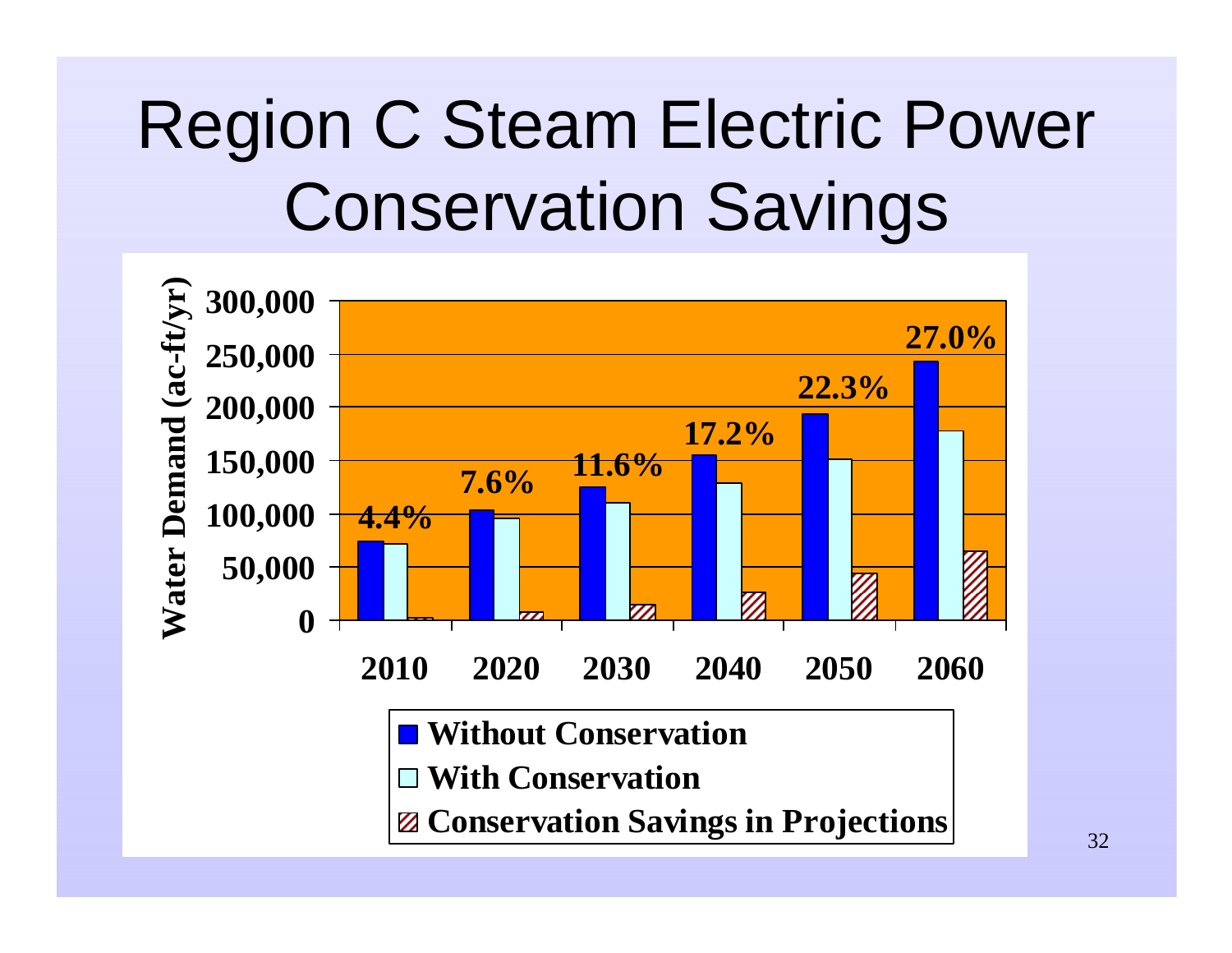## Steam Electric Power

- Reuse:
	- – Supply steam electric power water demands with reclaimed water where it is feasible
	- –Evaluate on a case-by-case basis
- 2001 plan proposed 48,455 ac-ft/yr of 2050 reclaimed water supply for steam electric power generation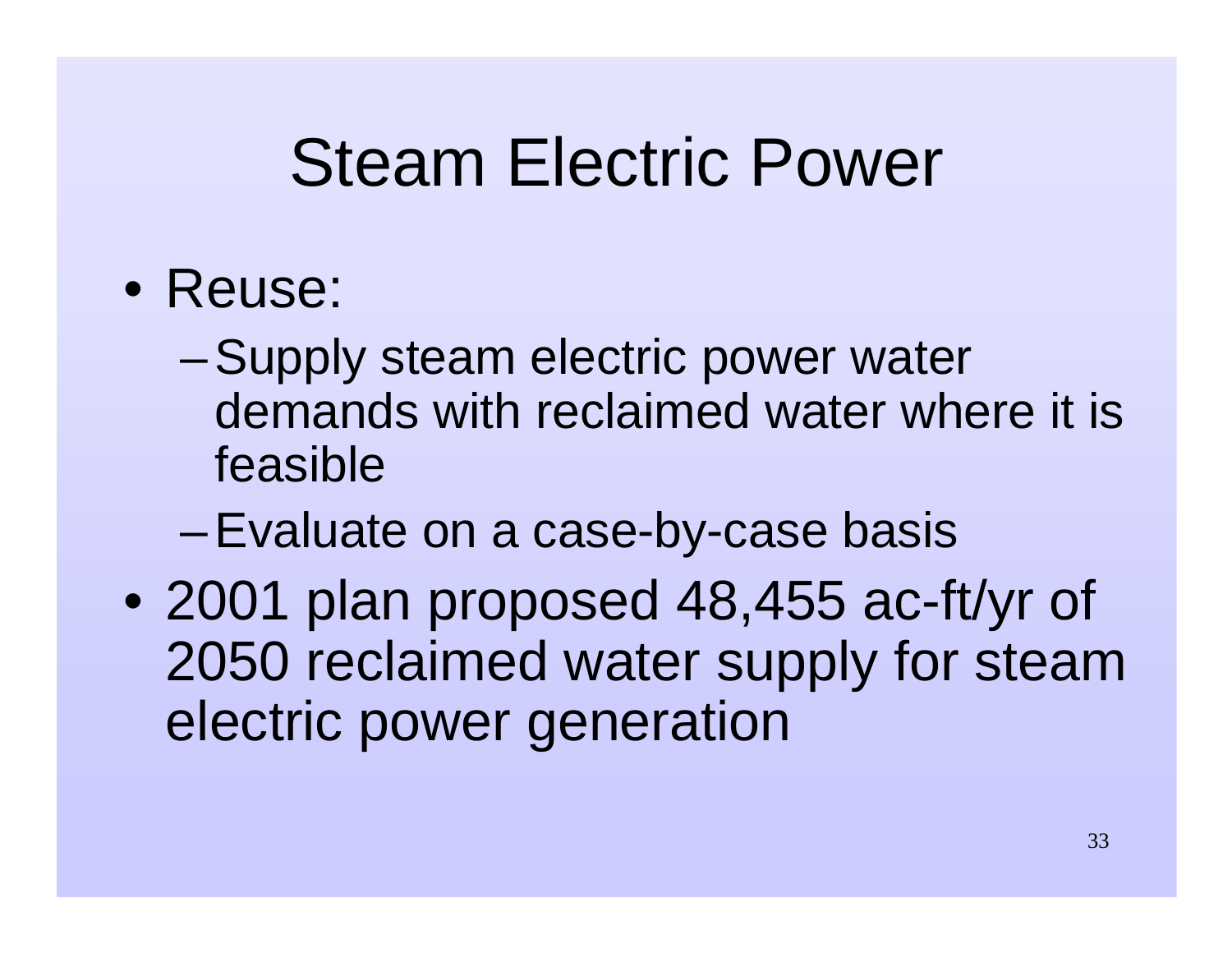# Manufacturing

- Assume that no conservation included in projected water demand
- Water usage for individual manufacturers not available
- 1997 data indicate that 80 percent of manufacturing water is purchased from municipal water providers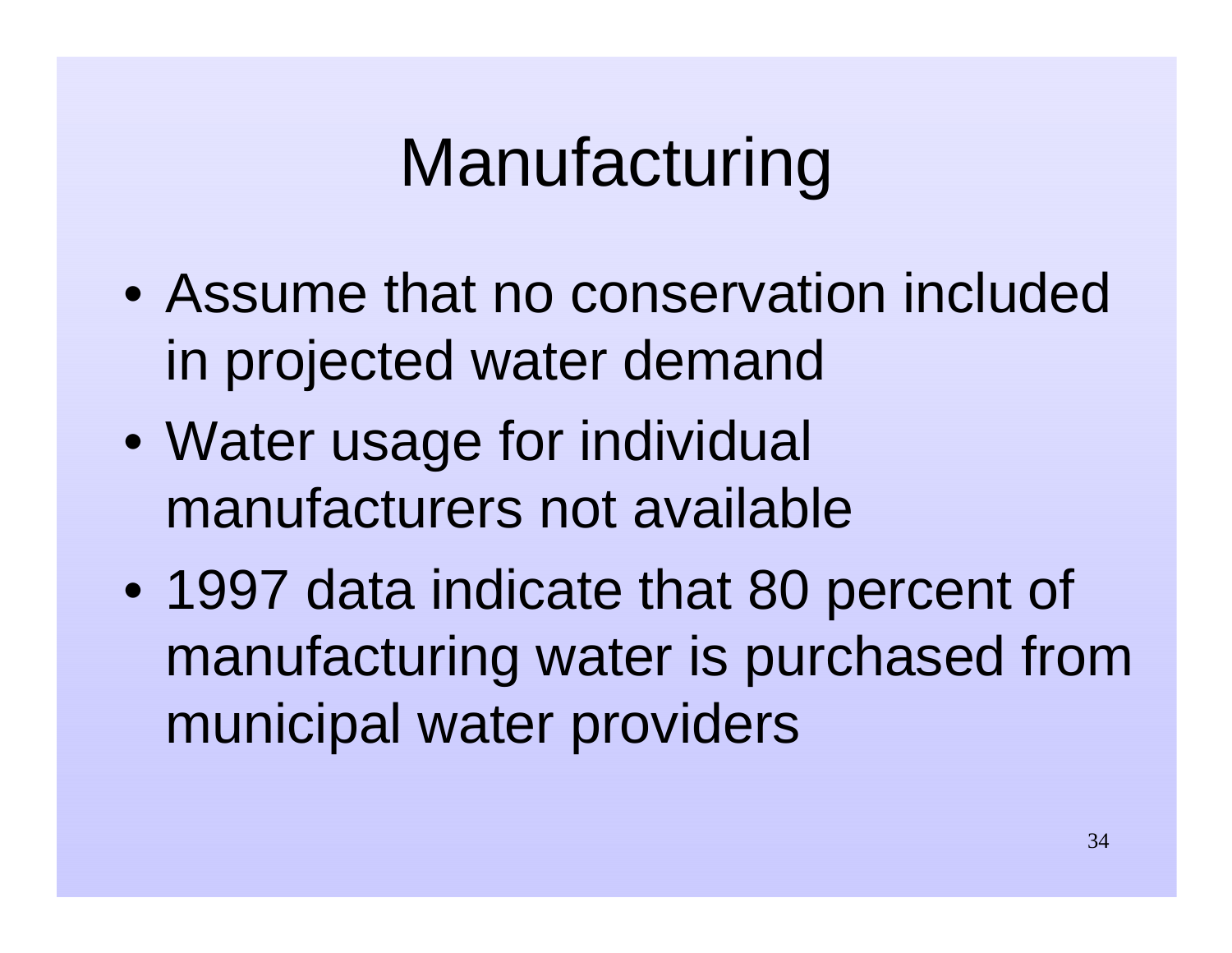# Manufacturing General Rebate

- $\bullet$  Municipal water providers offer rebate for manufacturers to make large-scale improvements in water use efficiency
- Applicable in counties that have projected manufacturing water shortages
- $\bullet$  Estimated Region C potential water savings and costs:
	- 3 percent of the manufacturing water supplied by municipal water providers
	- \$2.30 per gallon per day of water savings (including rebate, marketing, overhead)

| <b>Item</b>         | 2010   | 2020   | 2030   | 2040   | 2050   | 2060   |
|---------------------|--------|--------|--------|--------|--------|--------|
| Quantity (ac-ft/yr) |        | 130    | 1.584  | 2,364  | 2,539  | 2,654  |
| Unit Cost (\$/kgal) | \$0.00 | \$0.42 | \$0.42 | \$0.42 | \$0.42 | \$0.42 |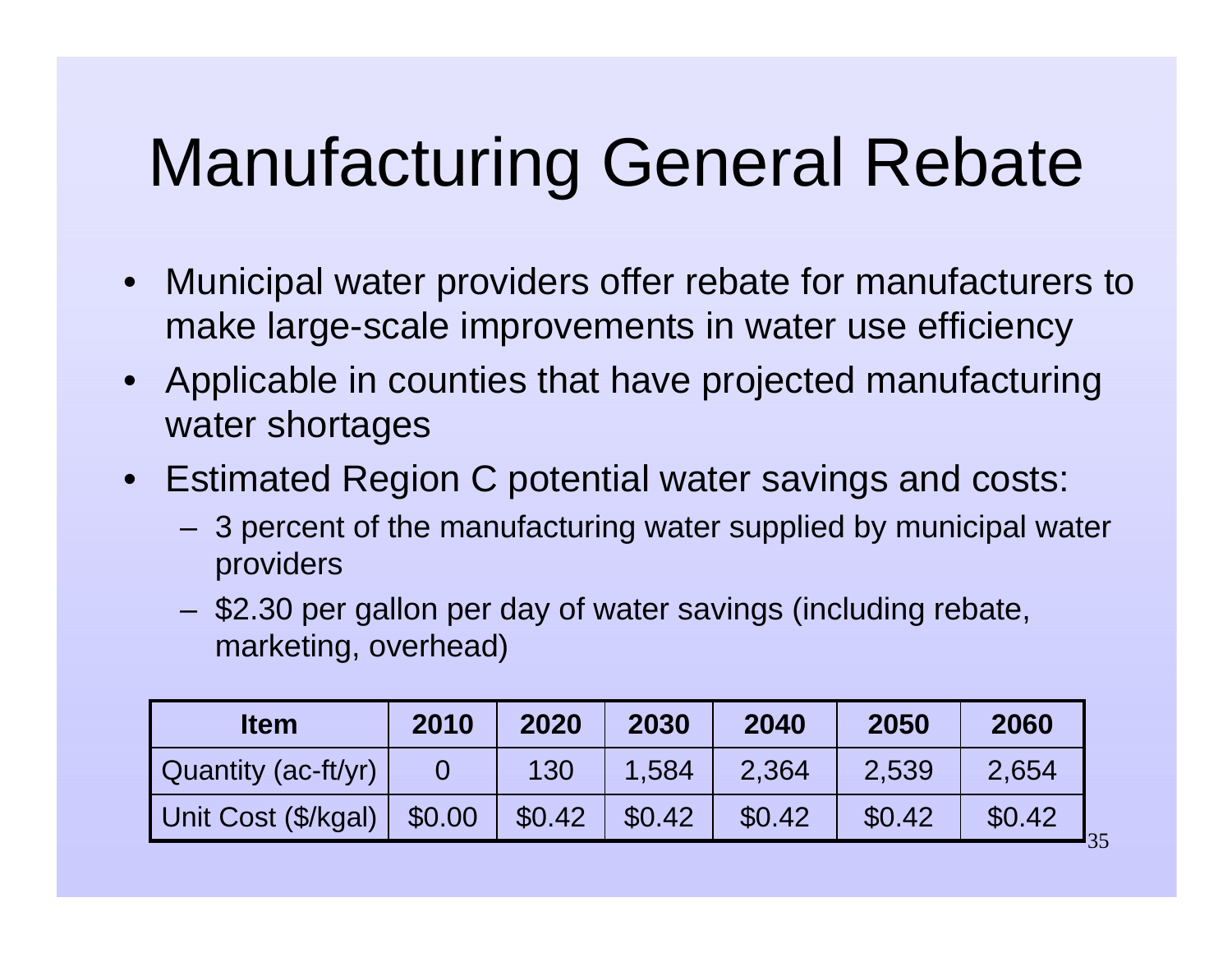# Irrigation

- Assume that no conservation included in projected water demand
- Irrigation water demands have increased considerably since the 2001 Region C Water Plan due to change in accounting for golf course water demands
- Water usage for individual irrigators not available
	- –Self-supplied?
	- –Purchased from municipal providers?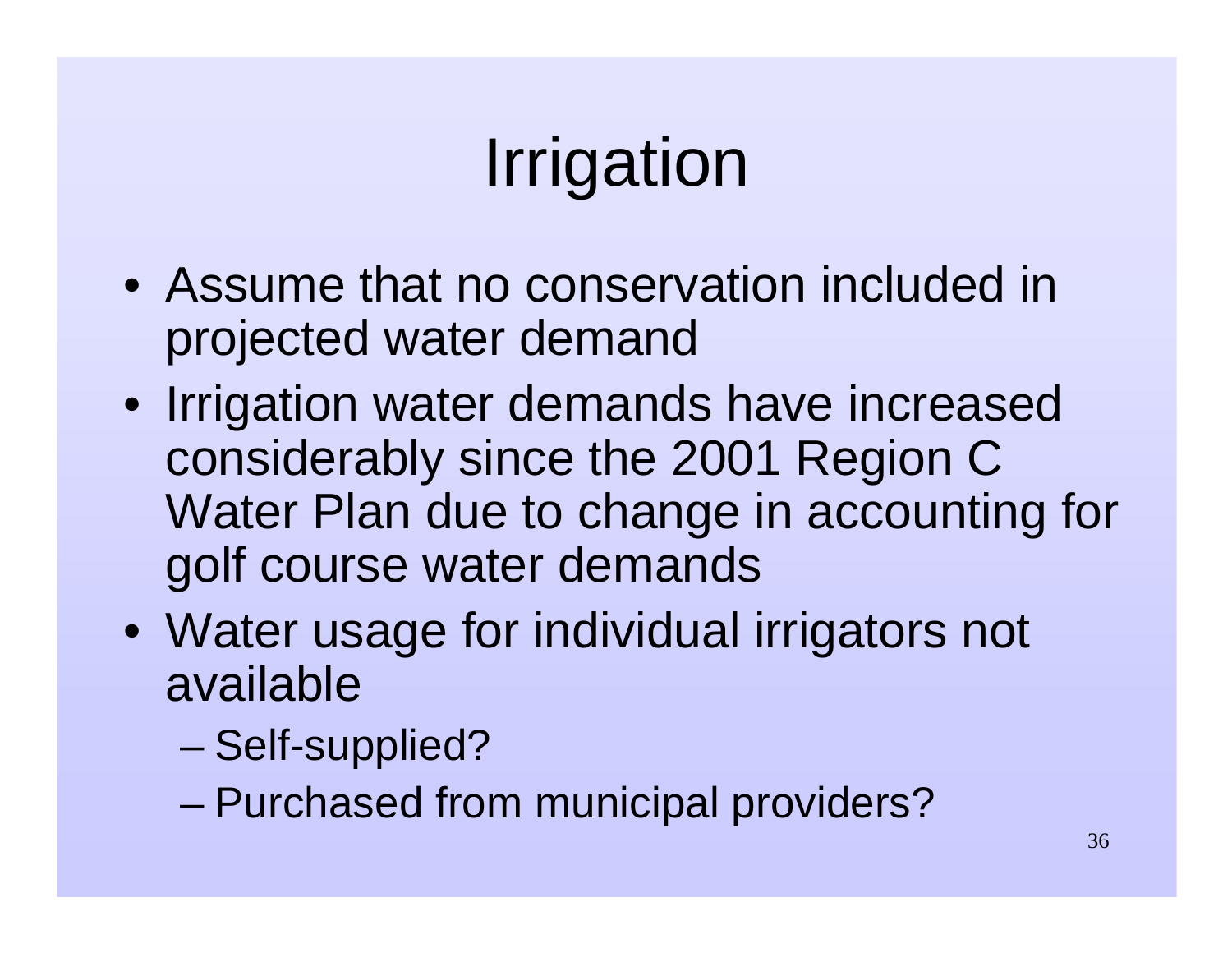# Region C Irrigation Water Demand

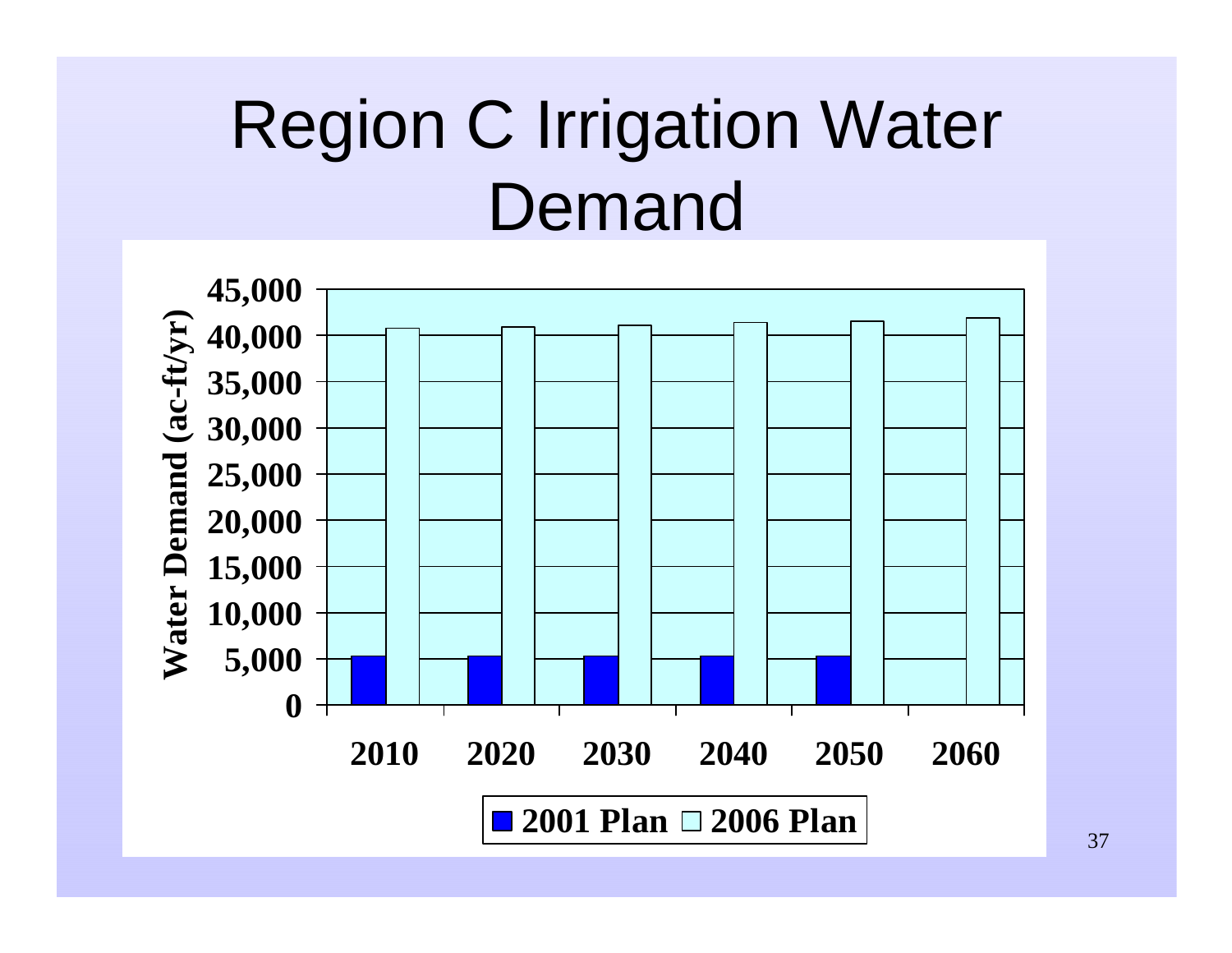## Golf Course Conservation

- Water Conservation Implementation Task Force BMP
- Elements:
	- Computer-controlled irrigation system
		- Soil moisture sensors
		- Weather stations
	- –Irrigation scheduling
	- Efficient irrigation equipment
	- Reduced irrigation area (e.g., golf course rough)
- Applicable in counties that have projected irrigation water shortages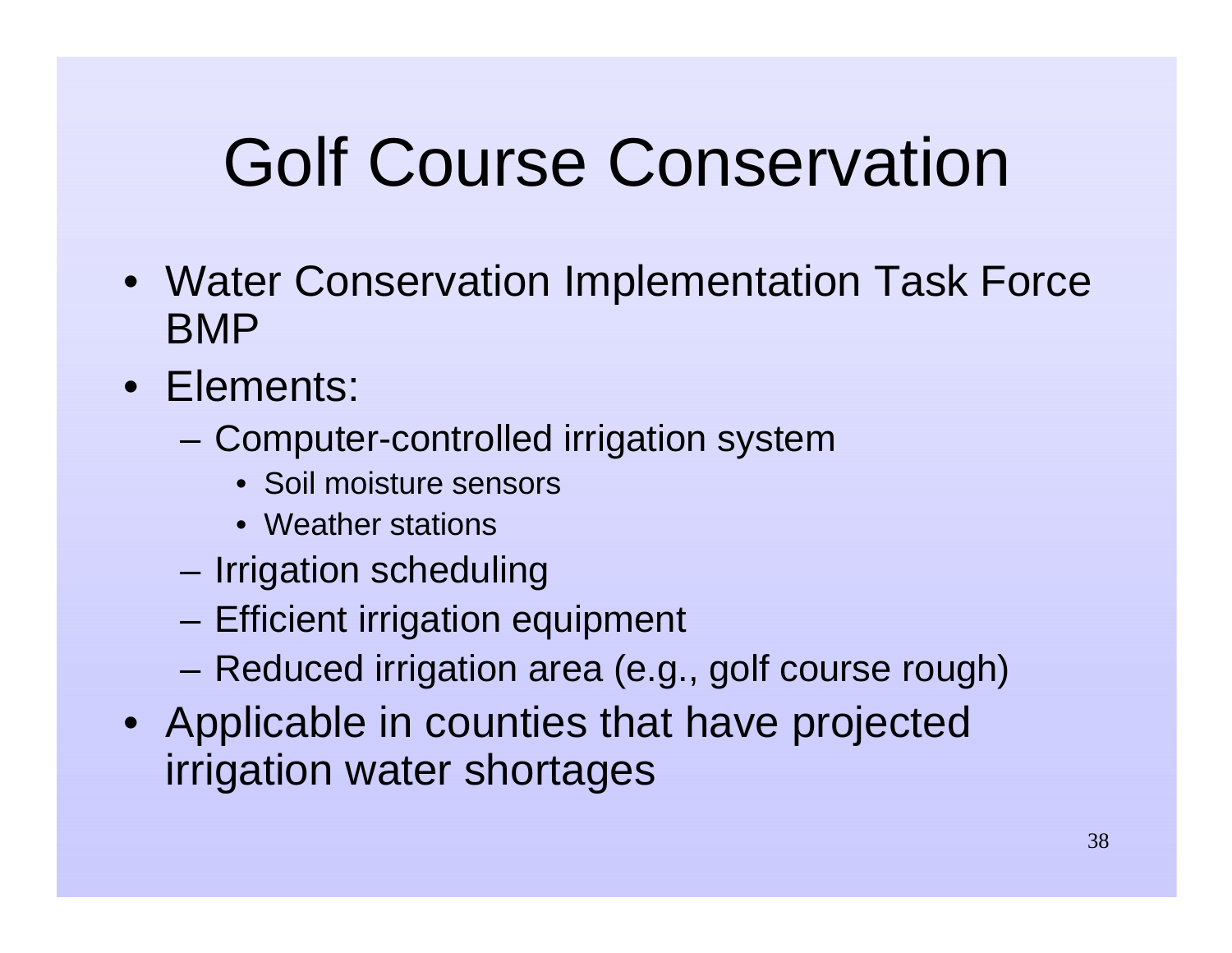#### Golf Course Conservation

- Implementation alternatives:
	- –Voluntary, if self-supplied
	- – Rebate, if supplied by municipal water provider
	- –Ordinance, if supplied by a city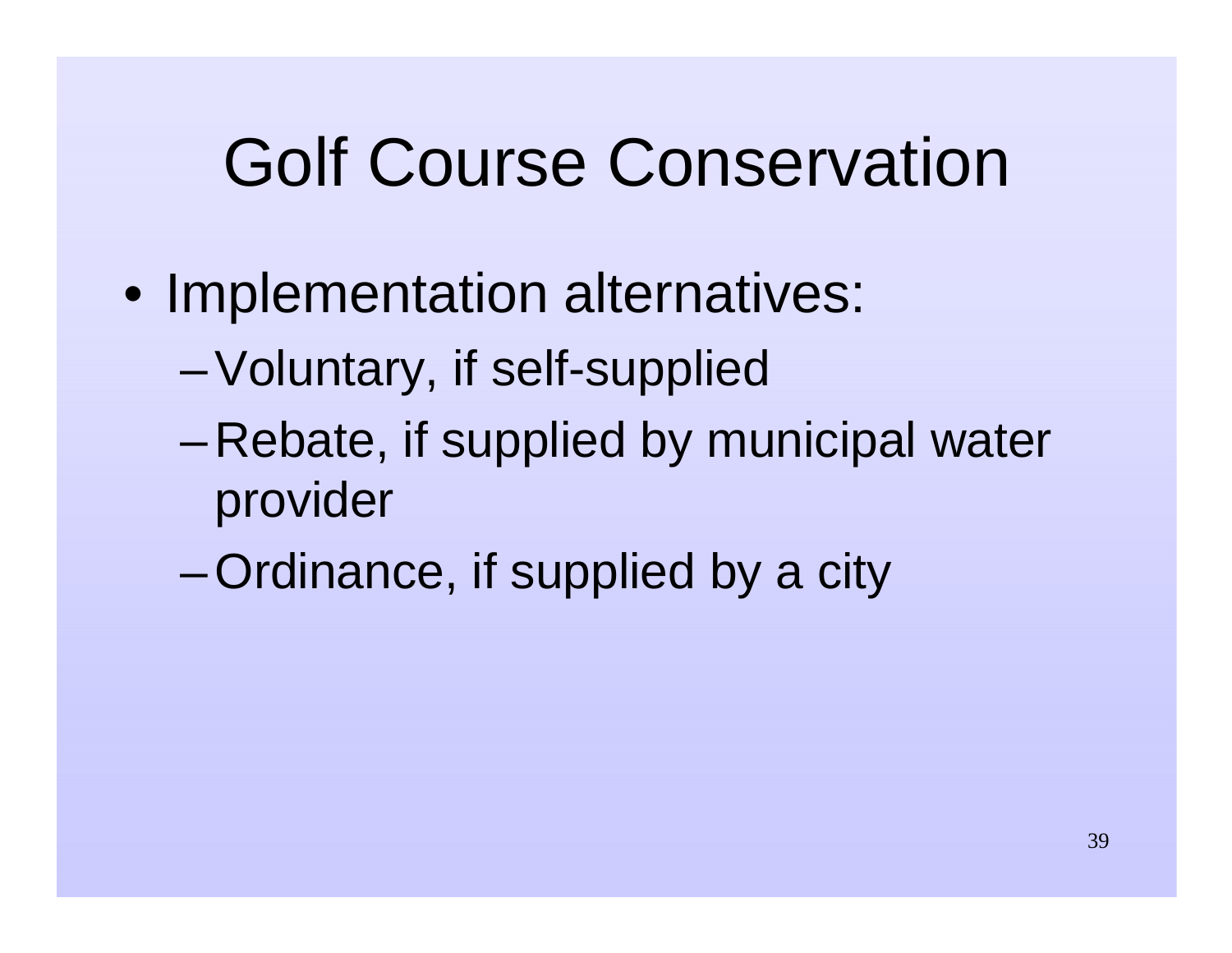### Golf Course Conservation

- Estimated Region C potential water savings and costs:
	- – 15 percent of irrigation water use for golf courses that participate
	- Assume that 80% of golf courses ultimately participate
	- Cost to utility depends on implementation method
		- Insufficient data exist to specify implementation methods
		- Assume rebate cost of \$2.30 per gallon per day of water savings (including rebate, marketing, overhead)

| <b>Item</b>         | 2010   | 2020   | 2030   | 2040   | 2050   | 2060   |    |
|---------------------|--------|--------|--------|--------|--------|--------|----|
| Quantity (ac-ft/yr) |        | 2.139  | 2.689  | 3.246  | 3.809  | 4,353  |    |
| Unit Cost (\$/kgal) | \$0.00 | \$0.42 | \$0.42 | \$0.42 | \$0.42 | \$0.42 | 40 |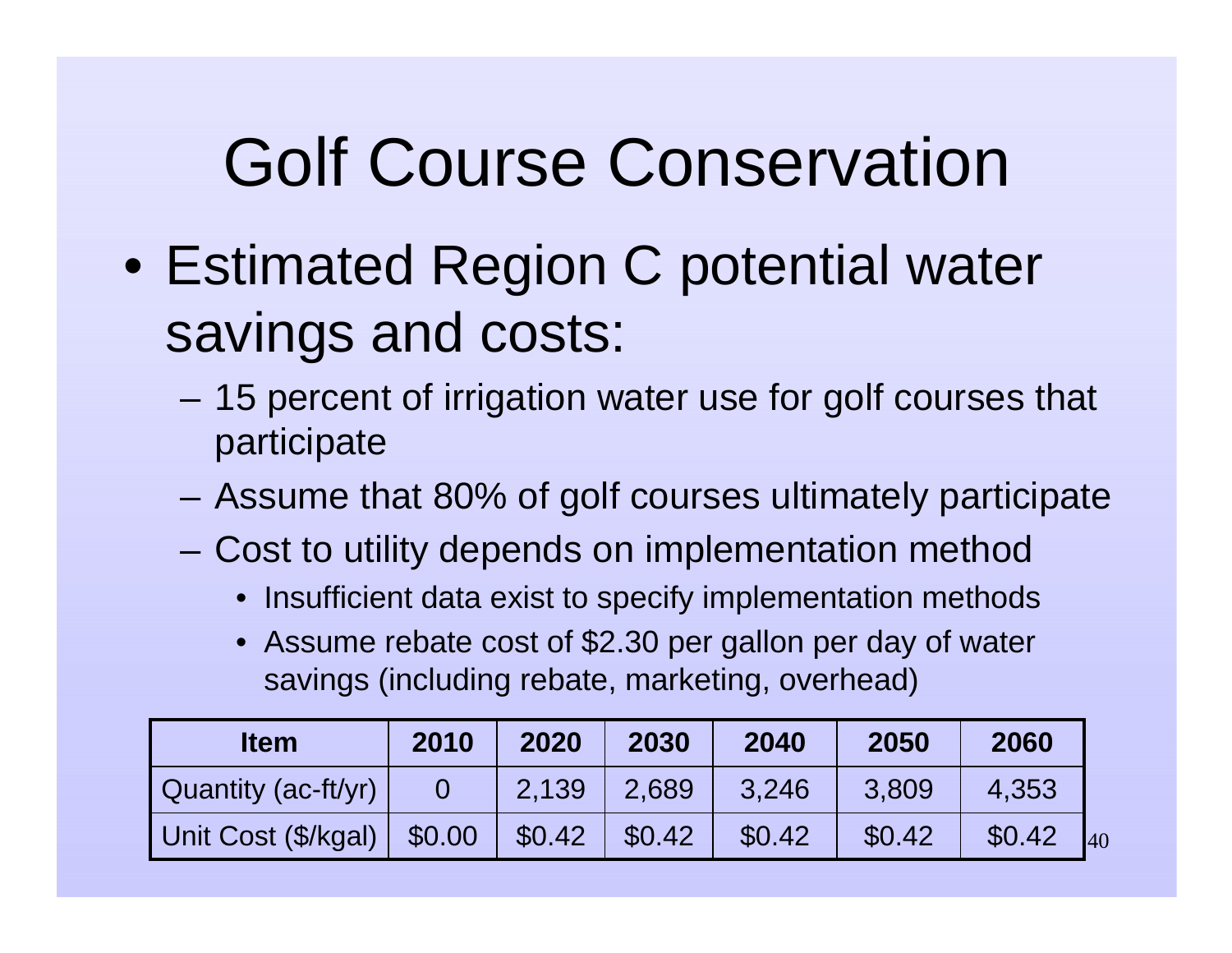## Irrigation

- Reuse:
	- – Supply golf courses with reclaimed water where it is feasible
	- –Evaluate on a case-by-case basis
- 2001 plan proposed more than 14,500 ac-ft/yr of 2050 reclaimed water supply for golf course and landscape irrigation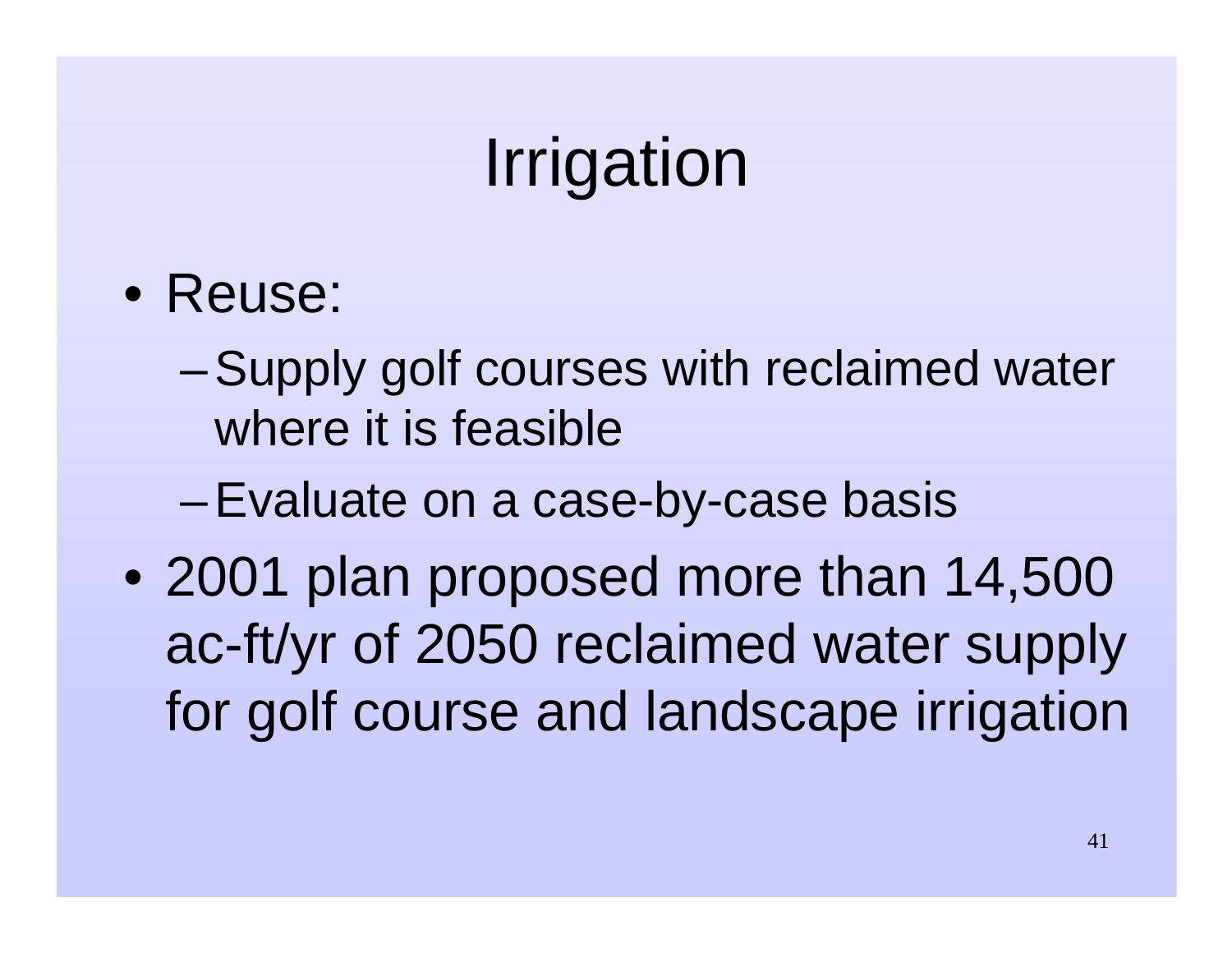# Mining

- Assume that no conservation included in projected water demand
- About 80 percent of mining water demand located in Wise County
- Wise County-Mining water demand has increased considerably since last round of planning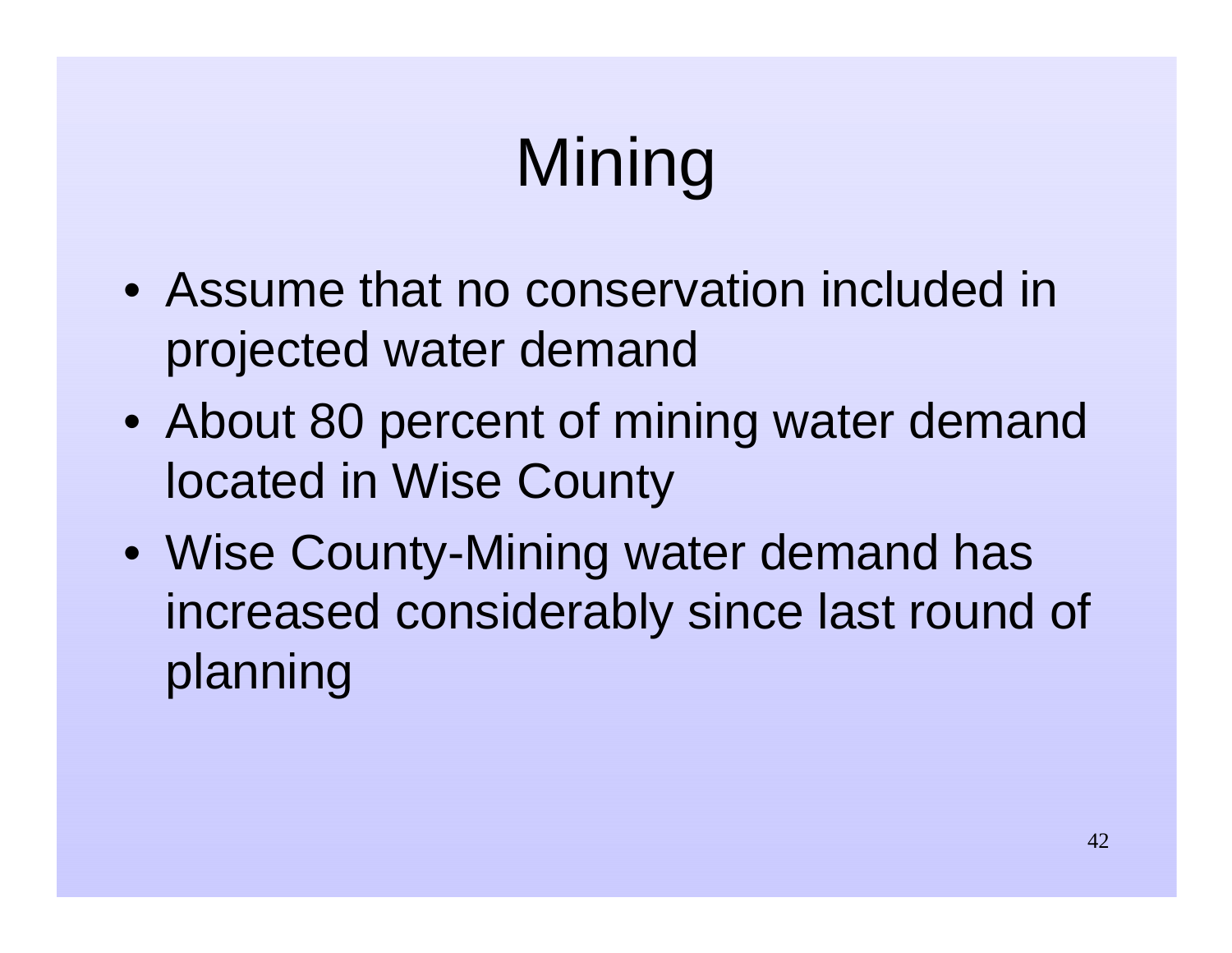# Wise County-Mining Water Demand



43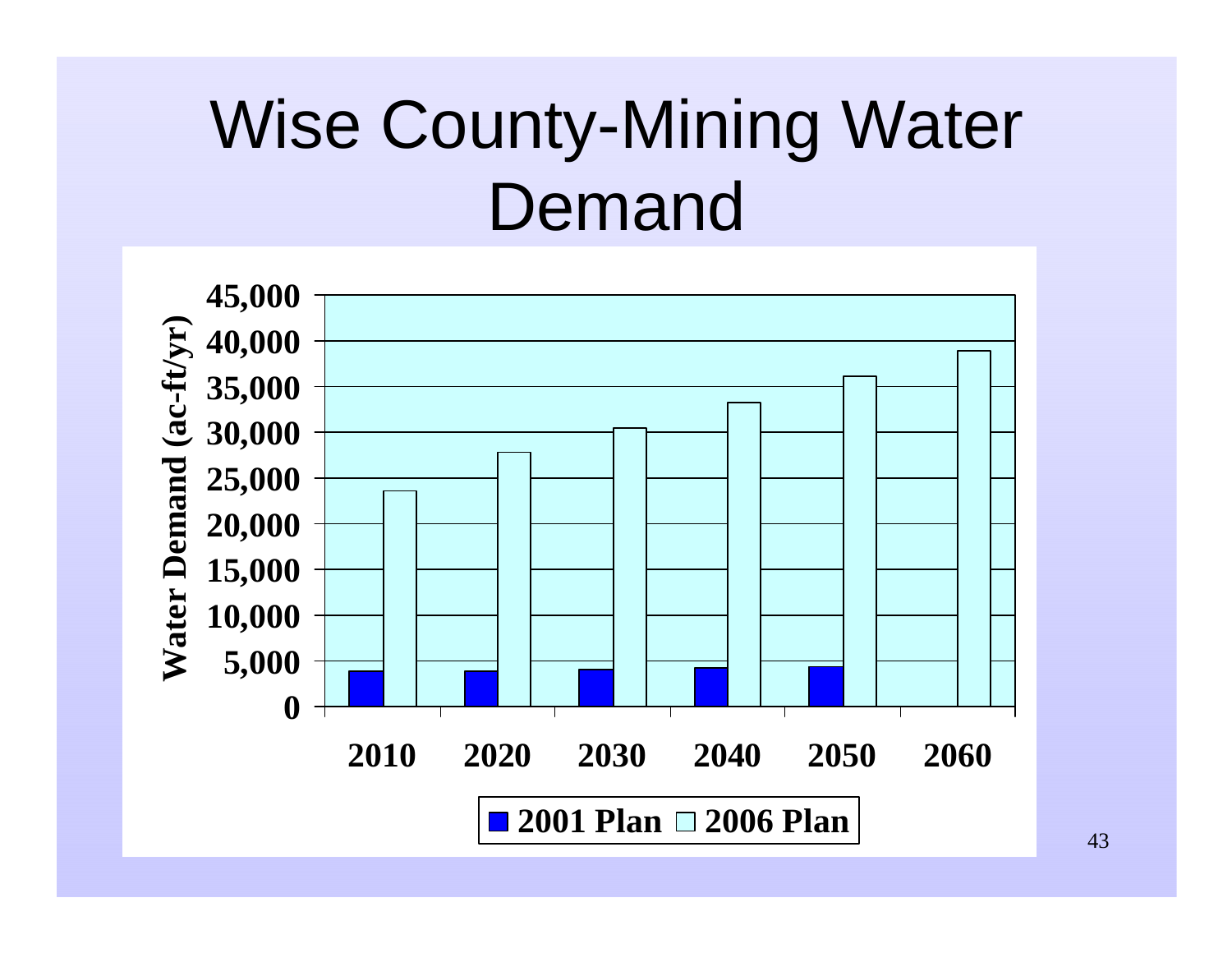# Mining

- Current water usage data for miners not released by the TWDB
- 1997 data indicate:
	- – 91 percent of mining water use is for crushed and broken stone operations
	- –97 percent of mining water is self-supplied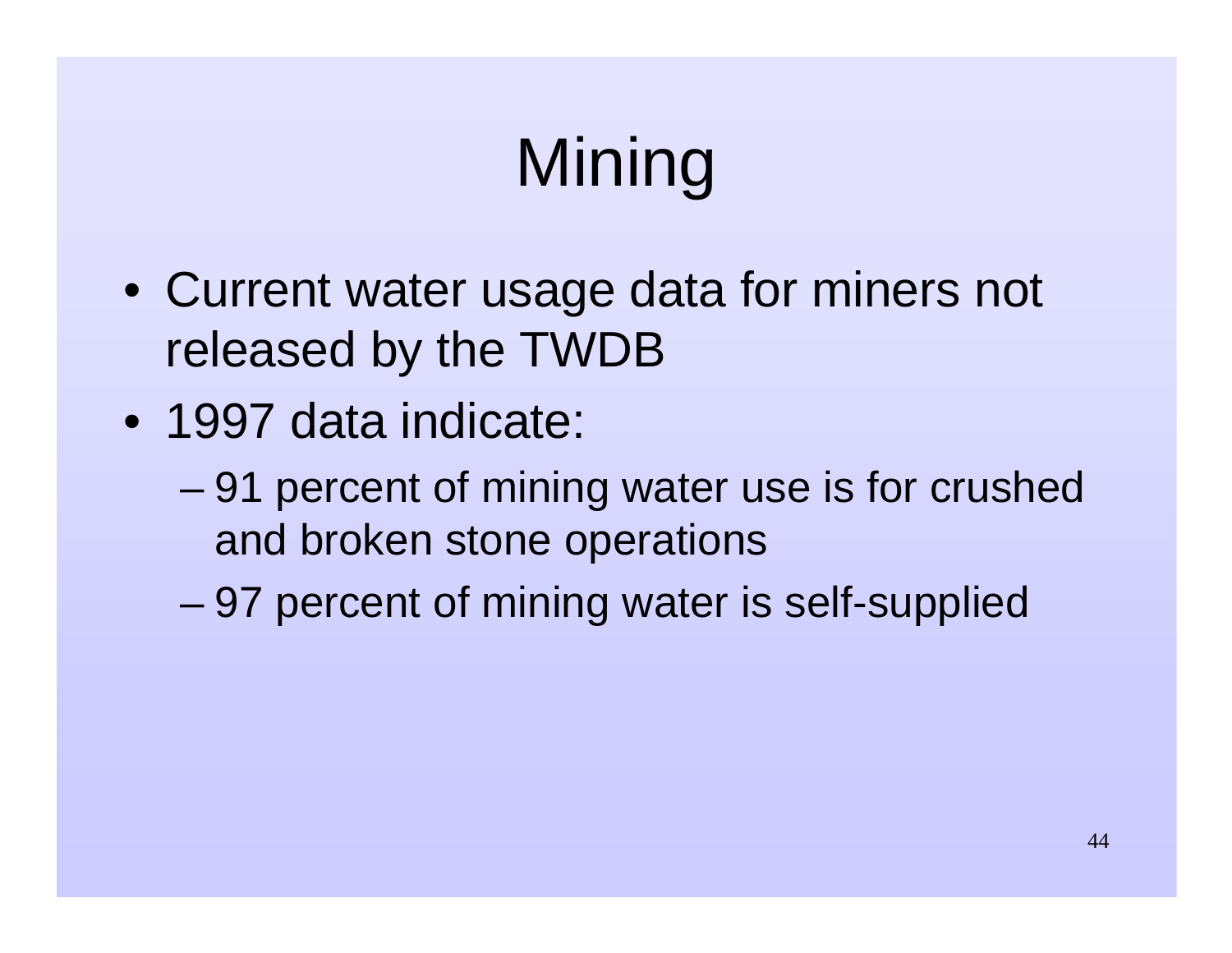# Mining

- Verify that the projections are based on water consumption
- Potential conservation methods:
	- –Recycling of water in operations
	- –Reuse
- Insufficient information available to project potential savings and costs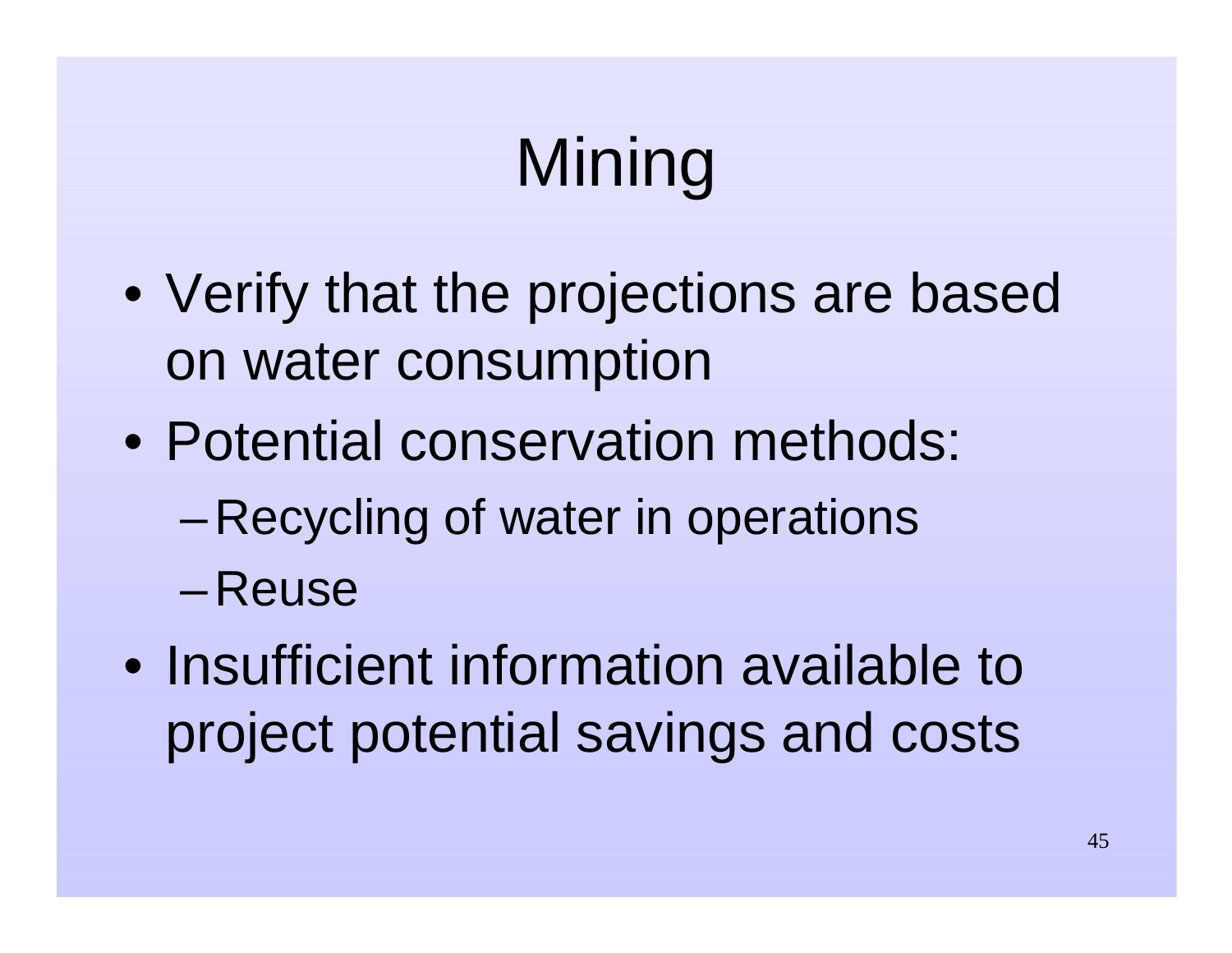#### Livestock

- Assume that no conservation included in projected water demand
- One projected shortage:
	- –Tarrant County-Livestock
	- –61 ac-ft/yr out of demand of 803 ac-ft/yr
	- –About 8 percent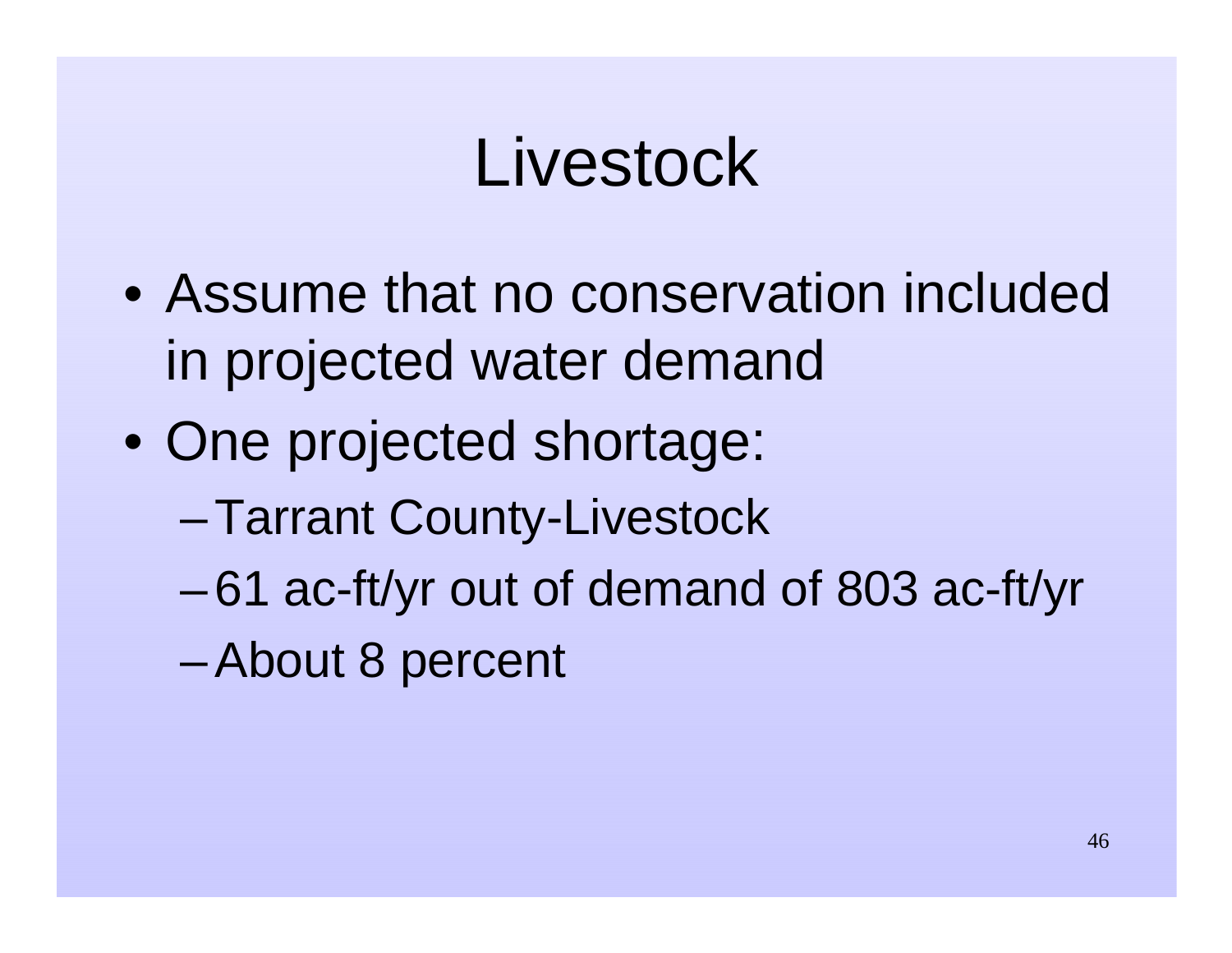### Livestock

- Potential water conservation measures:
	- – Reducing pressure in watering system if possible
	- –Reducing spillage from troughs
	- –Repairing leaks
- Potential drought management measures:
	- Sell livestock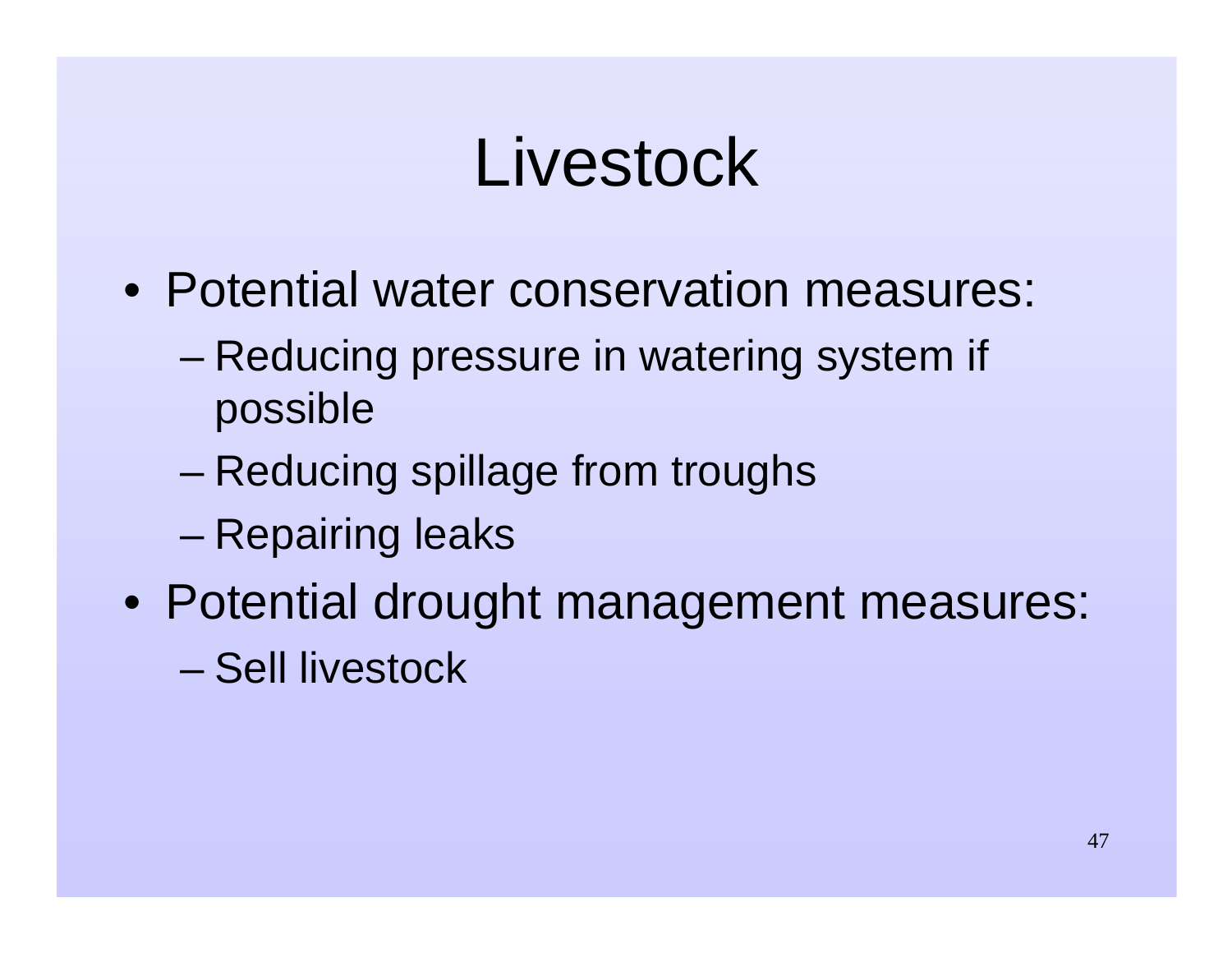### Livestock

- These potential measures are implemented by ranchers on a localized basis and not by water providers
- Assume that ranchers will implement conservation and drought management measures to meet projected shortage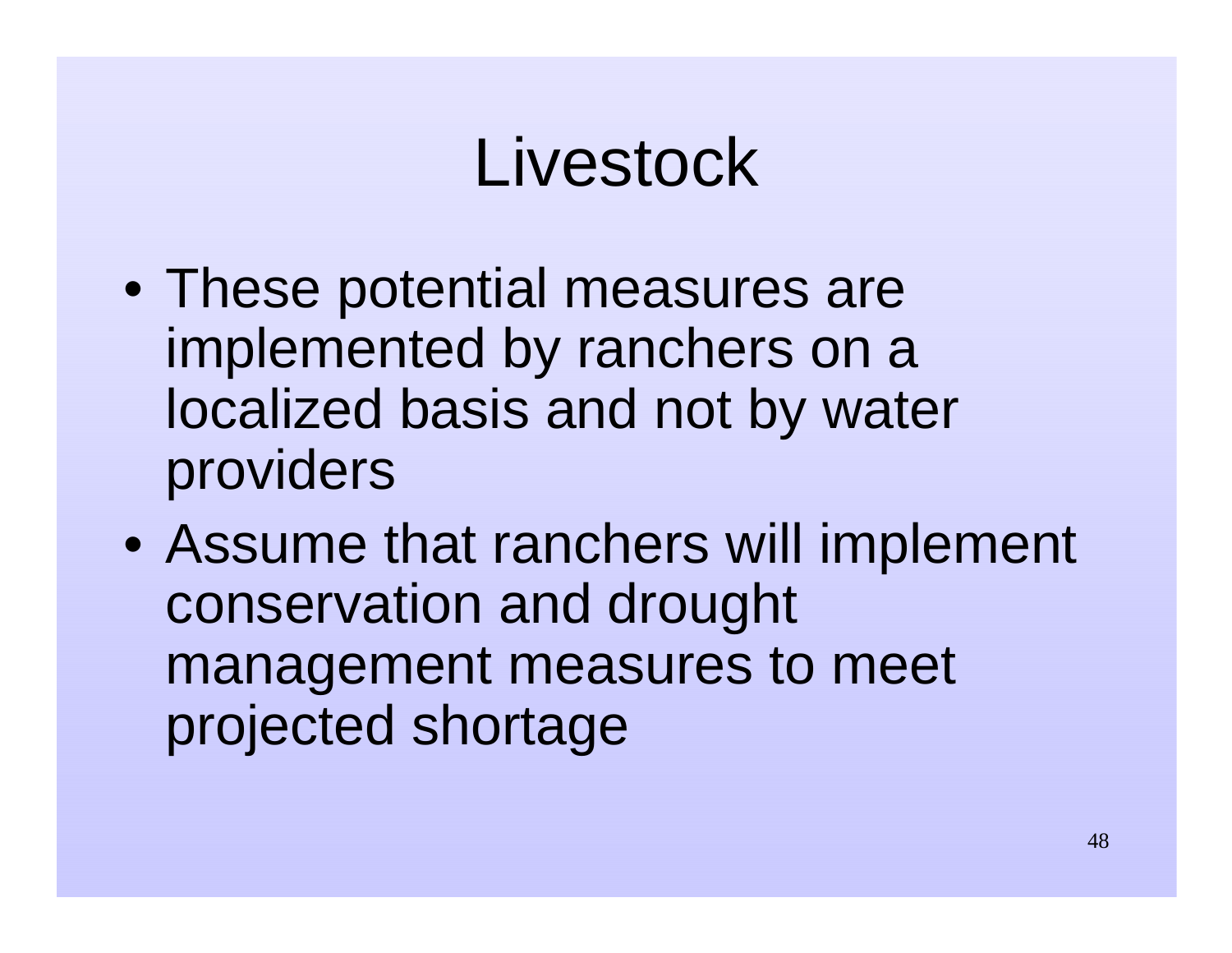#### Discussion Item

Draft Chapter 3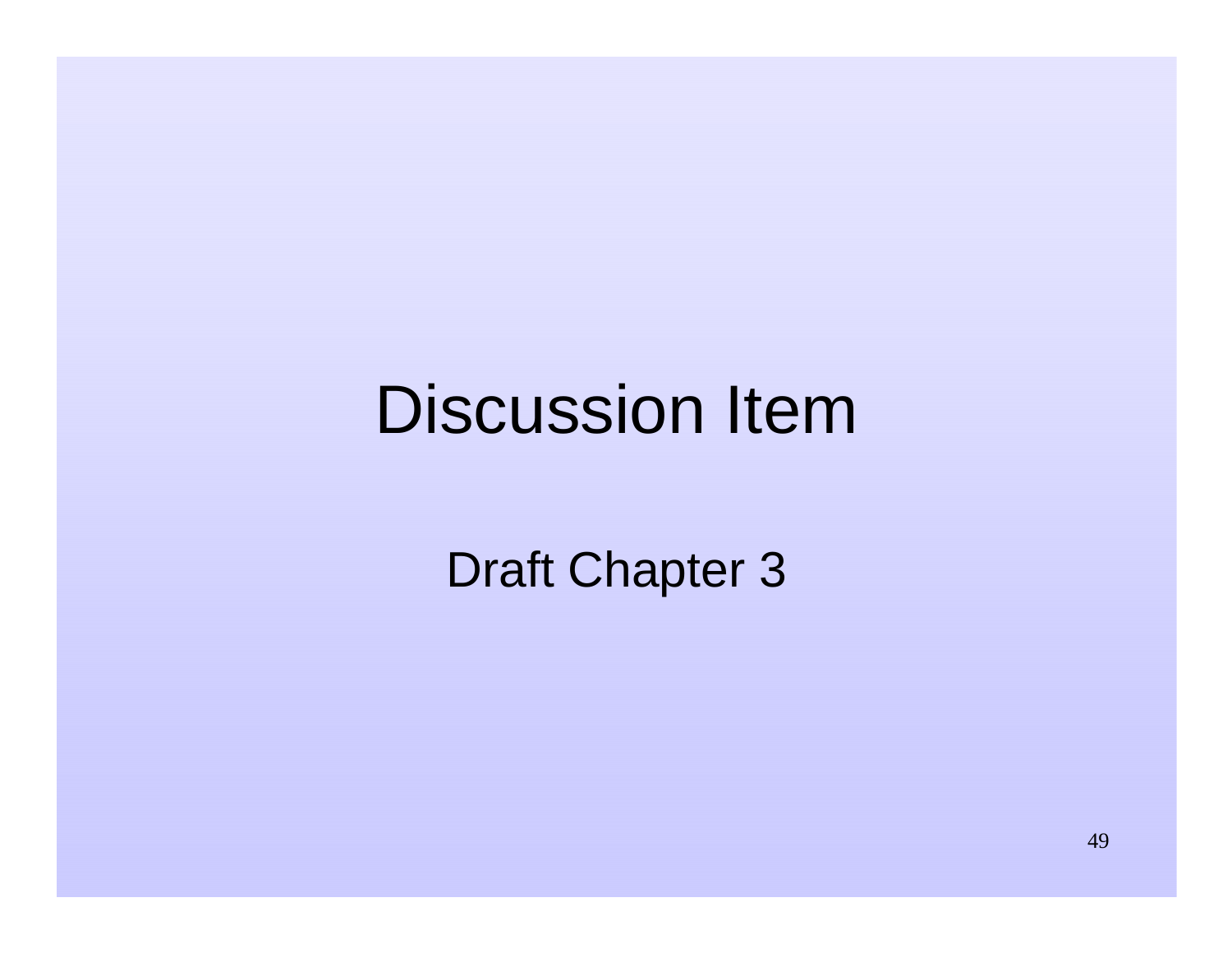- Projected regional supply of 1.9 million ac-ft/yr
	- 60% reservoirs in Region C
	- 28% surface water imports
	- 5% groundwater
	- 7% local supplies and reuse
- Surface water supplies
	- In-region: Trinity and Red river basins (small amount from the Brazos Basin)
	- Imports: Sulphur, Sabine, Neches and Brazos
	- Run-of-the-river supplies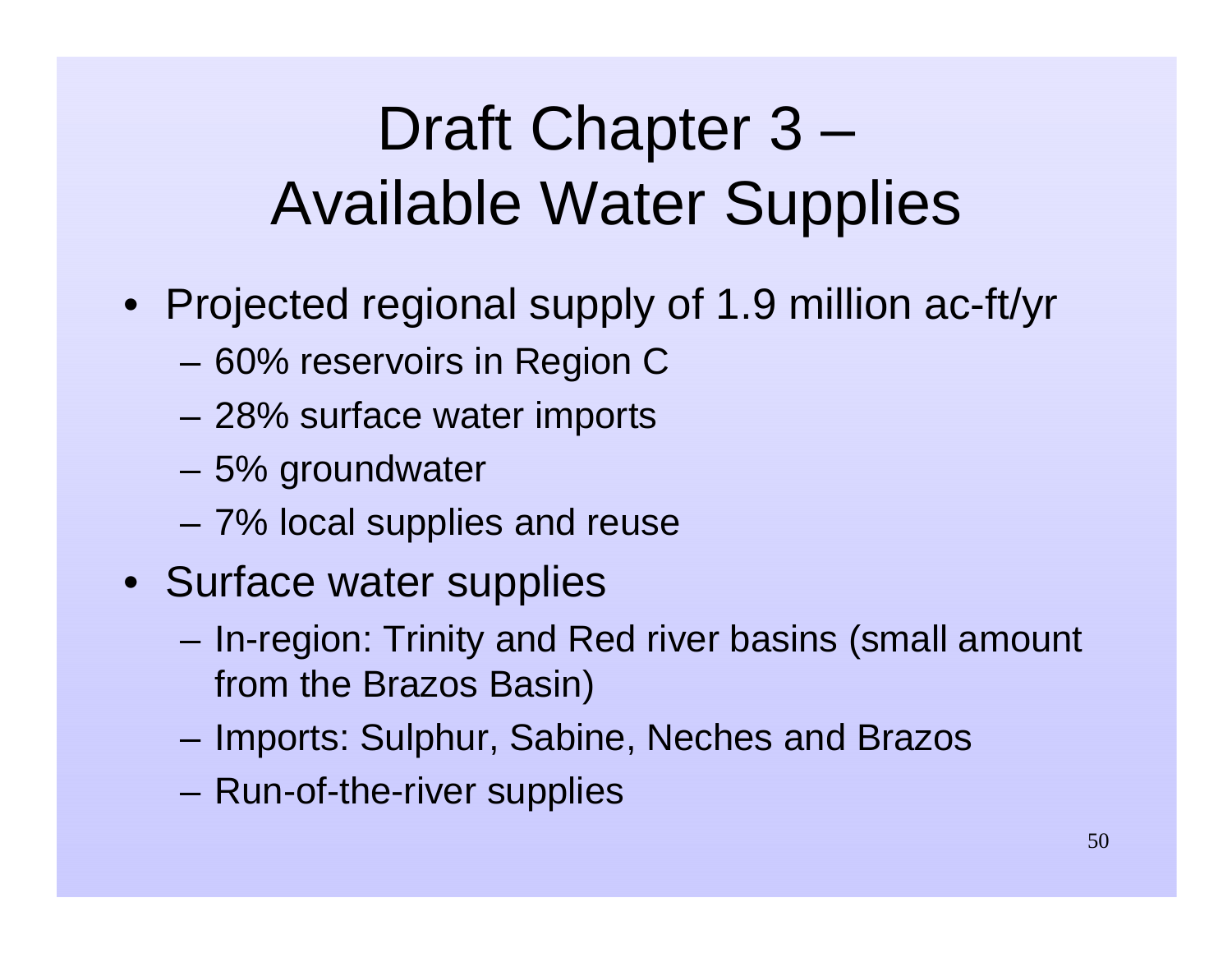- Groundwater
	- –2 major aquifers: Carrizo-Wilcox, Trinity
	- 3 minor aquifers: Woodbine, Queen City, **Nacatoch**
	- –Local "Other" aquifers
- Reuse and Other Local Supplies
	- Permitted direct and indirect reuse
	- –Stock ponds
	- Local surface water supplies for mining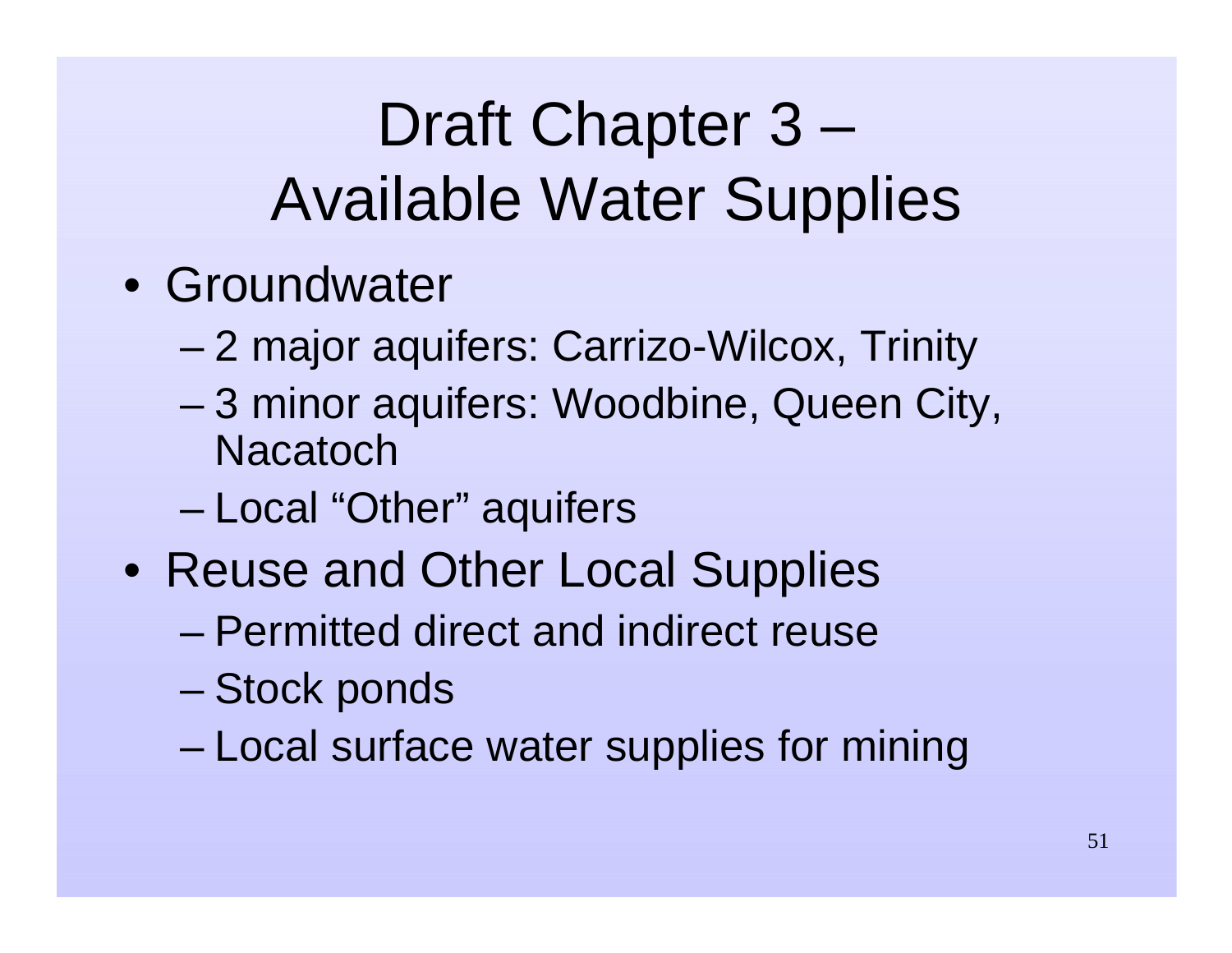#### Draft Chapter 3



52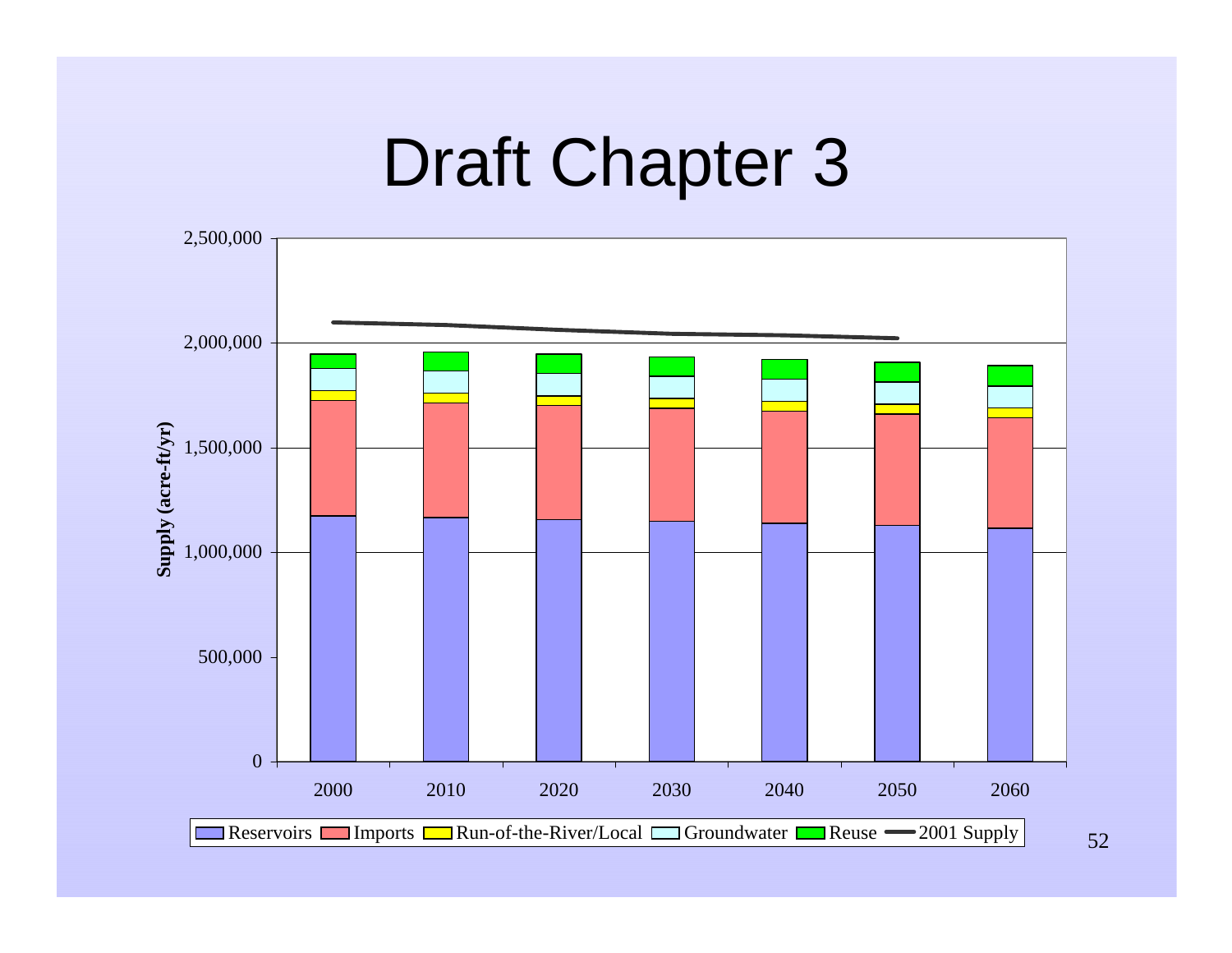- Wholesale Water Providers (WWPs)
	- – 6 regional WWPs
		- 4 of these provide water for 95% of demand in Region C
	- 19 local WWPs
	- –22 need additional water supply before 2060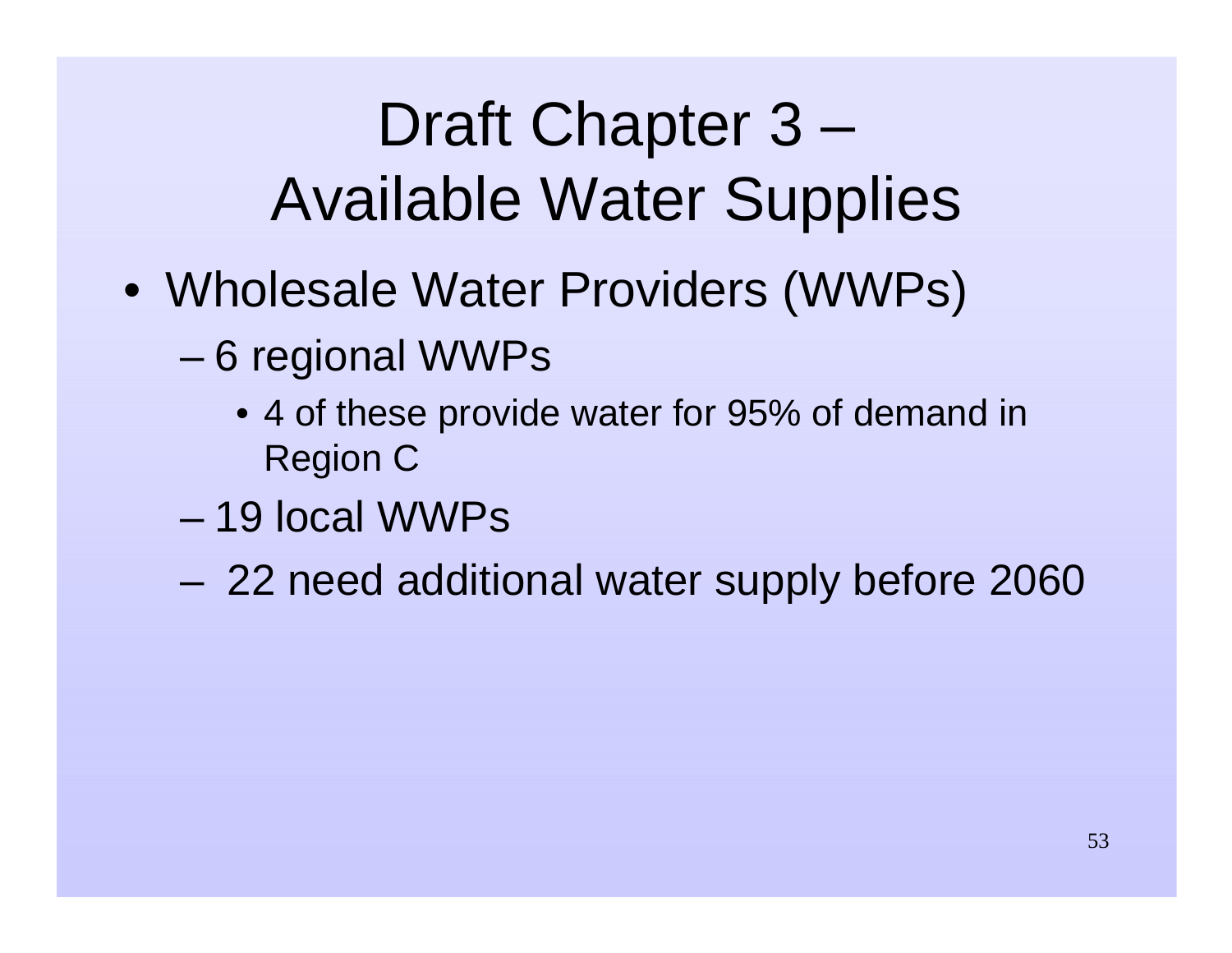- Water User Groups (WUGs)
	- – Availability limited by contracts and existing facilities
	- – Points of interest resulting from analysis
		- Most WUGs will need additional facilities in next 50 years.
		- Current groundwater use in several areas of Trinity Aquifer exceeds long-term reliable supply.
		- Several existing supplies can be made available by developing additional transmission facilities.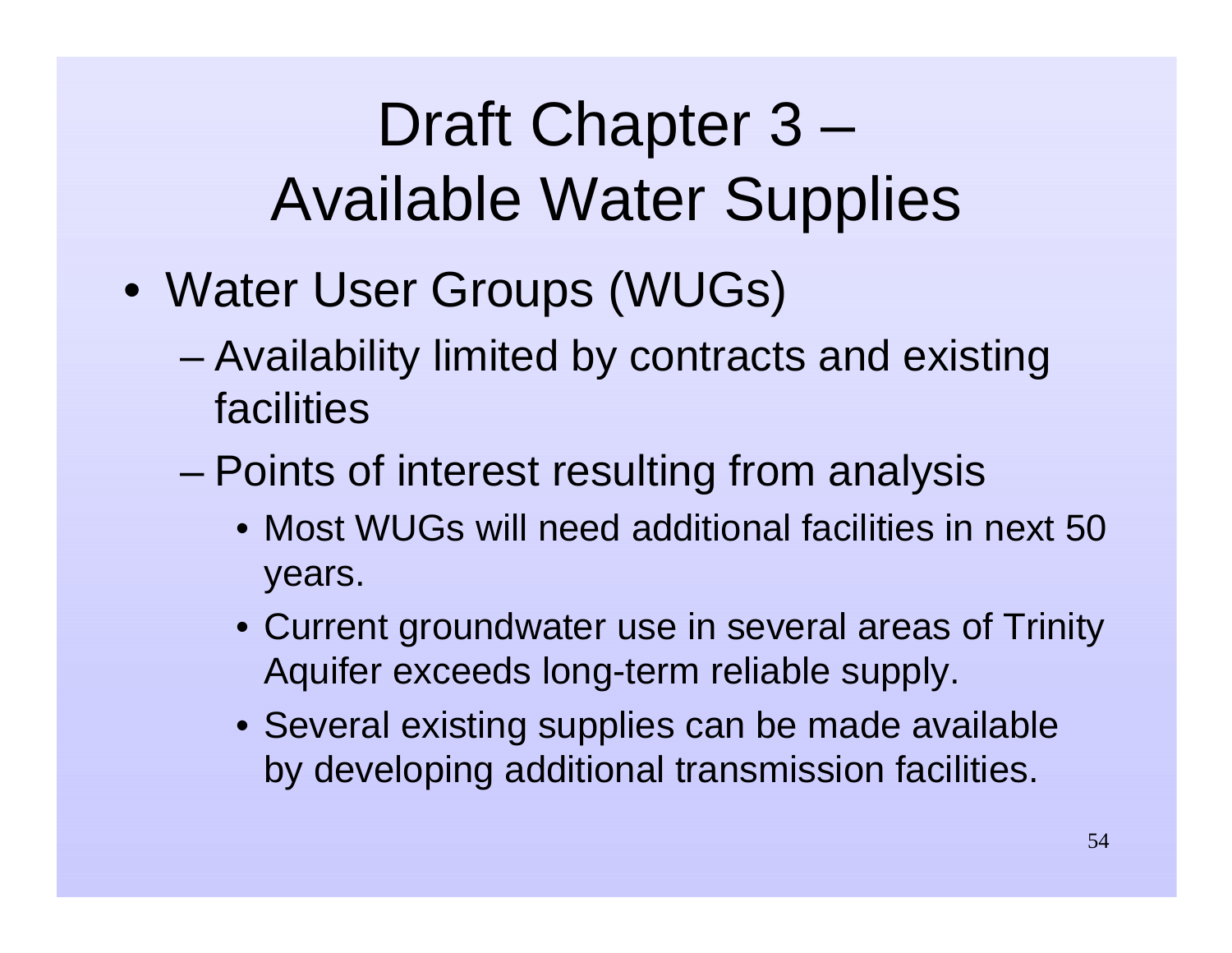- Impacts of Recent Drought
	- – Summarized impacts as they relate to supplies
	- – Entire memo on recent droughts will be included as an appendix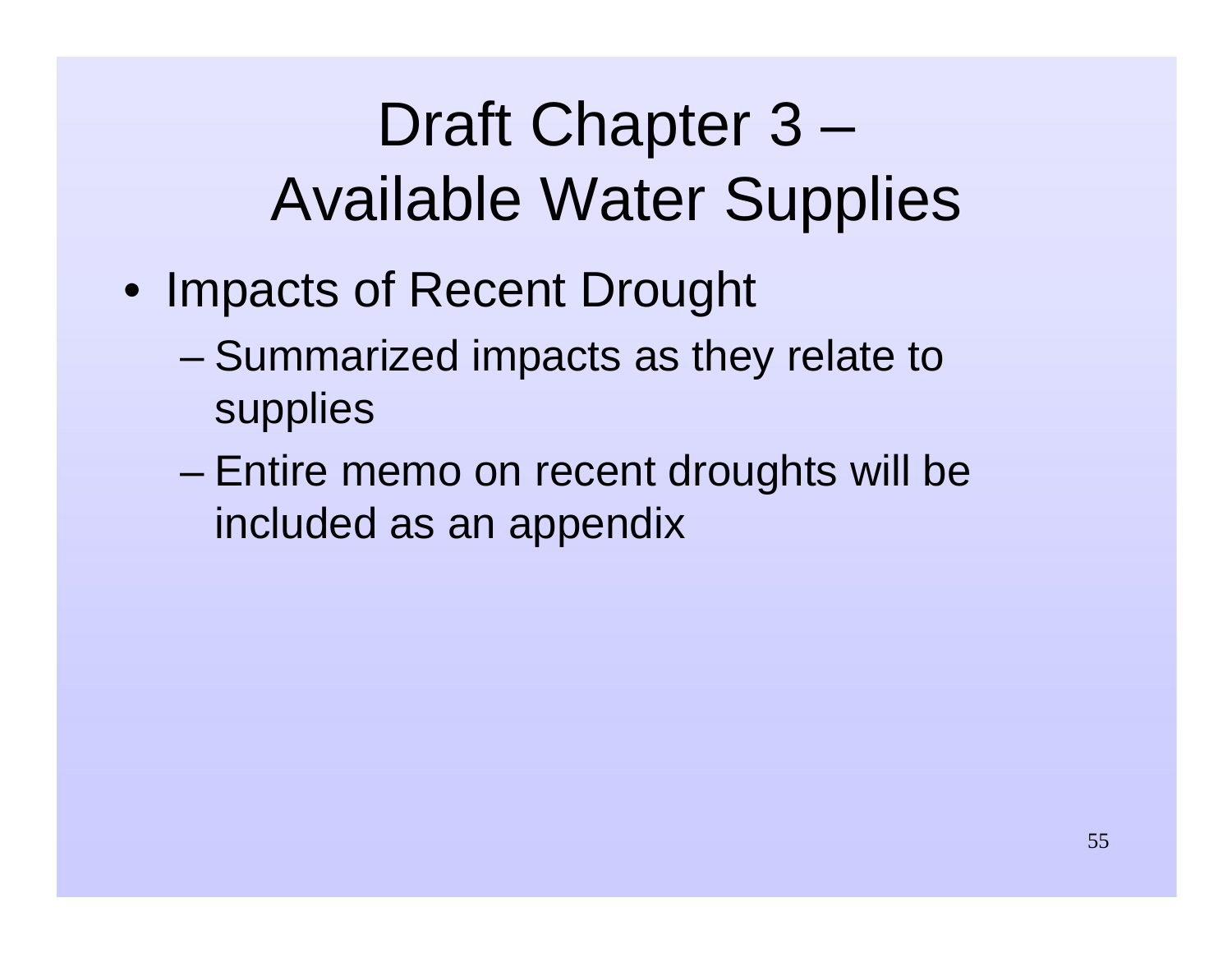#### Discussion Item

#### Feasible Water Management **Strategies**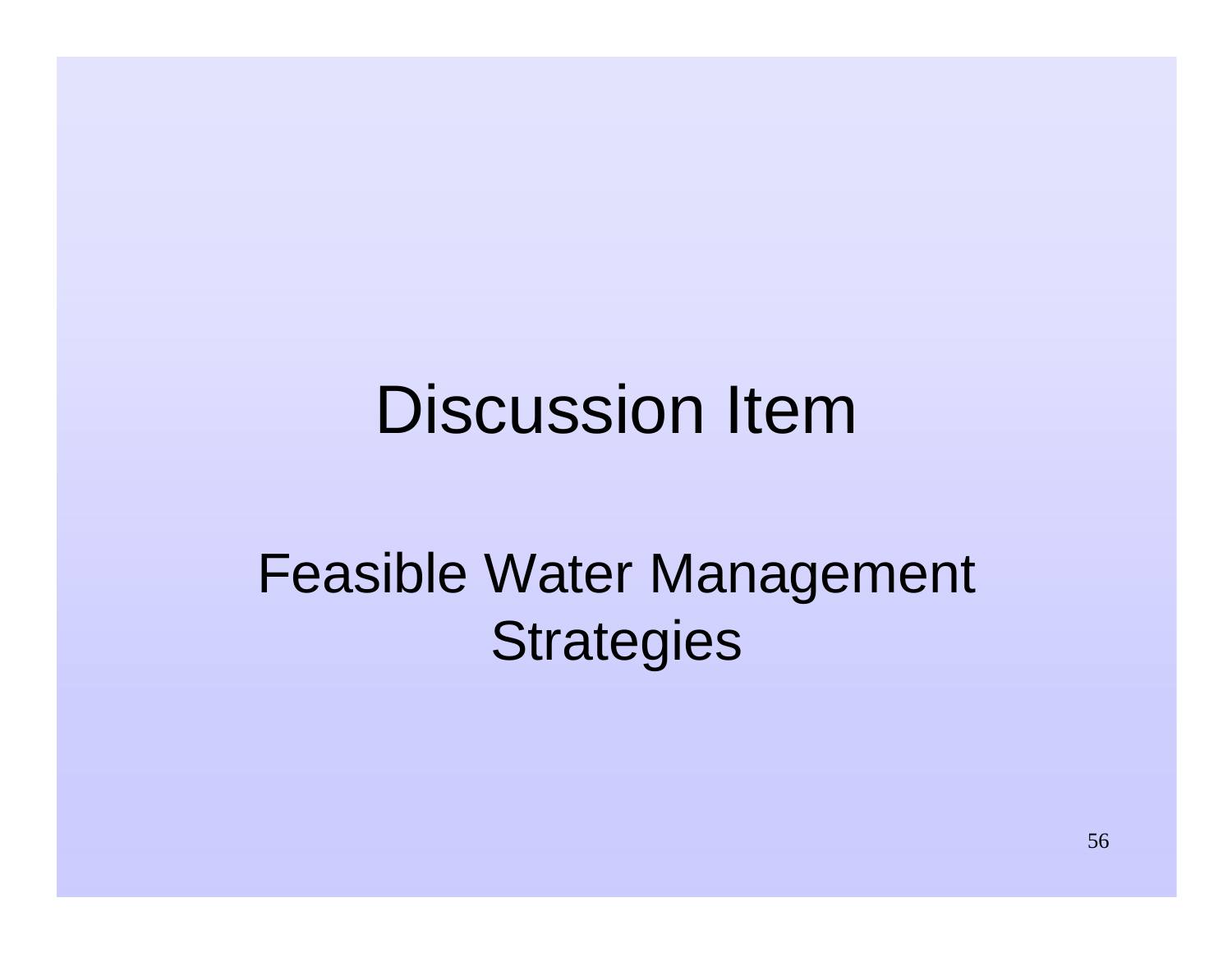### Evaluation of Water Management Strategies

- Must evaluate all potentially feasible strategies:
	- Quantity
	- Reliability
	- Cost
	- Environmental Impacts
	- Impacts to Agricultural / Rural lands
- • Other considerations:
	- Threats to natural resources
	- Impacts to other strategies
	- Regulatory requirements
	- Key water quality parameters
		- Must consider for recommended strategies (comprehensive)
	- Other factors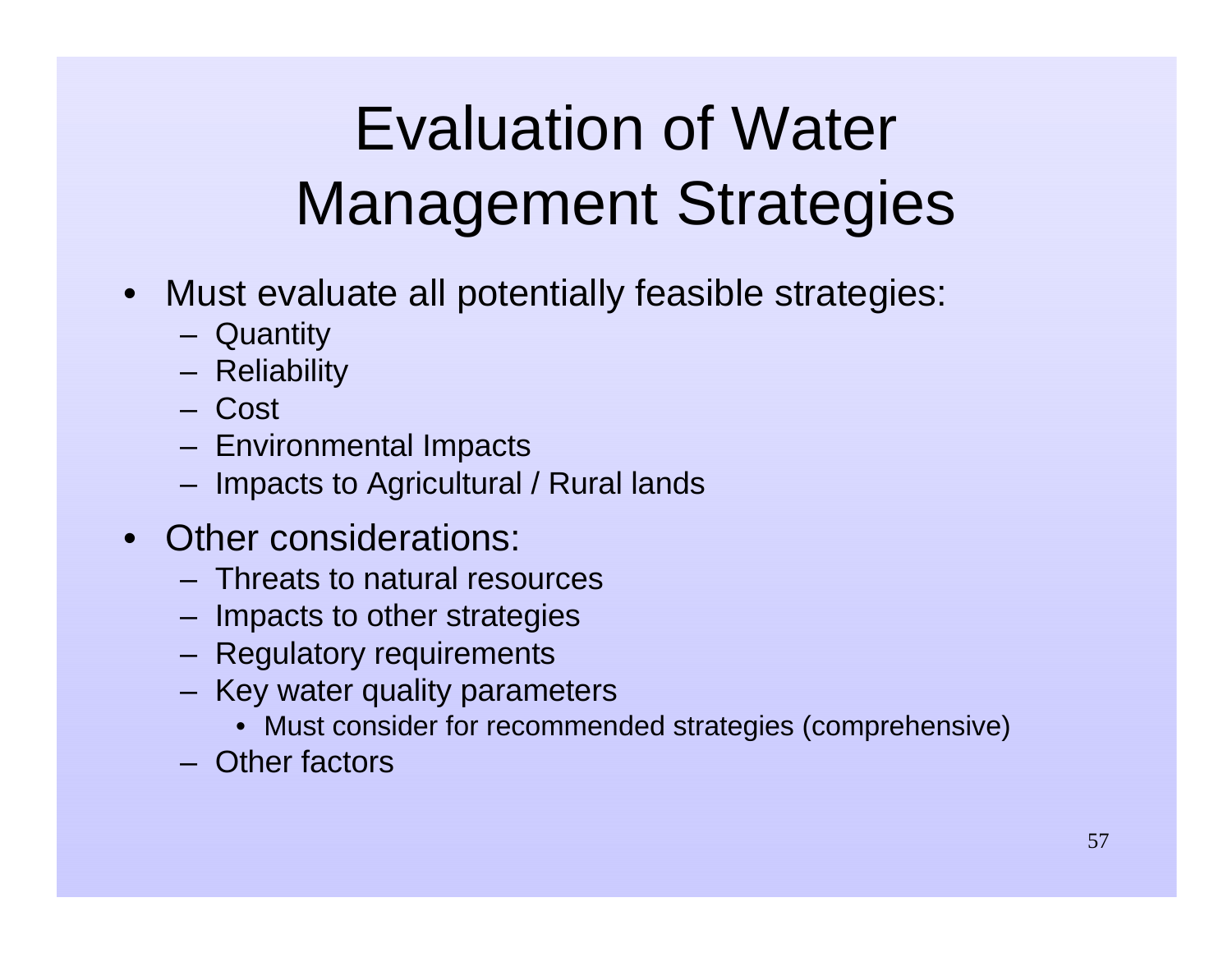### Evaluation of Water Management Strategies

- Factors that can be quantified
	- Quantity
	- Cost
	- Total Land Impacted
	- Some Environmental Factors (for projects that have environmental studies completed)
- Recommend that these factors be reported
	- Quantity, cost and total land impacts all projects
	- Acres of wetlands (if known)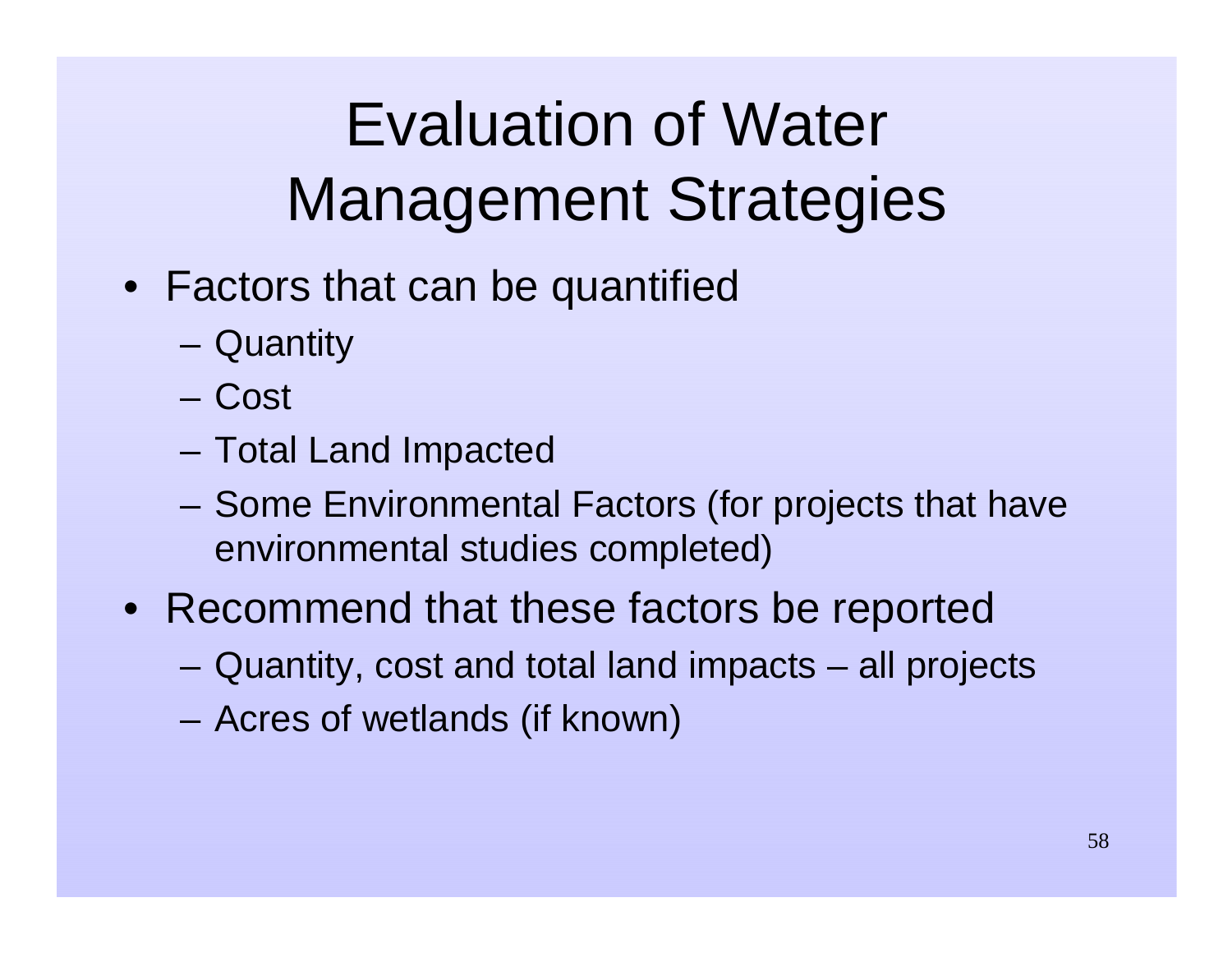### Evaluation of Water Management Strategies

- Relative Impacts will be assigned to other factors
	- Listed as "high", "medium" and "low"
- Verbal Description of Strategy and Impacts
	- 1-page summary sheet
	- Identify major issues
	- Can include positive impacts
	- Can include additional quantification if available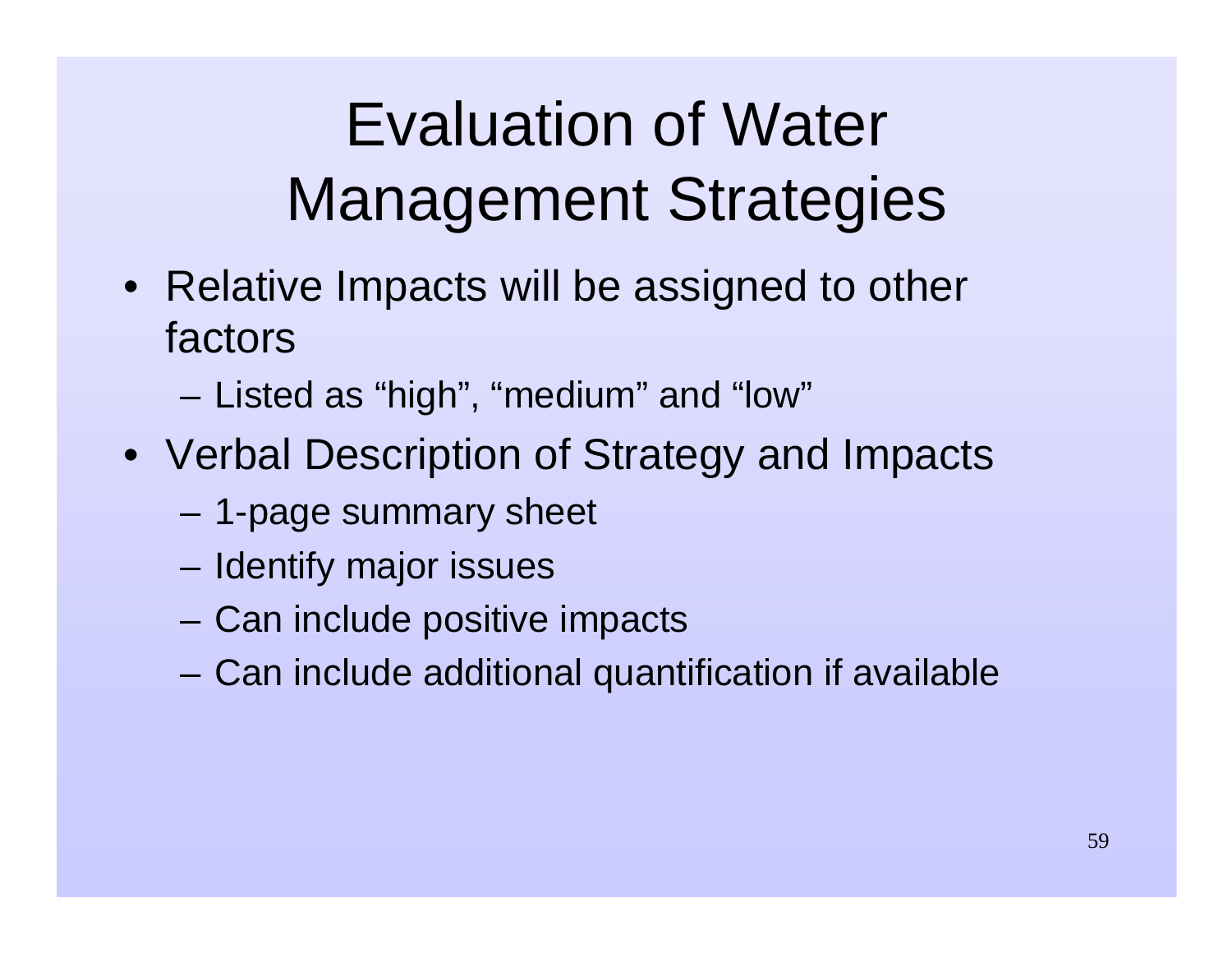#### Discussion Item

#### Infrastructure Financing **Survey**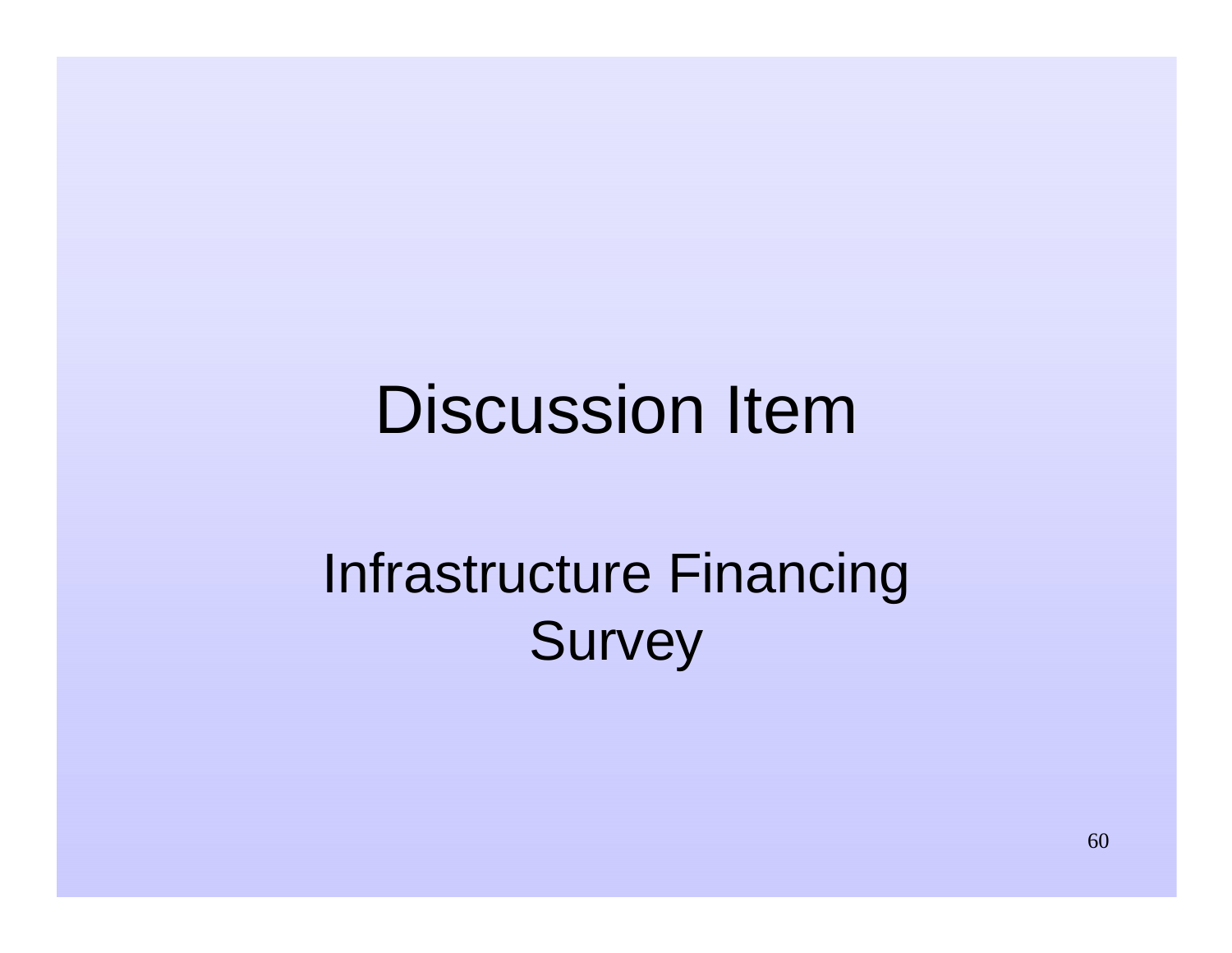### Infrastructure Financing Survey

- Survey broken into two parts
	- Questions regarding recommended water management strategies (WUG/WWP in agreement with recommendations?)
	- Questions as to how the WUG/WWP plans to fund the recommended water management strategies (TWDB questions from last time)
- Will include an attachment explaining the State Participation Program
- Currently seeking additional input from TWDB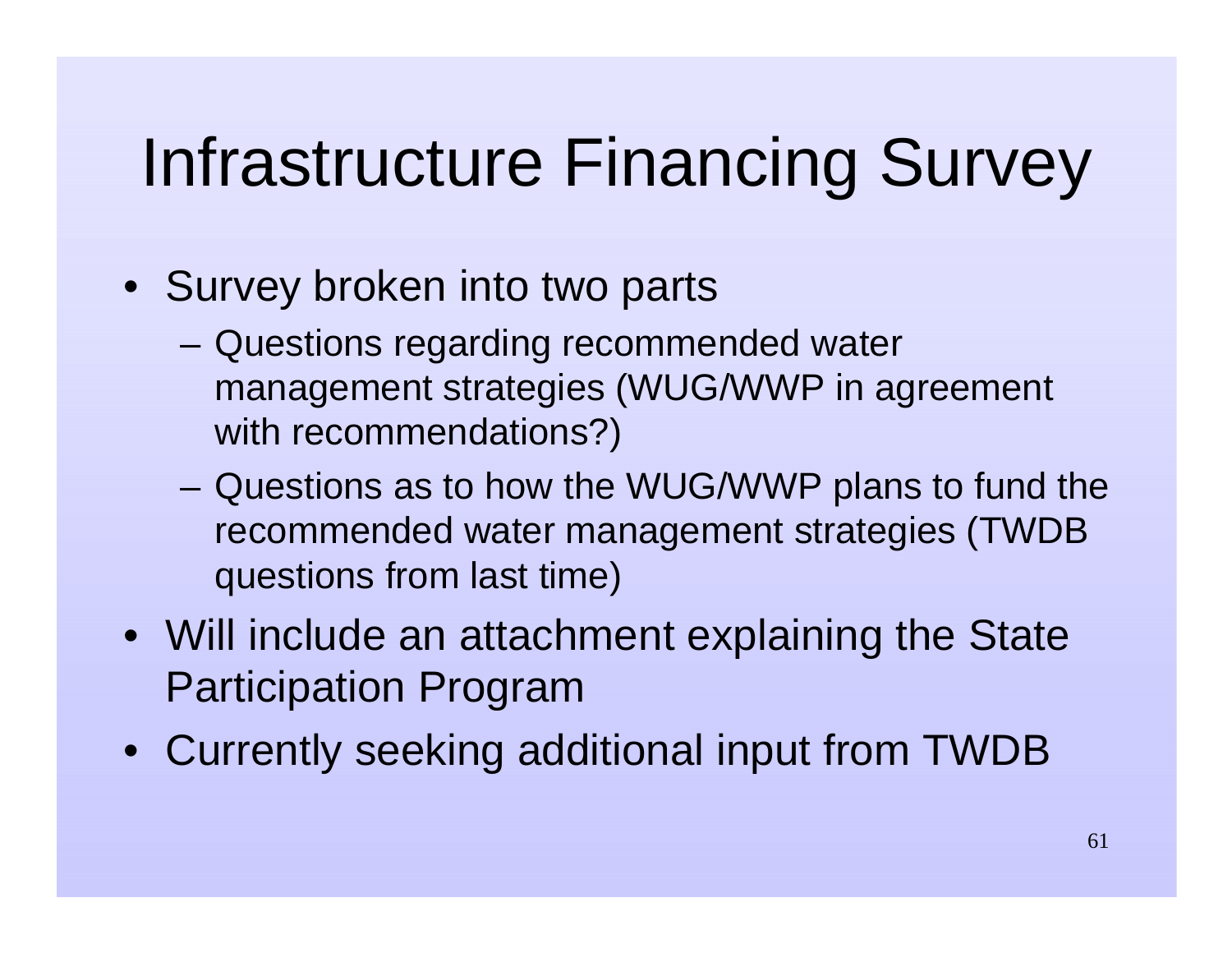## Infrastructure Financing Survey

#### • Schedule

- – Send revised questions and cover letter to RCWPG prior to next meeting.
- – Seek RCWPG approval to send to WUGs/WWPs.
- Mail surveys in March.
- –Follow-up phone calls in April.
- – Incorporate into draft Initially Prepared Plan in May.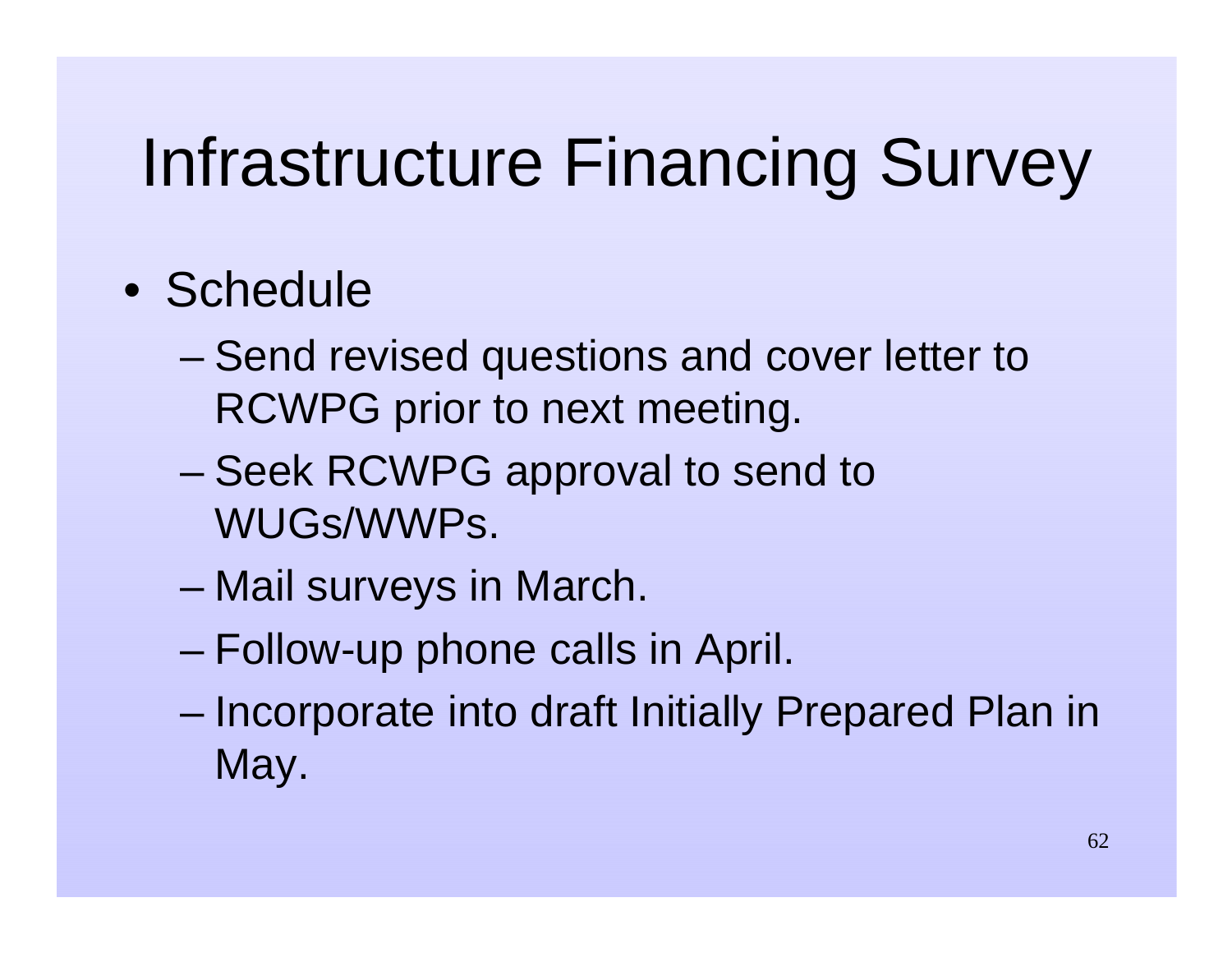#### Discussion Item

#### Update on Dallas Water Plan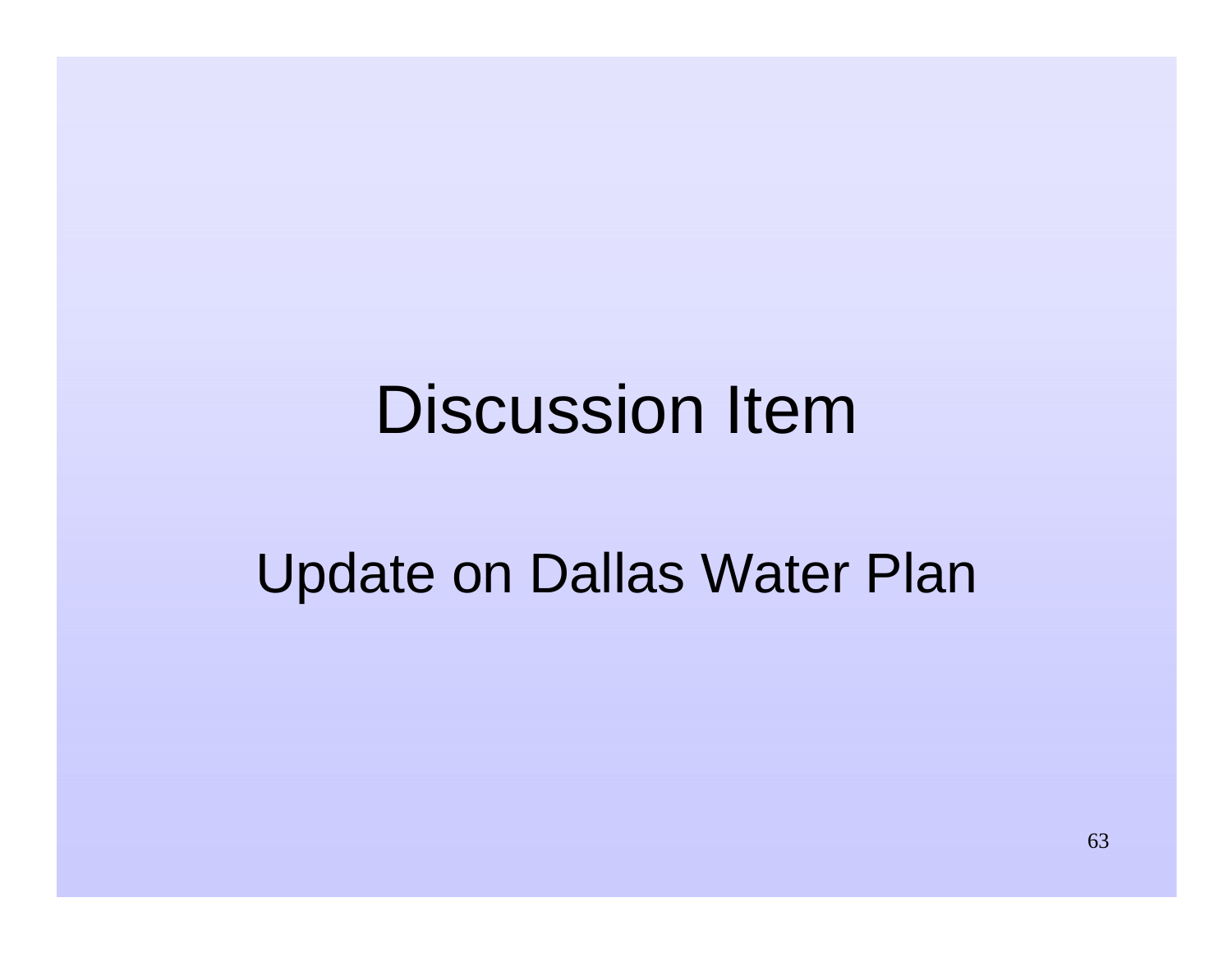#### Update on Dallas Water Plan

- Dallas' Draft Water Plan shows slightly different population than in Region C
	- – Population is higher in Dallas' plan through 2040, then Region C plan population is higher in 2050 – 2060
	- – Differences is build-out assumptions for DWU customers for 2050 and 2060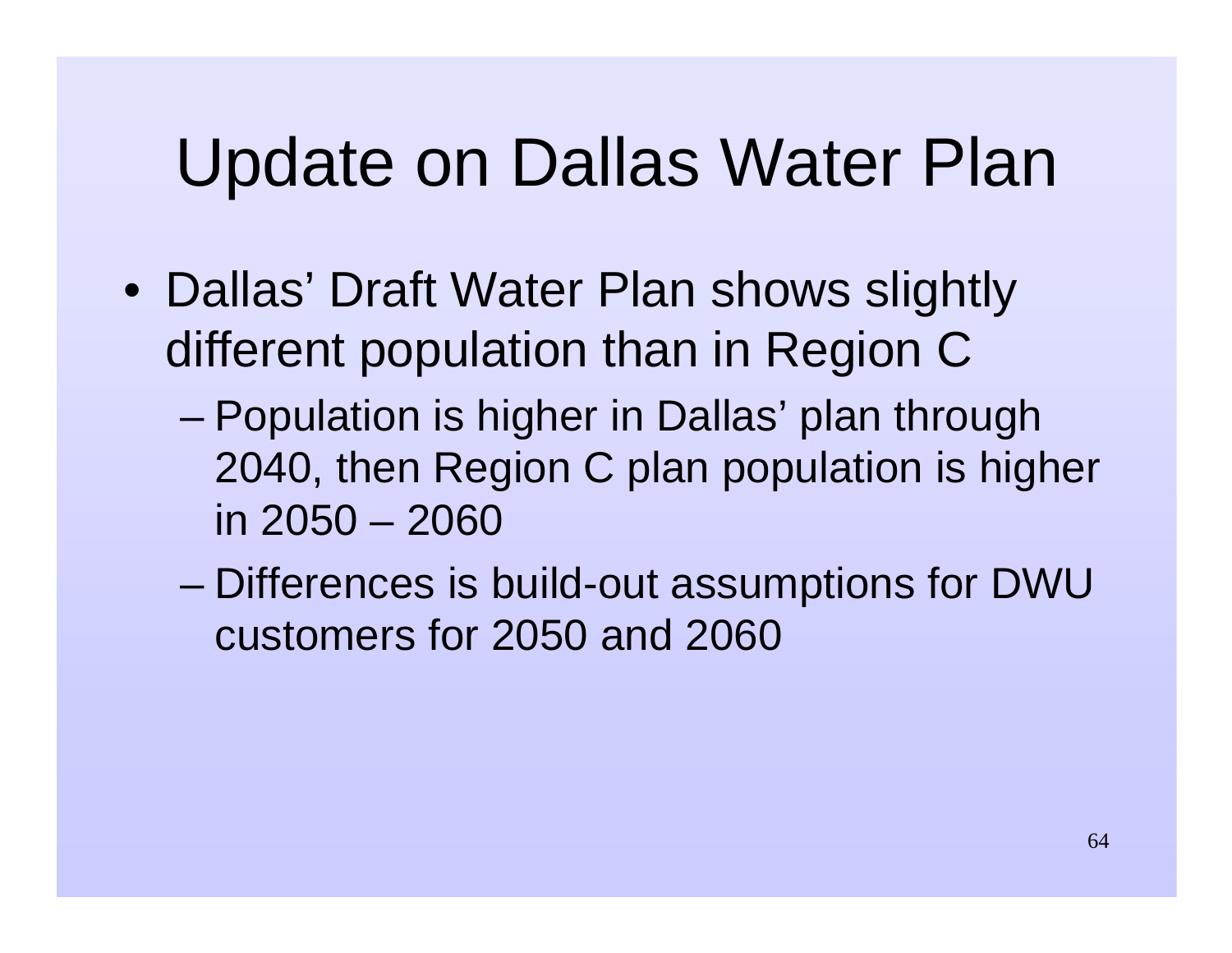### Update on Dallas Water Plan

- Region C Methodology
	- –Regional total set by TWDB
	- – Region could change distribution to counties and suppliers
	- –Region C could not change regional totals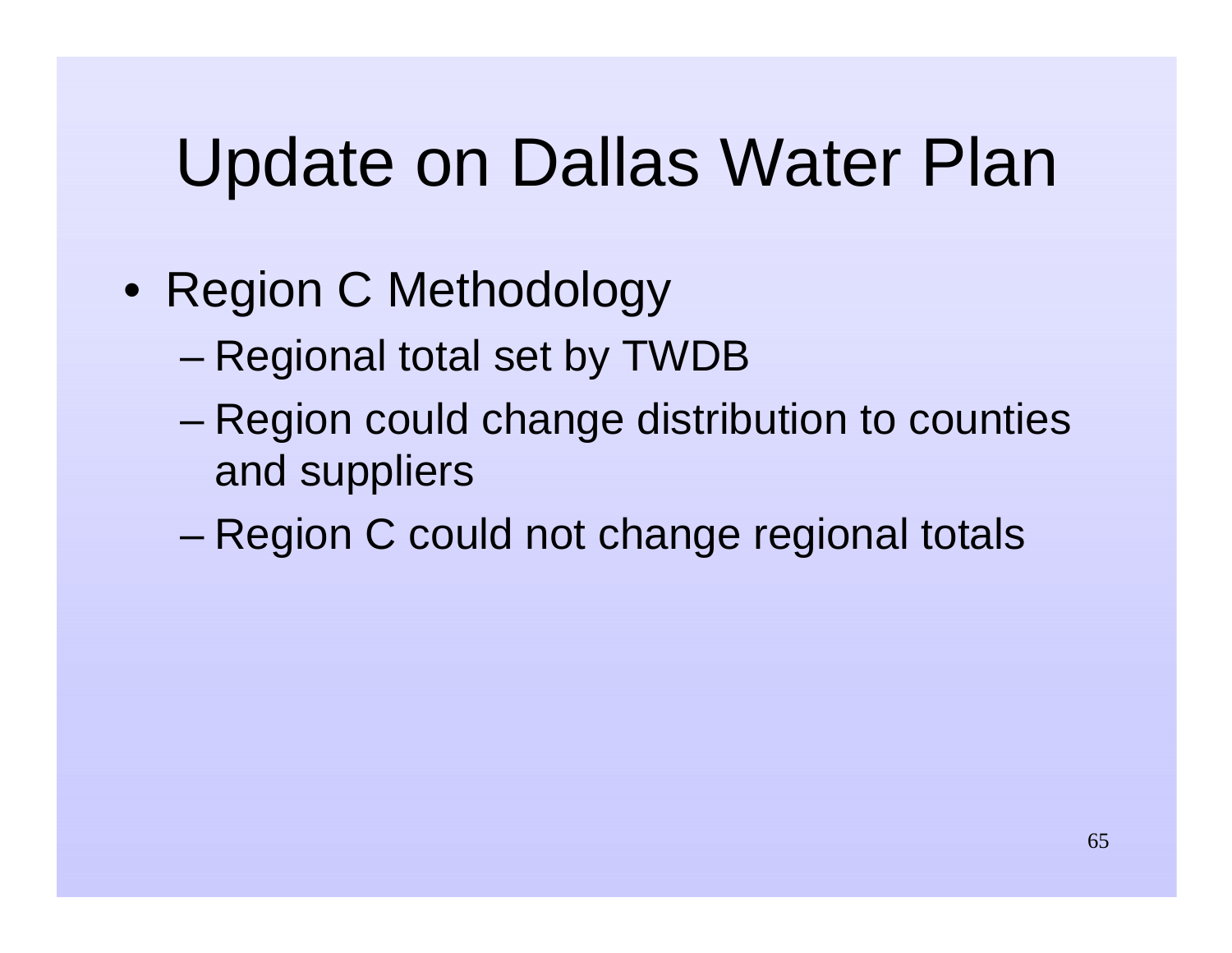#### Update on Dallas Water Plan

**Comparison of Population Projections for DWU Customers**



66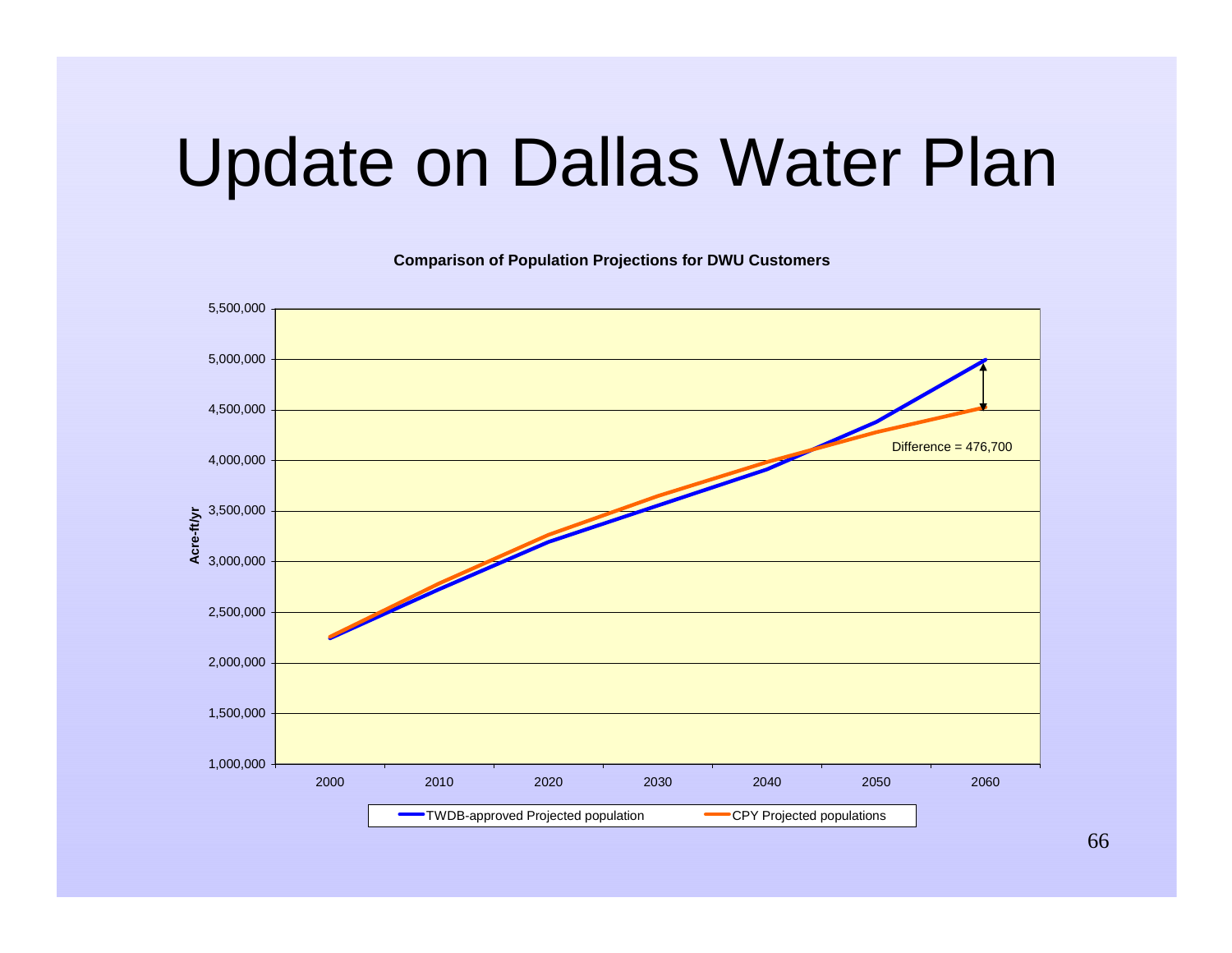#### Discussion Item

#### Speaker Comments from December 6, 2004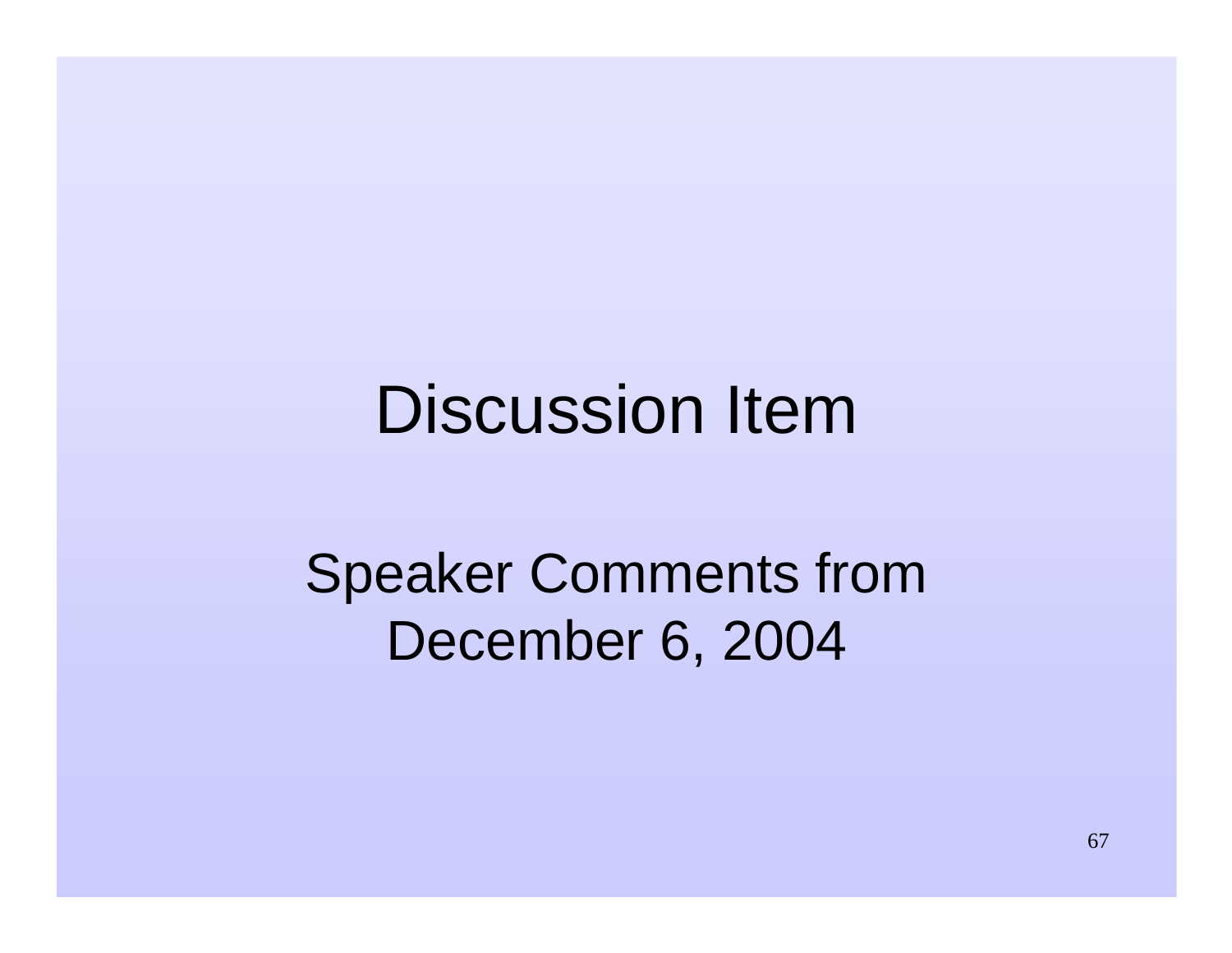# Summary of Speaker Comments-December 6 Meeting

- Summary of speaker comments were posted on the Region C web site in advance of today's meeting
- www.regioncwater.org, see meeting data for 12-6-04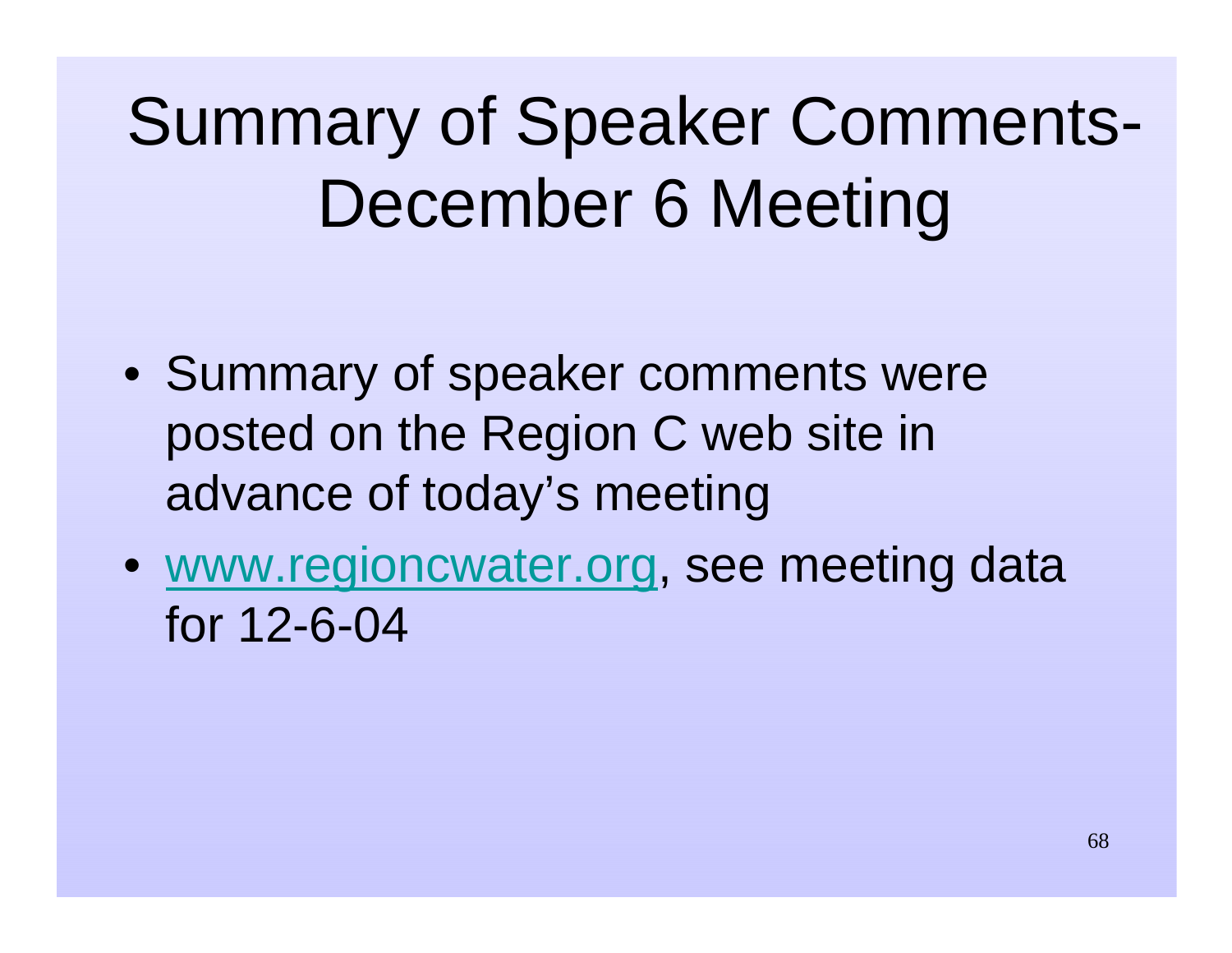#### Discussion Item

#### Update of Overall Status & Next Steps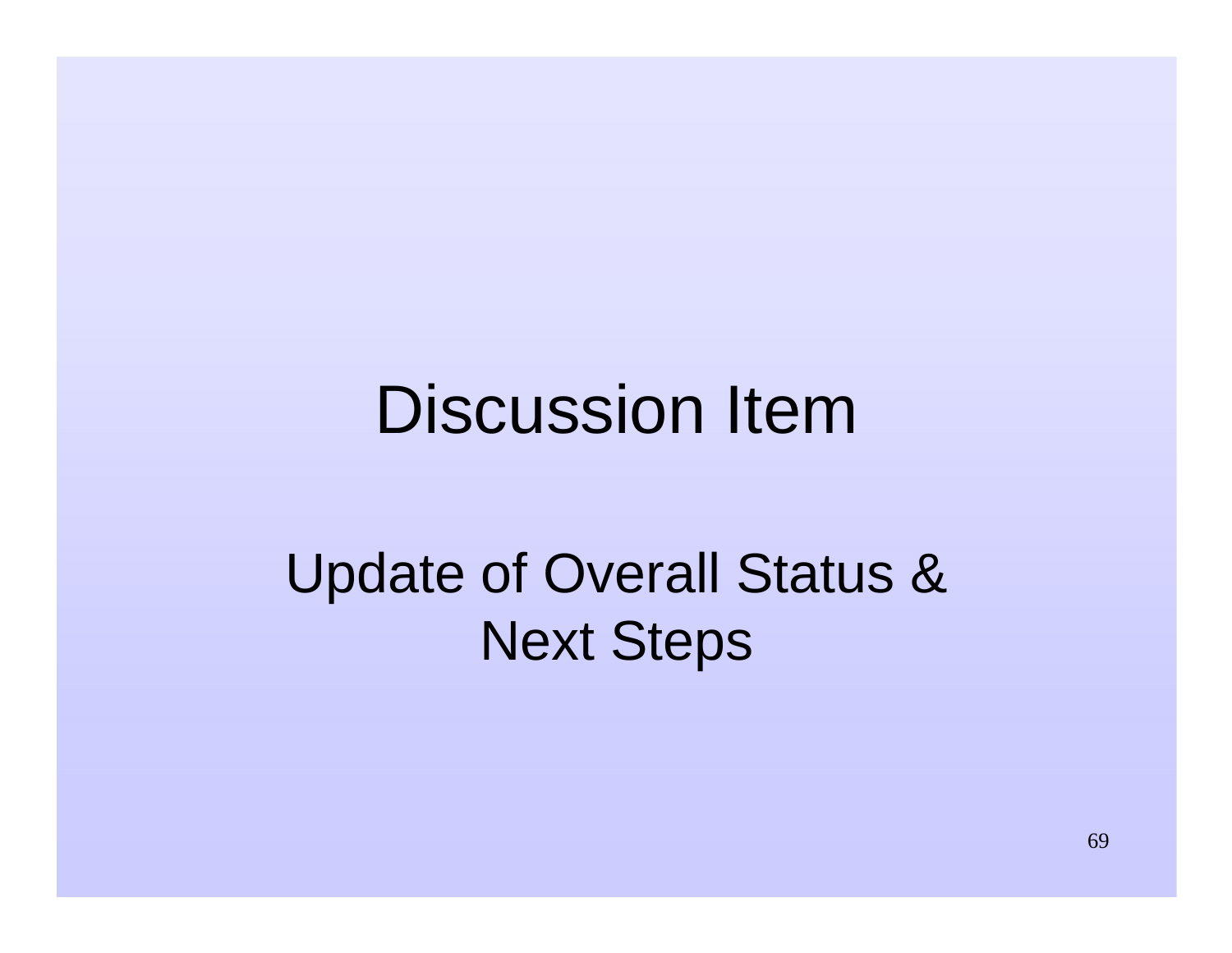### Update on Overall Status and Next Steps

- TWDB socio-economic evaluation
- Strategy Evaluation for each WUG & WWP
	- Infrastructure Cost
	- Strategy Impacts
	- Recommendations
- Model Conservation Plans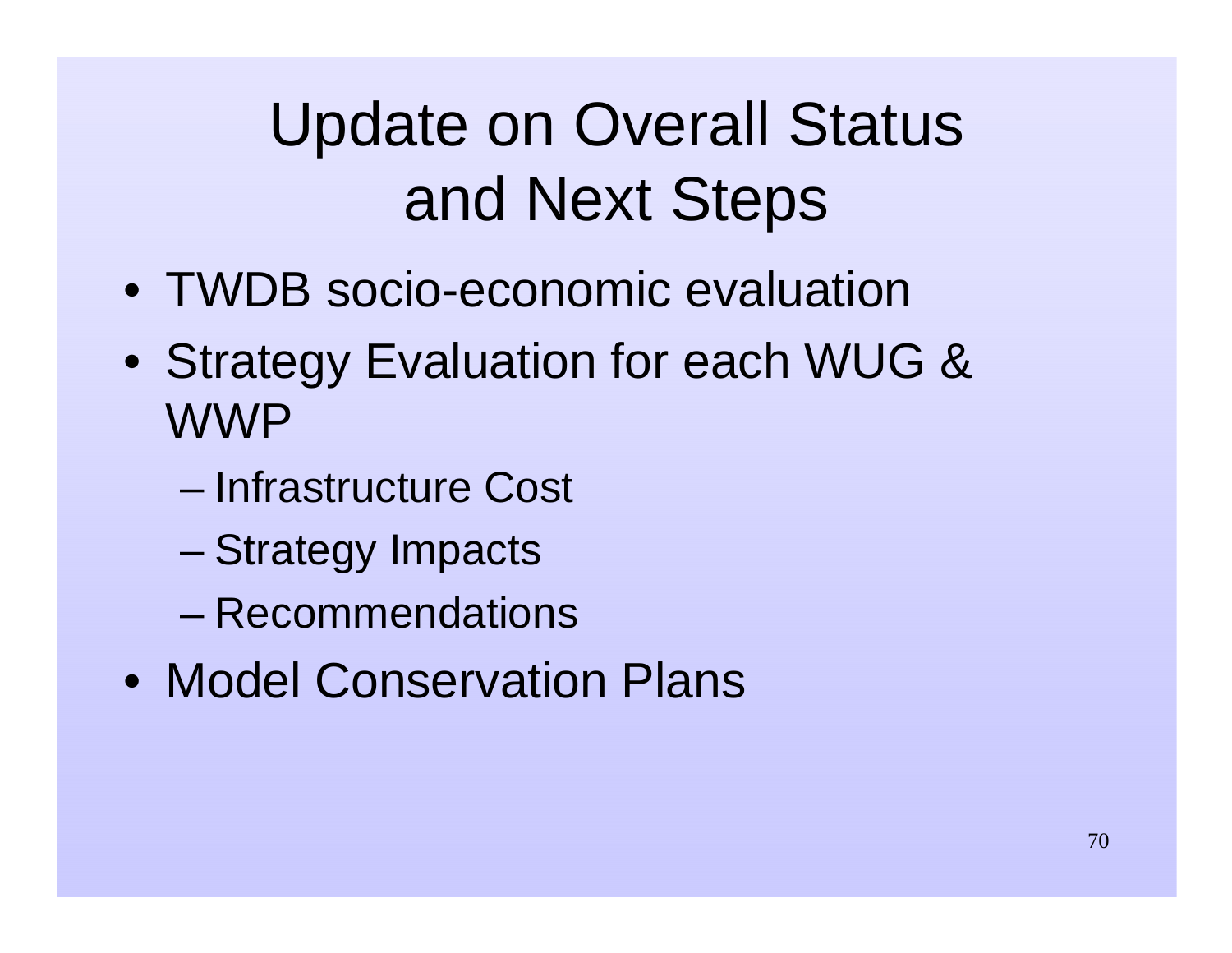### Update on Overall Status and Next Steps

- Infrastructure Financing Report
- Unique reservoir sites
- Unique streams
- Policy Recommendations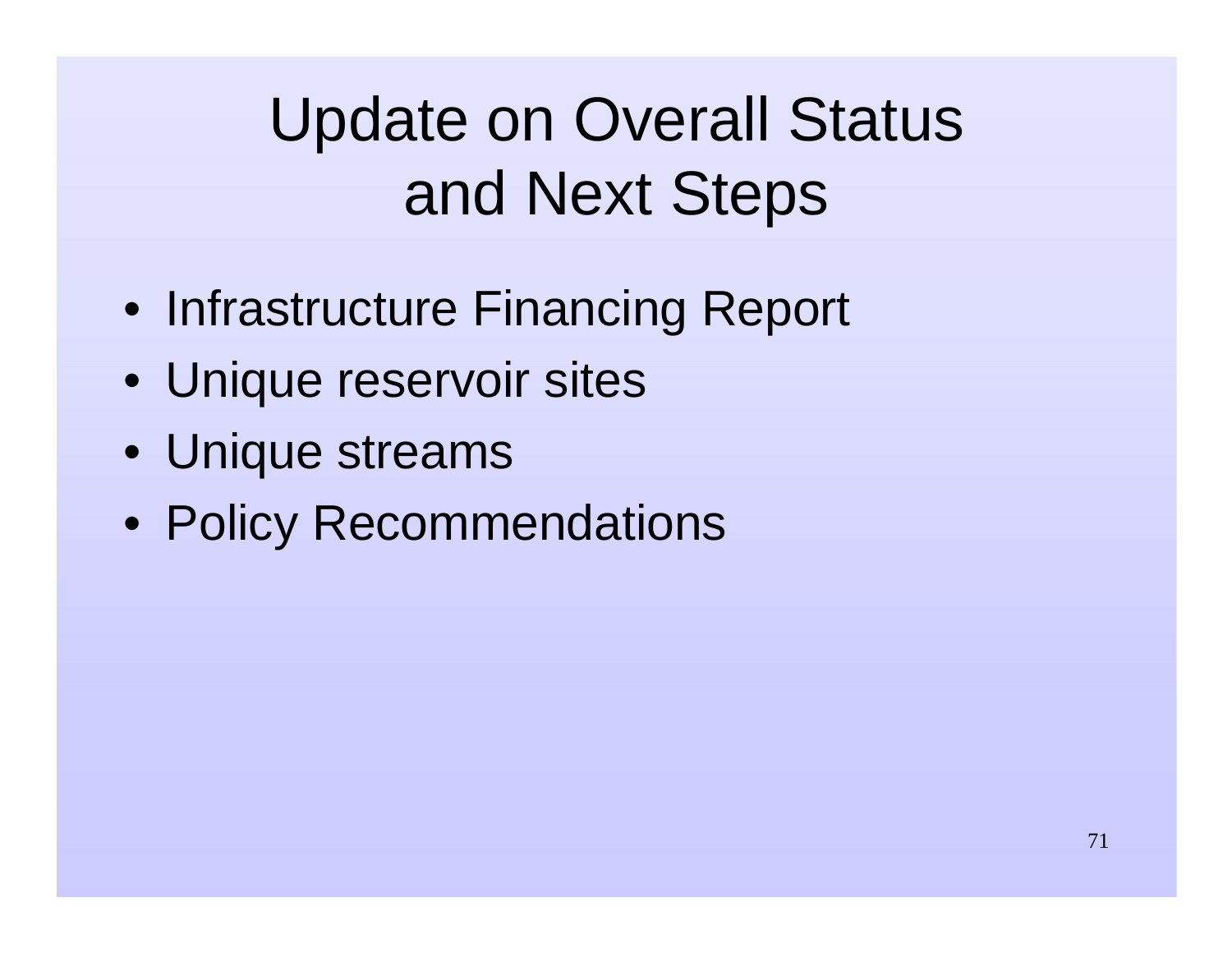### Agenda

- Other Discussion
	- –Update from the Chair
	- –Report from Regional Liaisons
	- –Report from TWDB
	- –Confirm Date & Location of Next Meeting
	- Other Discussion
	- –Acknowledgement of Guests/Comments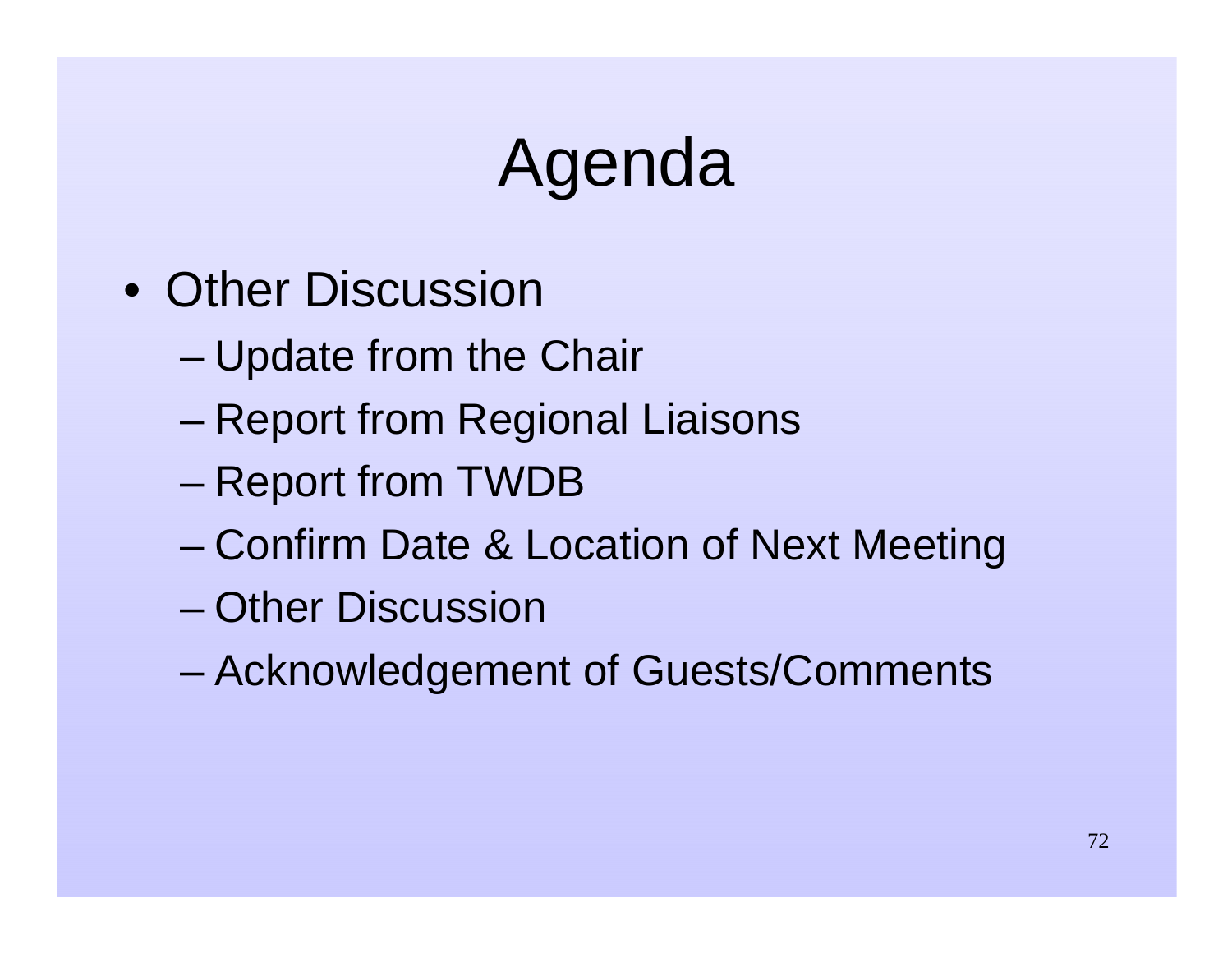## Thank you for coming

Materials are available at www.regioncwater.org